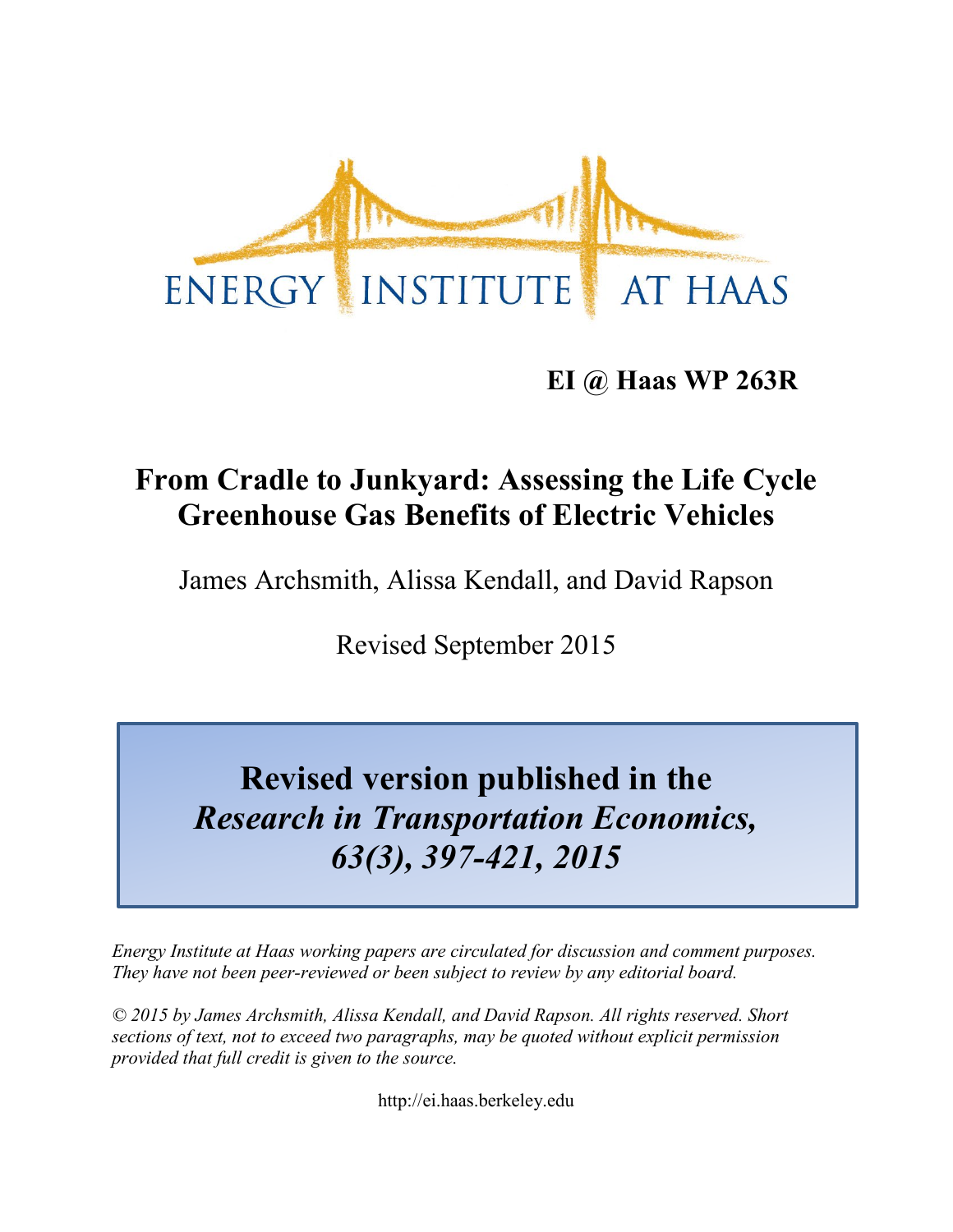# From Cradle to Junkyard: Assessing the Life Cycle Greenhouse Gas Benefits of Electric Vehicles

James Archsmith<sup>∗</sup> , Alissa Kendall† , and David Rapson‡

September 1, 2015

<sup>∗</sup>Department of Economics, University of California, Davis; Email: jesmith@ucdavis.edu

<sup>†</sup>Department of Civil and Environmental Engineering, University of California, Davis; Email: amkendall@ucdavis.edu

<sup>‡</sup>Department of Economics, University of California, Davis; Email: dsrapson@ucdavis.edu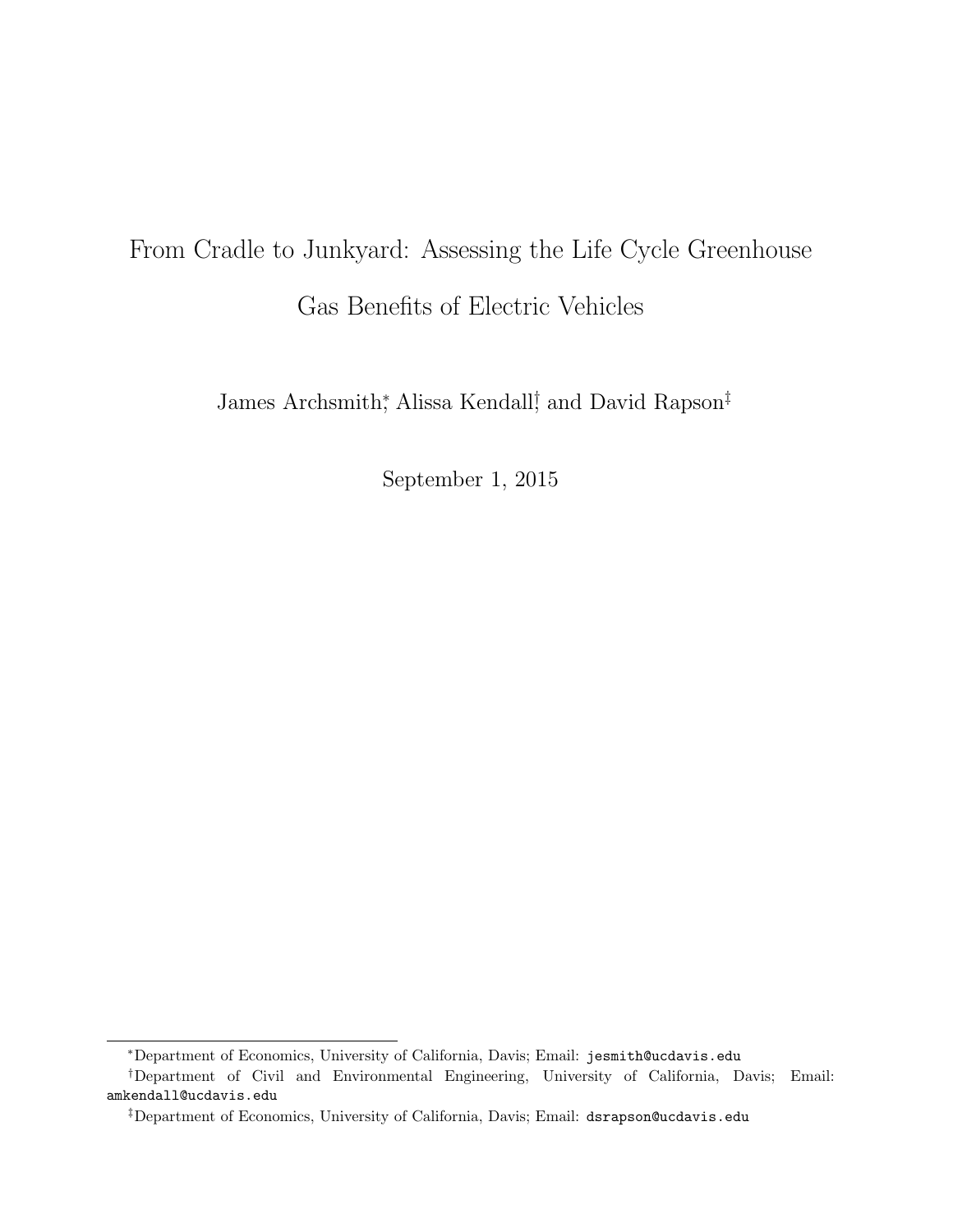#### Abstract

U.S. programs subsidize electric vehicles (EVs) in part to reduce greenhouse gas (GHG) emissions. We model a suite of life cycle GHG emissions considerations to estimate the GHG abatement potential from switching from an internal combustion engine vehicle (ICE) to an EV in the continental U.S. The GHG intensity of EVs hinges on the electricity and ambient temperature when charged and operated. Both have high spatial and temporal heterogeneity, yet are typically modeled inadequately or overlooked entirely. We calculate marginal emissions, including renewables, for electricity by region and test forecasted grid composition to estimate future performance. Location and timing of charging are important GHG determinants, but temperature effects on EV performance can be equally important. On average, EVs slightly reduce GHGs relative to ICEs, but there are many regions where EVs provide a decisive benefit and others where EVs are significantly worse. The forecasted grid shifts from coal towards renewables, improving EV performance; the GHG benefit per EV in western states is roughly \$425 today and \$2400 in 2040.

JEL: Q48, Q52, R48

Keywords: Electric vehicles; greenhouse gas emissions; life cycle assessment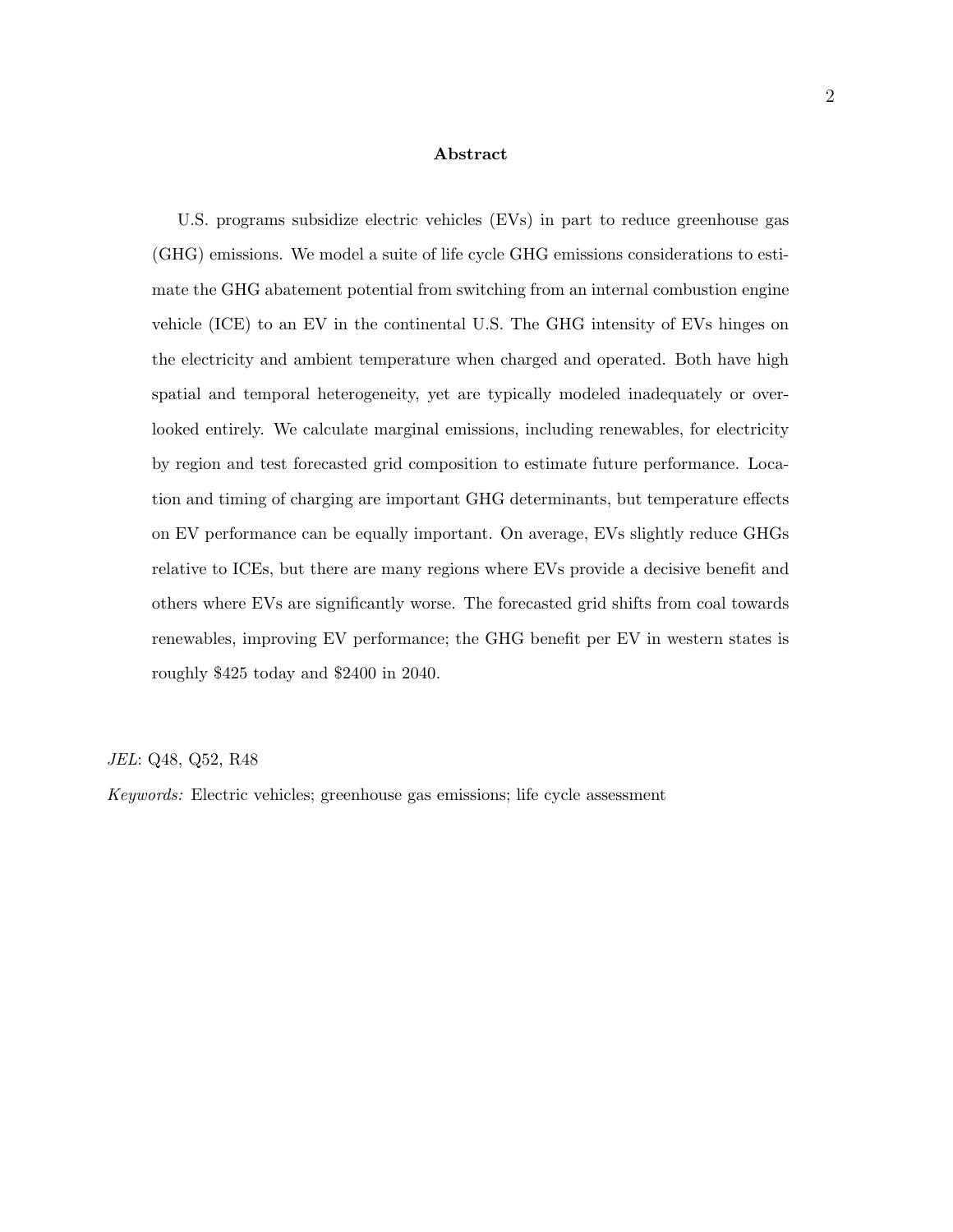## 1 Introduction

Electric vehicles (EVs) are promoted as part of greenhouse gas (GHG) emissions reduction plans by governments nationwide. The Environmental Protection Agency cites EVs as a way to reduce transportation emissions.1 Some U.S. states, such as California, offer EV subsidies intended to curb GHG emissions.2 . It seems a foregone conclusion, both in policy and media representations, that EVs are a climate change solution. However, determining the potential GHG benefit from EVs is complicated. While electric powertrains are inherently more efficient, converting approximately 60 percent of energy in electricity to motive power instead of about 20 percent of fuel energy in ICEs<sup>3</sup>, GHG savings from this efficiency gain need to be considered from a life cycle perspective, and should consider the real-world operating conditions for vehicles, which can significantly affect their performance. The objective of this research is to quantify the net GHG abatement effect for EVs over ICEs using life cycle metrics and considering the spatial and temporal heterogeneity of operating conditions, namely climate and the emissions intensity of regional electricity grids, and, if EVs do lead to abatement, whether the current subsidies are cost effective relative to the social cost of carbon.4

Our research questions emerge from the findings of many antecedents in the literature that have examined the life cycle GHG of passenger cars, and EVs in particular. Assessments for EVs have taken a few different approaches. Some have emphasized the contribution of batteries and other materials and systems unique to EVs to estimate the change in production-related emissions (e.g. Notter et al. [2010]). These studies typically use a life cycle approach and find a modest increase in emissions from EV manufacturing relative to conventional internal combustion engine vehicles (ICEs). Other studies have emphasized the importance of the electricity grid mix on

<sup>1</sup><http://www.epa.gov/climatechange/ghgemissions/sources/transportation.html> (accessed 01/13/2015)

<sup>2</sup>California State Assembly Bill 1608, March 8, 2012.

 $3$ <http://www.fueleconomy.gov/feg/evtech.shtml#end-notes> (accessed  $01/15/2015$ )

<sup>&</sup>lt;sup>4</sup>In this research, compare grid-connected battery-electric vehicles (EVs) to gasoline-powered conventional internal combustion engine vehicles (ICEs).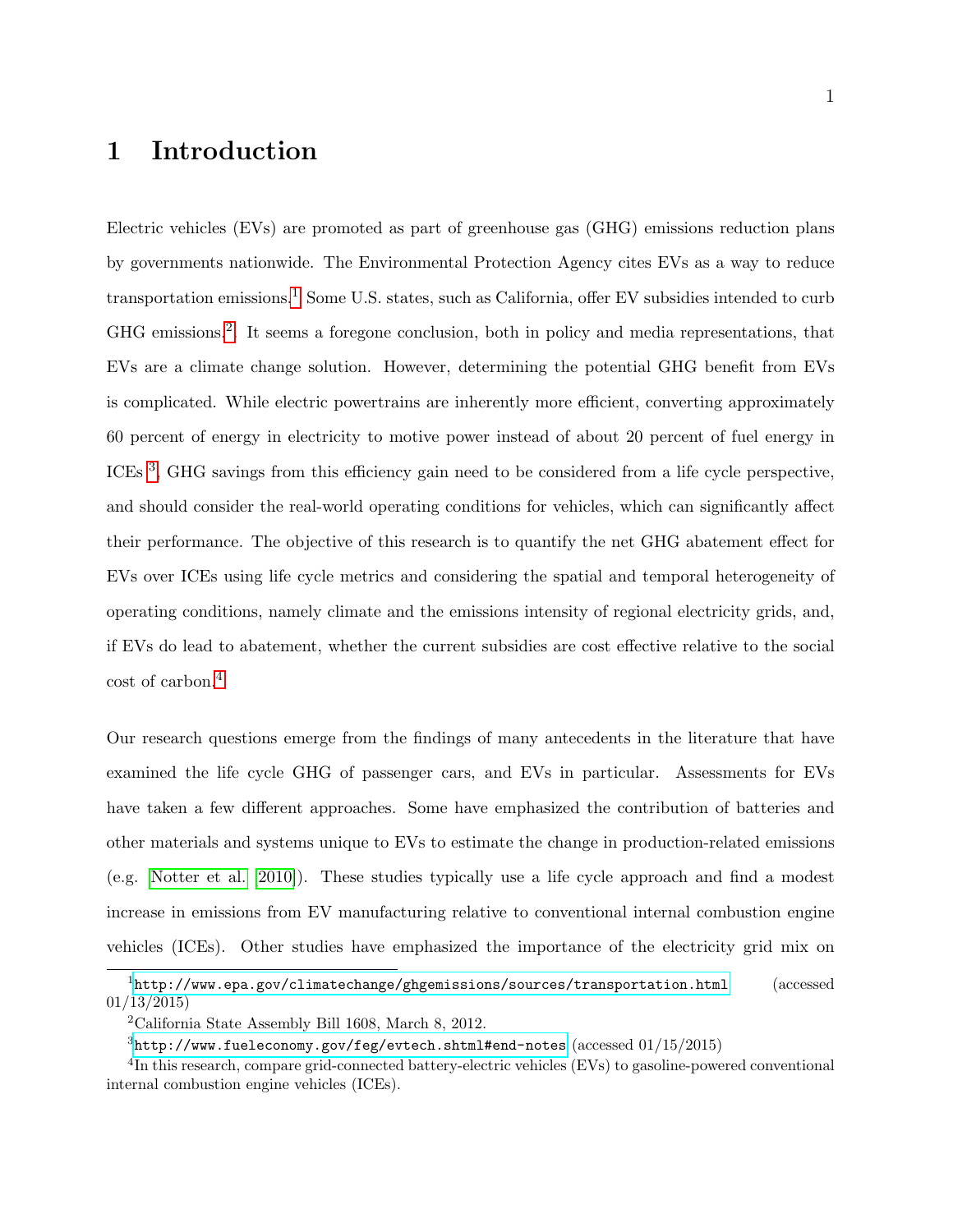the GHG performance of EVs, sometimes in comparative assessments to other vehicle powertrains (e.g. Hawkins et al. [2012]; Michalek et al. [2011]; Tamayao et al. [2015]; Tessum et al. [2014] and others). These studies generally find that the electricity fuel mix is dominant in the determining the performance of EVs and the preference of EVs over alternatives. For example, in their life cycle assessment study, Hawkins et al. [2013] found that EVs in Europe only outperform conventional internal combustion engine vehicles (ICEs) on a life cycle basis when lower-GHG intensity grids are used for charging.<sup>5</sup> More recently, researchers have begun to study the effects of climate on EV energy efficiency, finding that cold temperatures in particular reduce EV efficiency (Kambly and Bradley [2015]; Meyer et al. [2012]). Yuksel and Michalek [2015] synthesized both climate effects and regional electricity grid composition (using the work of Graff-Zivin et al. [2014] to estimate marginal electricity emissions) in their analysis of EV performance and showed that both factors play important roles in the net environmental benefit that EVs may offer.

Previous studies have relied on Graff-Zivin et al. [2014] and its descendants to estimate marginal emissions. These studies mark something of a paradigm shift in the literature towards using marginal emissions factors to estimate emissions and energy intensity of  $EVs<sup>6</sup>$  However, Graff-Zivin et al. [2014] and its descendants exclude renewables from marginal emissions estimates, due both to technical challenges and the fact that much renewable generation is not marginal. Generally, previous research only estimates marginal emissions rates without identifying the underlying fuel mix, which is unnecessary for their purpose, but is required to estimate total fuel cycle emissions, something our research does. A notable exception, Siler-Evans et al. [2012] does estimate the marginal electricity generation fuel but does not account for non-fossil fuel generation.

<sup>5</sup>Other life cycle studies have compared EVs (including plug-in hybrid electric vehicles) with hybrid electric vehicles as well as conventional ICEs and found that even when EVs perform better than ICEs, they may not outperform hybrid vehicles (e.g. Samaras and Meisterling [2008] and Tessum et al. [2014]).

 $6$ An alternative approach used by, in particular, Rogers et al. [2013] estimates marginal emissions using locational marginal prices (LMP). Such an approach is less appealing in our situation as identification of marginal emissions relies on assumptions on the competitive landscape and the marginal cost of each generating unit. Further, not every generator in the US participates in a market using LMPs, limiting the geographic scope of any analysis. In fact, Rogers et al. [2013] only estimate marginal emissions for two of the eight NERC regions in the continental US.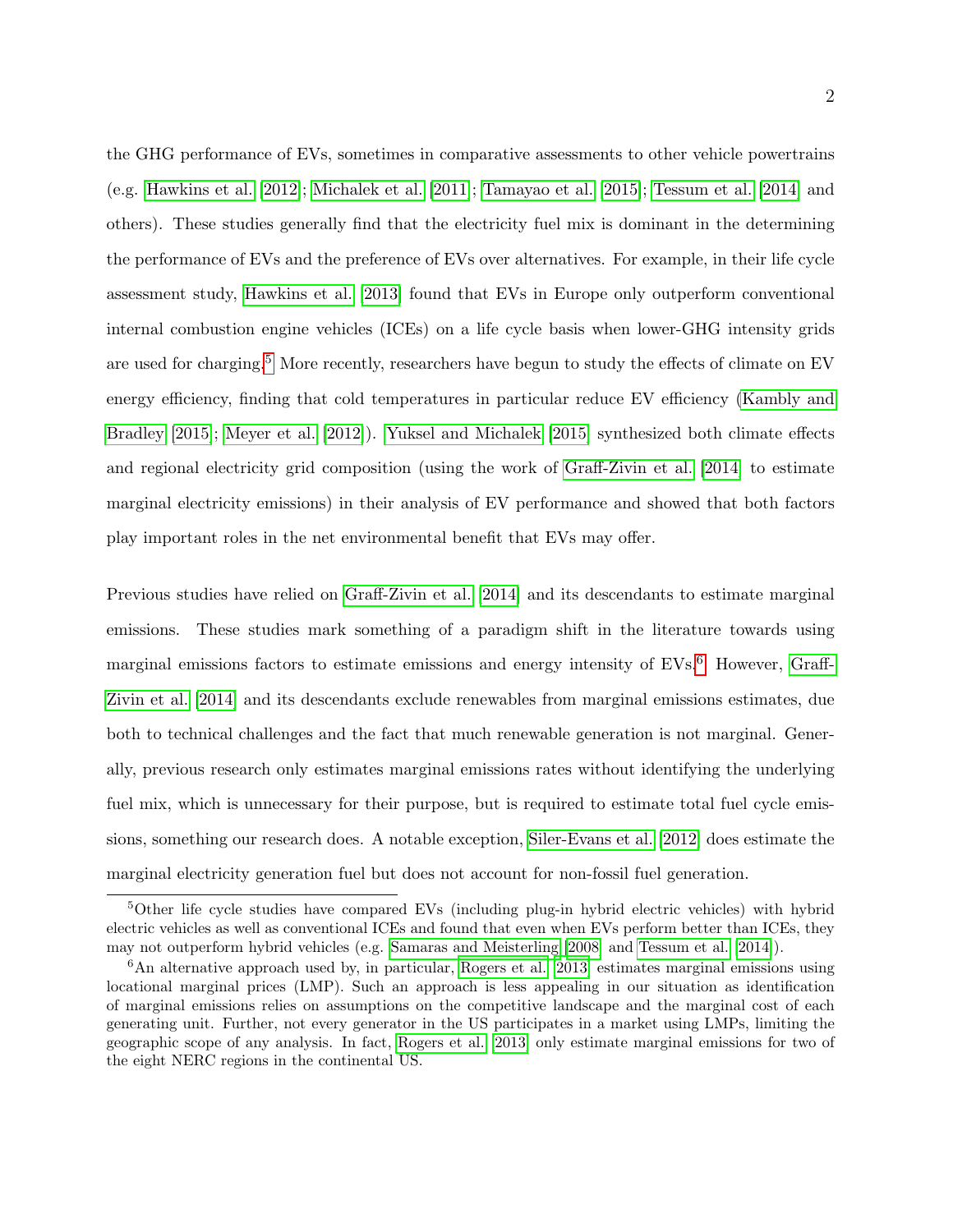To account for the fact that today's electricity grid is becoming ever cleaner, we present the net GHG benefit calculations under different grid mix forecasts. These scenarios are of particular importance since forecasts of the electricity grid include both substantial growth in renewables and persistent reliance on fossil fuels through 2040 and beyond (EIA [2015]). However, these forecasts require us to (methodologically) rely on emissions from the average composition of the electric grid, since there is no credible way to estimate the dispatch order of an electric system that does not yet exist. Again, the "average" approach may be justified if a large fraction of electricity demand is derived from EVs. To the extent that policies to promote EVs today are justified via claims that benefits will accrue from a cleaner grid in the future, these results offer quantitative evidence with which to evaluate those claims.

Based on our research questions and the findings and identified limitations of previous studies, we develop a unified, spatially explicit model for protypical midsize EV and ICE vehicles that includes: (1) life cycle emissions for vehicles and fuels, (2) climate effects on the performance of vehicles, and (3) novel modeling of marginal emissions from U.S. regional electricity grids and projections of future grid emissions. Other factors, such as rebound effects on travel distances, and regional differences in travel behavior and vehicle ownership are also considered. Figure 1 provides a general outline of our vehicle life cycle emissions simulation model. We then consider the thought experiment: what is the impact on GHG emissions if a household decided to scrap their current midsize car and replace it with either a new midsize ICE or a comparable EV?

Our analysis leads to several interesting conclusions. If an average household in the US were to buy a new mid-size EV instead of an otherwise-comparable ICE car today, and use the EV for all their vehicle travel,  $CO<sub>2</sub>e$  emissions in the US would likely decrease by a small amount. However, there is substantial spatial heterogeneity in the emissions benefits. In most states, EVs will yield GHG reductions of up to 20 percent; but in a number of states, replacing an ICE with an EV would lead to an increase in GHG emissions. This result is the sum of many effects. When considering only life cycle emissions (i.e. vehicle production and fuel cycle emissions), and omitting climate effects, EVs are GHG "winners" relative to their ICE counterparts in all regions of the country.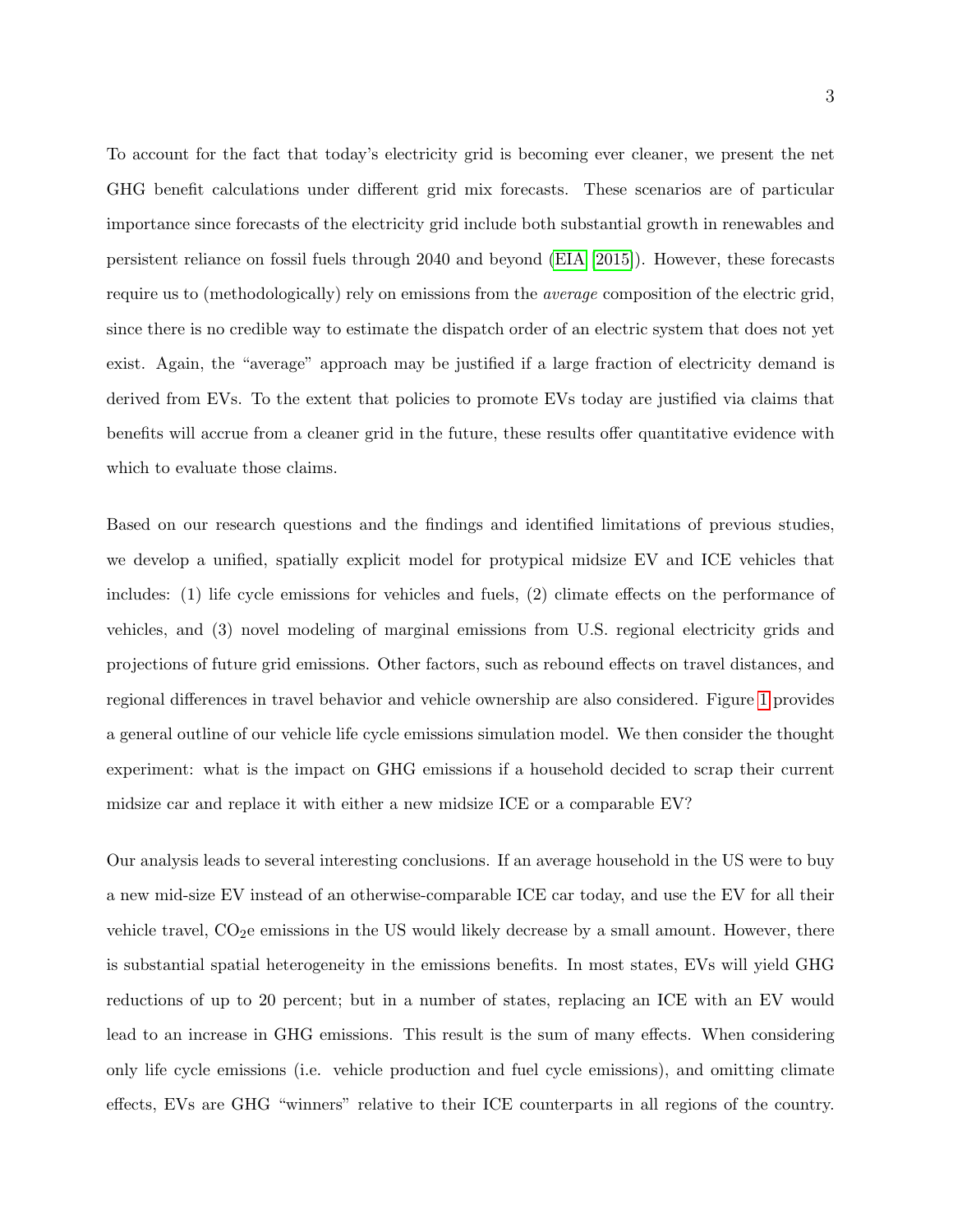This result is in contrast to Graff-Zivin et al. [2014] due to inclusion of non-fossil fuel generation and total fuel cycle emissions. However, the effects of climate (namely cold temperatures) on EV performance lead to much higher GHG intensity for EV operation in cold regions of the country. In midwestern states the cold weather effects are compounded by a high level of coal generation (the most GHG-intensive electricity fuel) on the margin during winter months. In these cases EVs provide significantly negative emissions abatement benefits; that is, they emit more GHGs than their ICE counterparts.

Our prospective calculations use the EIA forecasts of electricity generation through 2040, which incorporate business-as-usual increases in the share of renewables, decreases in coal, and a continued modest increase in natural gas.<sup>7</sup> These forecasts show that EVs powered by a 2040 grid can cut GHG emissions by roughly 50 percent in California, Florida and the west, and 25 percent in the south relative to ICEs. On one hand, these are large GHG reductions, and represent an enormous improvement. On the other hand, 50-75 percent of transportation GHGs will not be eliminated by a switch to EVs barring changes in either vehicle technology or the anticipated trajectory of electricity generation mix. While changes in vehicle technology will certainly occur, it is not ex ante evident whether EV or ICE technologies will improve at a faster rate. For example, Corporate Average Fuel Economy (CAFE) Standards mandate that the average fuel economy of new passenger cars increase from 30 mpg in 2013 to 54 mpg by 2040, which would yield a 44 percent reduction in combustion-related GHG emissions from ICEs. While it falls outside of the scope of this paper to predict technological change in the vehicle fleet, it is important to acknowledge that ICE vehicle technology is not standing still.

Neither the present day results nor the forecasts provide a conclusive basis for claiming that presentday EV policies are or are not justified. Our estimates place the present-day value of net avoided GHG emissions at roughly \$425 per EV in clean regions. To put this in perspective, if EV life

<sup>7</sup>Note that the EIA forecasts do not incorporate the impacts of yet-to-be-implemented federal policies such as the Clean Power Plan (Section 111(d) of the Clean Air Act), or of potential future policies. It thus is likely to underestimate the rate of growth of renewable energy sources on the grid. To account for this, in Section 3.2 we discuss how our results would change under more aggressive assumptions about grid reliance on fossil fuels.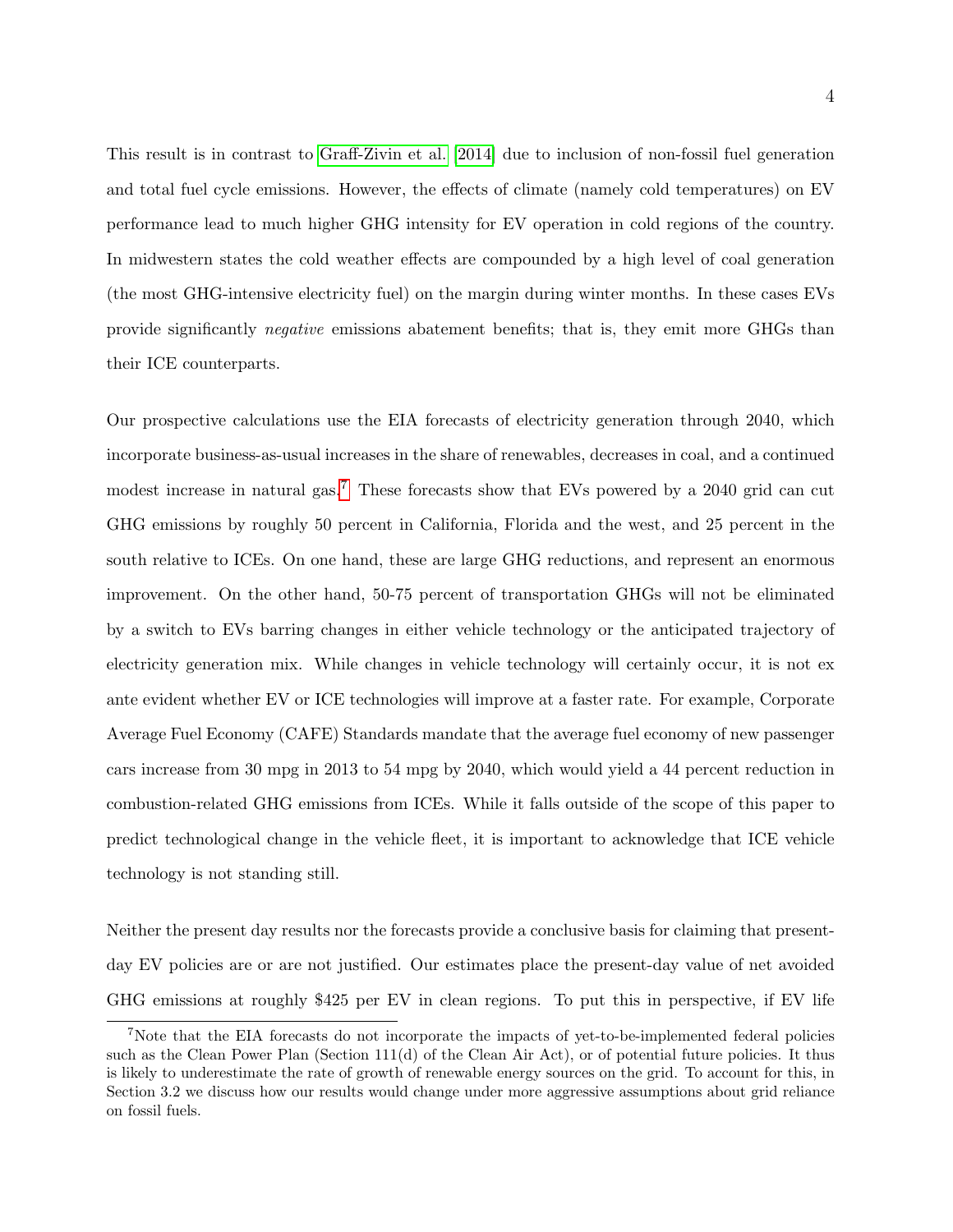cycle GHG emissions were zero in 2015 the net benefit would be \$3200 (2015 dollars). However, there are important potential benefits that are excluded from our analysis. First, our analysis omits health improvements from reduced local criteria pollution, which primarily accrue in dense urban areas (see Holland et al. [2015] and Tessum et al. [2014]). Another limitation of this study is the counterfactual against which we compare EVs – a comparable ICE vehicle; we do not consider hybrid electric vehicles (HEVs). Furthermore, one goal of promoting EVs today is to accelerate technological progress and achieve economies of scale. Whether or not one views current policies as optimal for achieving these goals, what is abundantly clear is that policymakers face a complicated landscape in which important linkages exist between the composition of the electric grid and geospacial considerations (including climate). The likelihood that EVs achieve the desired pollution abatement objectives depends on how robust policies are to these complexities. For this reason (and others), these authors continue to advocate for policies that assign a price to pollution. A carbon tax or a cap-and-trade program are both cost-effective ways to achieve environmental goals, and are robust to the complexities described above when designed correctly.

The paper proceeds by describing each of the components of the model in sequence. In Section 2, we describe our methodology and data for calculating life cycle ICE vehicle and EV emissions, respectively. Section 3 describes the calculation of marginal emissions associated with electricity generation. Section 4 outlines the behavioral assumptions behind vehicle usage, including how we build the rebound effect into our model.<sup>8</sup> We conclude in Section 5 with a discussion of the implications of these results.

## 2 Methodology and Data

When considering the net GHG abatement gain from EVs, one must establish a basis for comparison. We pursue a simple thought exercise that is similar in spirit to analogous papers in the

<sup>&</sup>lt;sup>8</sup>A more detailed description of our methodology, as well as interesting results of secondary importance, will eventually be made available in an online appendix.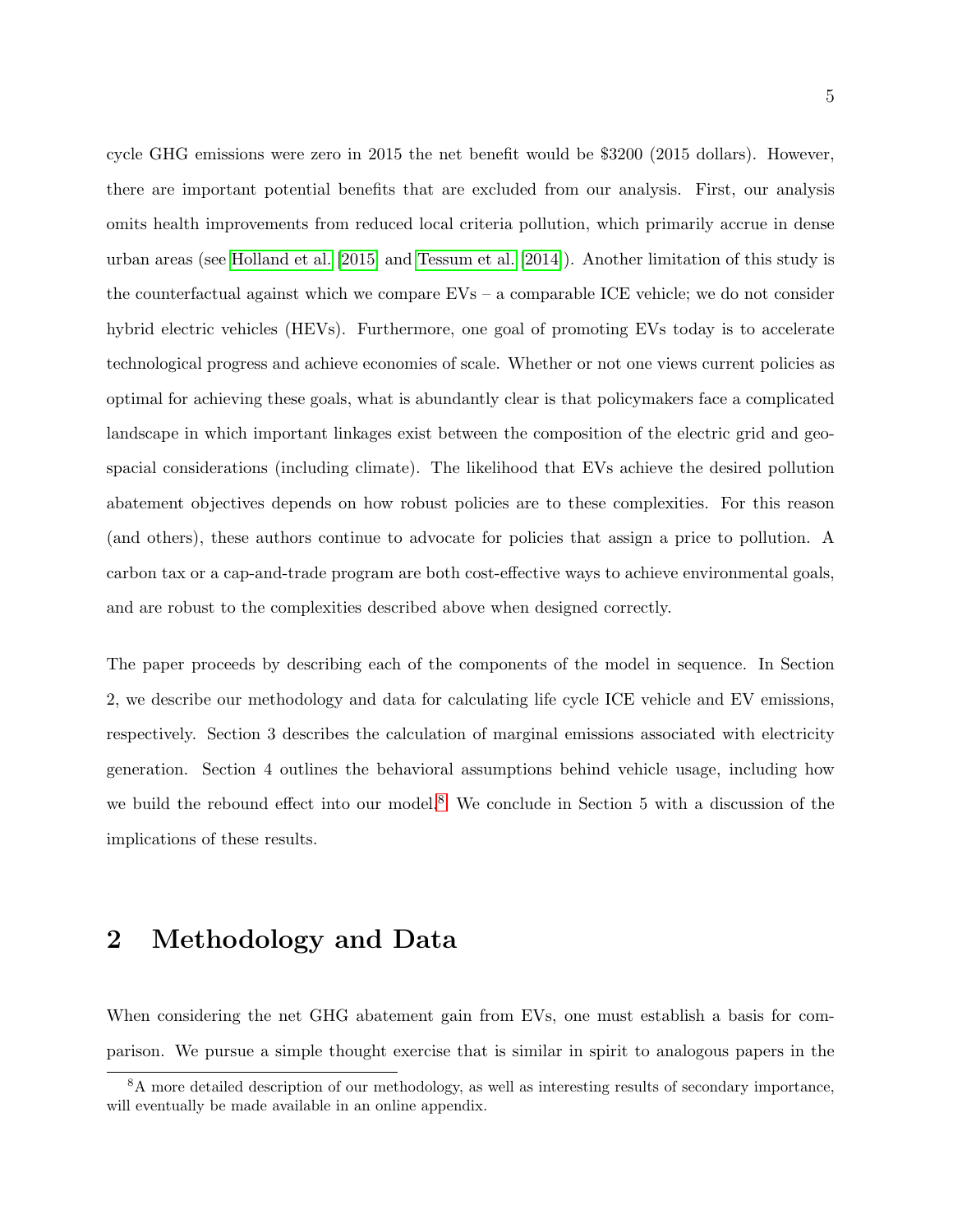literature (e.g. Graff-Zivin et al. [2014], Holland et al. [2015] and Yuksel and Michalek [2015]). Consider an average household in the US scrapping their existing vehicle and choosing to replace each car with either an EV or an ICE with similar attributes. Our methodological approach is to quantify each of the four components of the life cycle GHG emissions associated with these different vehicle types. The four components are 1) emissions from energy used in propulsion, 2) life cycle emissions from the extraction, processing and delivery of the energy used for propulsion (the fuel cycle emissions), 3) emissions associated with the materials and processes relating to the manufacture of the vehicle, and 4) differences in vehicle efficiency and emissions resulting from the location of vehicle use. The first four Methodology and Data subsections that follow describe our process for calculating EV and ICE emissions for each of those components. An additional subsection (2.5) describes the methodology for estimating the net EV GHG savings under different assumptions about the evolution of the electricity grid. Many of the arguments used in favor of intervening on behalf of EVs now have to do with a vision of the grid as being comprised of substantially less coal and substantially more renewable energy sources. Section 2.5 describes the forward-looking scenarios that we model.

#### 2.1 Estimating Emissions from Vehicle Propulsion

There is substantial heterogeneity in household demand for vehicle miles traveled (VMT) across regions of the United States and throughout the year. Since the emissions benefits of EVs vary across the United States (Graff-Zivin et al. [2014]) and throughout the year, it is important to account for the heterogeneous demand for VMT. Our simulation utilizes micro-level data to estimate the distribution of state-level VMT demand. Our preferred estimates of VMT demand also account for changes in VMT demand in response to changes in the operation costs of vehicles (i.e. the rebound effect).

We obtain trip-level travel data for a random sample of households in the United States using the 2009 U.S. Department of Transportation National Household Travel Survey (NHTS). We examine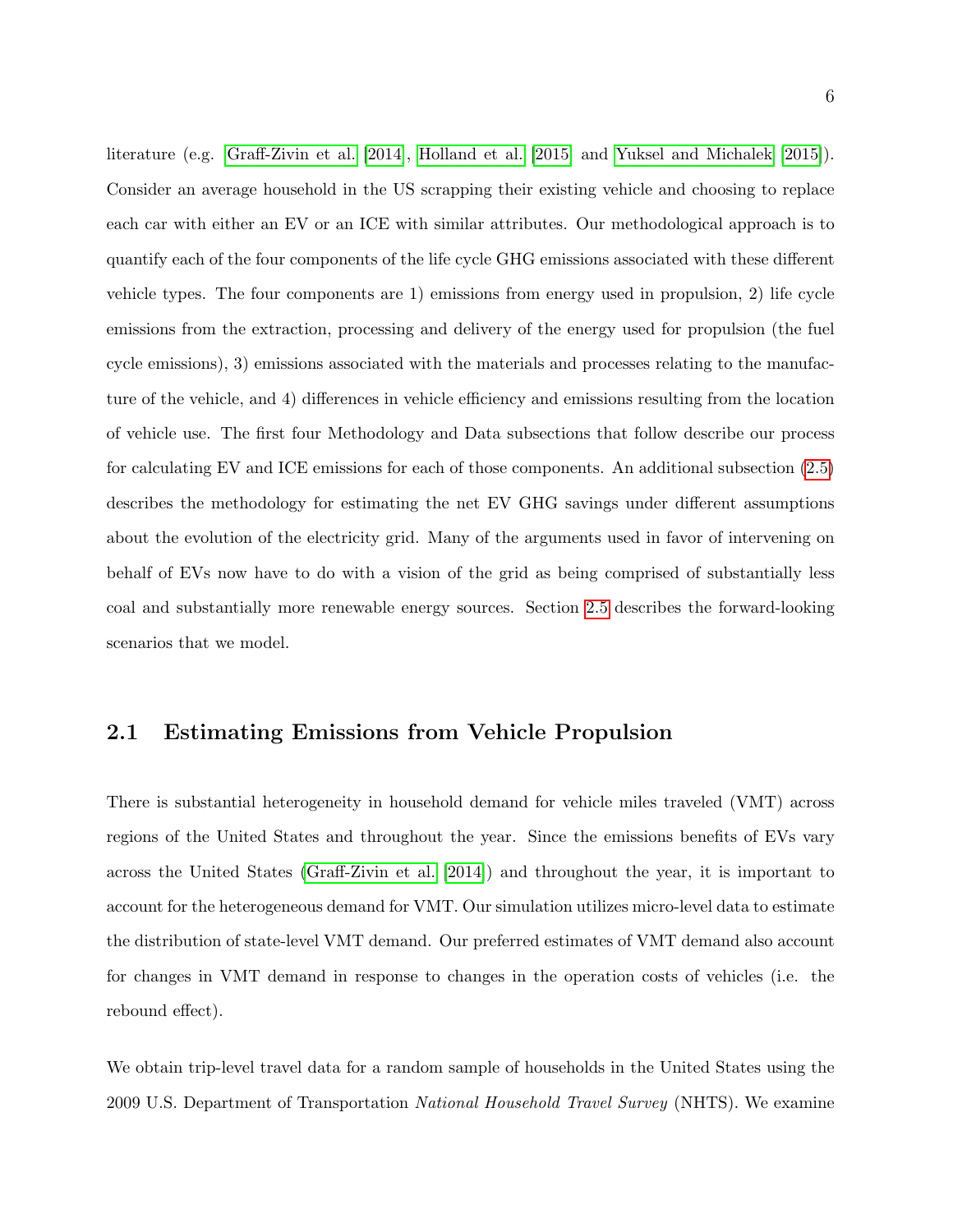the travel habits of individuals driving EPA mid-size cars on weekdays.<sup>9</sup> The NHTS is a stratified random sample of households; so calculations using NHTS data are reweighted using sampling weights provided as part of the survey. A summary of variables used from the NHTS are shown in Table 1.

#### 2.1.1 Fuel Demand from Vehicle-Miles Traveled (VMT)

We derive the distribution of base demand for VMT using the NHTS for EPA mid-sized cars. We estimate the distribution of annual demand for VMT in each state using sample-weighted driverreported annual VMT for each vehicle in that state. Demand for VMT also varies over the course of the year, so for each state we compute the sample-weighted portion of survey miles per quarter. The distribution of VMT demand for each state in each quarter is the product of the annual VMT demand distribution and the portion of miles driven in each state and quarter of year.

We consider the hypothetical scenario where a household replaces their current midsize vehicle with either a midsize ICE or EV. However, using current battery technology, the range of pure EVs can be quite limited. For example, Nissan advertises a range of 135 km for the current model Leaf. Therefore, for some households, an EV would be unable to supply VMT demand placed on their current mid-size ICE. Using household travel survey data we compute histograms of VMT by day in Table 2 and longest trip in Table 3. The vast majority of households (98%) have a longest trip within the range of our prototype electric vehicle (130 km). In fact,  $82\%$  of household vehicles could meet their entire survey day of driving with an 130 km range.

Since vehicles could be charged multiple times in one day, our primary specification include all households, regardless of total daily VMT and assumes both ICEs and EVs operate for 257,000 km and are then scrapped. All other variables are functions of distance traveled. Thus, excluding high-VMT households would leave GHG per mile unchanged. As a test of robustness we examined

<sup>&</sup>lt;sup>9</sup>The EPA defines cars having between 110 and 119 cubic feet of total passenger and cargo volume as mid-size.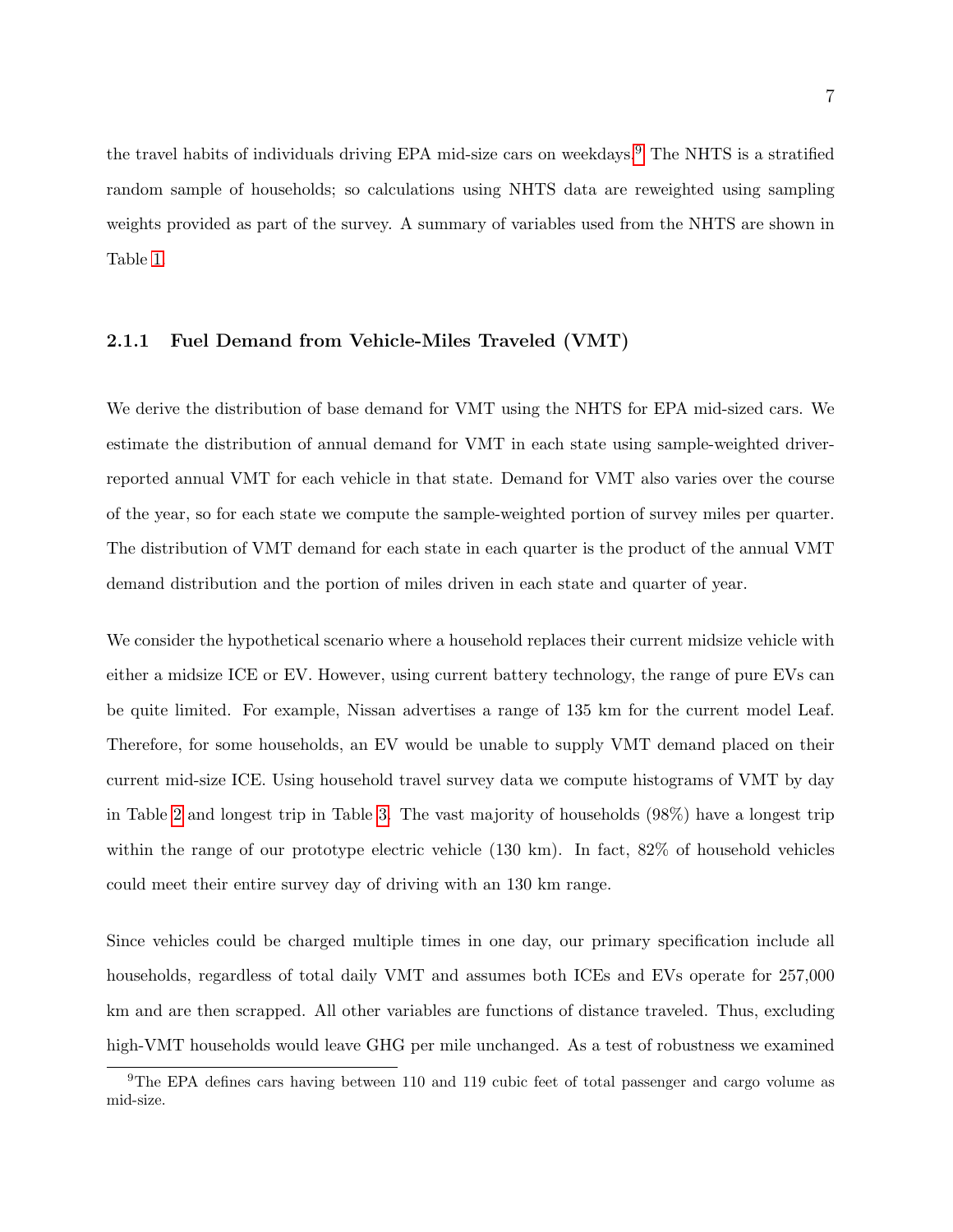an alternative scenario where households utilize EVs only for trips of 130 km or less and a second scenario where the range of trips available to EVs is further limited by the effects of climate on EV performance. While neither of these scenarios qualitatively affect our conclusions on the emissions benefits of EVs, it is important to note the welfare impacts of severely range-limited EVs are less clear. In every state during the period we consider, the marginal cost of operation of EVs is lower than a comparable ICE except under the most extreme operating conditions. Conditional on ownership of an EV, households which choose not to make a particular trip due to range limitations which they would have made in their higher cost-per-mile ICE suffer an explicit welfare loss as the *marginal* benefits of that trip must exceed the *marginal* costs absent the range restriction. These and other test of robustness are described in additional detail in Section 3.1 and more extensively in the Appendix.

Households are likely to alter demand for VMT in response to changes in the marginal cost of operating their vehicle.10 For ICEs, changes in operating costs are manifested through changes in the price of gasoline over time. We determine the operating cost per mile at the time of the NHTS in each state and quarter of year as the gasoline price on the date of survey times the EPA-labeled standard drive cycle miles per gallon of each household's vehicle from the NHTS. We simulate ICE costs of operation using the the average price of gasoline in each state and quarter during 2011 and 2012.

We obtained retail gasoline prices using EIA's Weekly retail gasoline and on-highway diesel prices. These provide monthly average retail gasoline prices by PAD District, for select states, and for select cities. We computed average gasoline prices by state and quarter of year using price data from 2011 and 2012, and assigned the average price for the appropriate PAD District if state-level data are unavailable.

Just as the operating cost of ICEs is directly related to the cost of gasoline, the cost of operating

<sup>&</sup>lt;sup>10</sup>A household which increases VMT in response to a lower cost of operation realizes a private welfare gain. By choosing to consume VMT over some other good the household reveals each unit of VMT provides as least as much utility as their marginal utility money and their private utility must increase. Borenstein [2013] provides an excellent discussion of how rebound can lead only to private utility gains.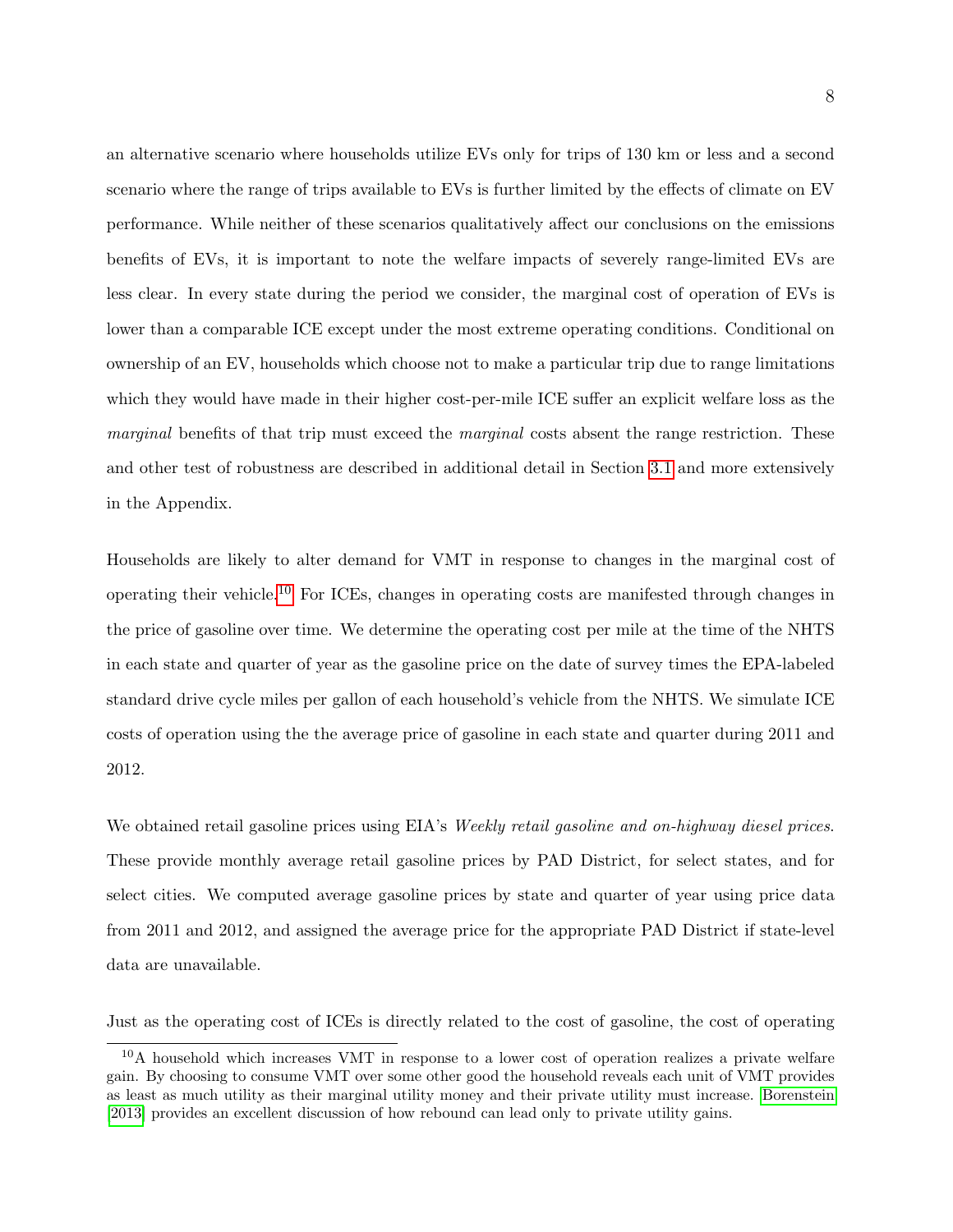an EV is a function of the price of electricity used to charge the EV. We calculate the average retail electricity price per MWh of electricity for residential customers by state using Monthly Electric Utility Sales and Revenue Report with State Distributions (Form EIA-826). These data provide monthly total residential revenues and consumption by state. We compute quantity-weighted average retail price by state and quarter of year from 2011 to 2012.<sup>11</sup> Rational households with electric vehicles should make VMT decisions based on their marginal price of electricity, which often differs from the average price. We employ average price as a reasonable proxy for marginal prices for a number of reasons. Marginal prices will vary by utility, household, and month in ways that are not captured in demographics data provided in the NHTS.<sup>12</sup> Ito [2014] demonstrates households generally make electricity consumption decisions based on average price, not the marginal price. Finally, the average retail price of electricity is available, consistently measured, and easily computed at the state level from 2011 to 2012.

We assume households charge EVs using electricity from their residential electricity connections at home or pay a rate for charging that mirrors the average residential rate. We compute statelevel residential electricity prices in each quarter using Form EIA-826 from 2011 and 2012. Our prototype electric vehicle, accounting for inefficiencies of the charger and battery under normal operating temperatures is assumed to require 226.4 Wh per km traveled. Operating cost per mile for EVs is the product of the electricity price and energy consumed per km of travel.

Numerous researchers have examined how household demand for VMT responds to changes in vehicle operating costs. We follow Gillingham et al. [2014] and assume the operating cost elasticity of VMT to be -0.2, implying that a 10 percent decrease in vehicle operating cost per mile results in a 2 percent increase in VMT. For robustness we also consider the case of no rebound and a VMT rebound elasticity of -0.4, covering the range of estimates in the literature. For each state

<sup>&</sup>lt;sup>11</sup>While residential electricity rates likely do not vary across quarters, many residential households face an increasing block pricing schedule. Prices will tend to be higher when electricity demand is the largest, which is usually the summer months. Computing residential electricity prices by quarter captures the effect seasonal variation in demand on the rate tier.

 $12$ For example, households on increasing block pricing may face different marginal electricity rates in different months depending on consumption of other appliances. The NHTS does not capture data on use of household appliances.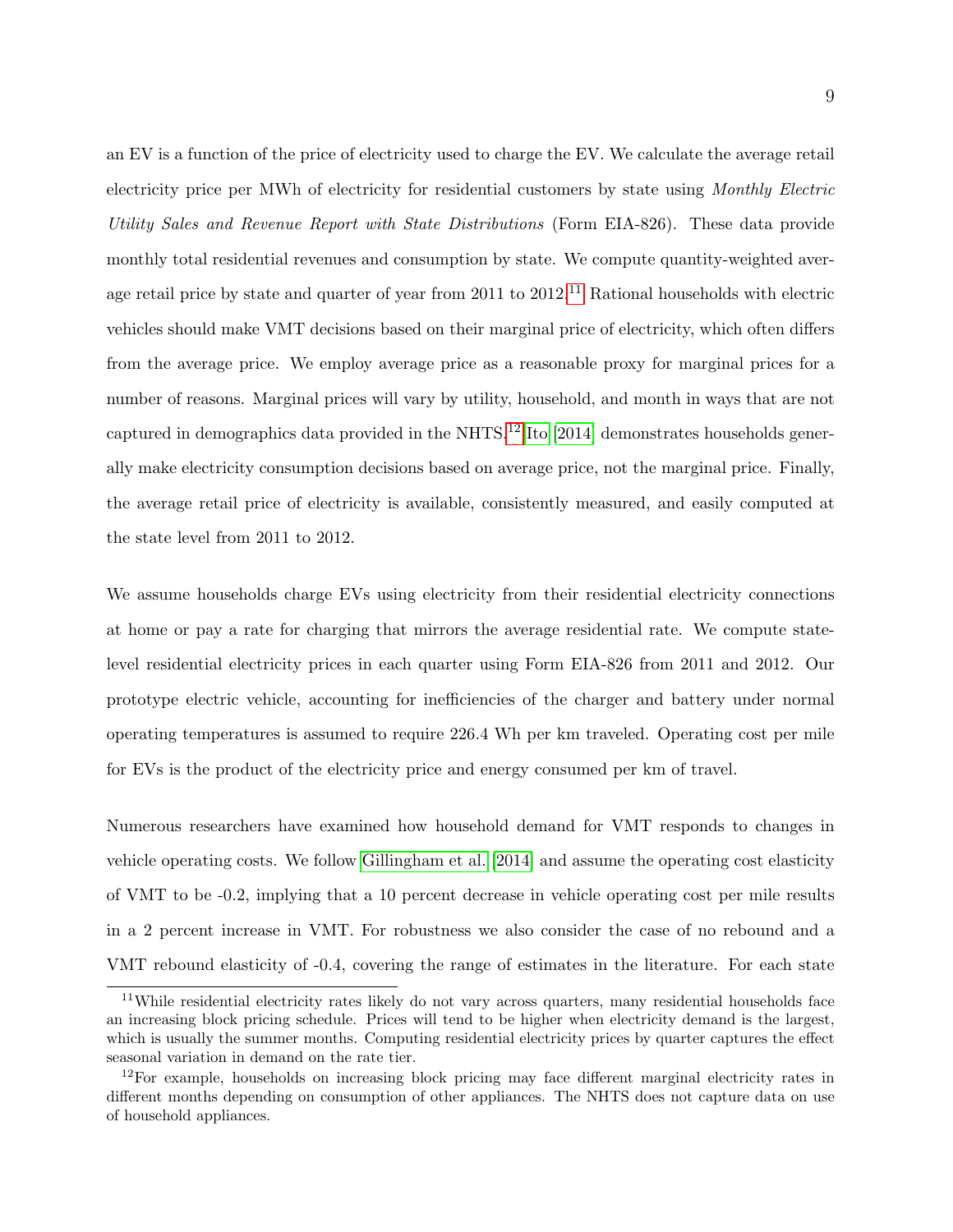and quarter we compute the distribution of VMT using the base VMT demand from NHTS and the percentage change in VMT using the percent change in operating cost per mile from the NHTS to our 2011-2012 operating cost measures times the VMT rebound elasticity.

#### 2.1.2 Marginal Emissions from Electricity for Propulsion

After determining the electricity demand for EVs, we estimate the impact of the additional demand for electricity generation on GHG emissions.<sup>13</sup> Our thought experiment considers the the decision of a single household to purchase an EV over a comparable ICE. For such small changes in the composition of the vehicle stock, replacing an ICE with an EV will represent an increase on the margin of electricity generation while the vehicle is charging. Electricity supply is dispatched to minimize the marginal cost of generation, starting with the lowest cost units and adding higher cost units as demand increases. Adding an additional unit of demand does not proportionally increase generation by all operating units. Instead, the additional unit of demand is served by the lowest cost unit that is not already operating at capacity, or the marginal generator. The marginal generator can have an emissions profile that is much different from the grid average.

The electricity generation supply curves and marginal combustion-related  $CO<sub>2</sub>$  emissions for two different electricity-generating regions, MRO and WECC , are shown in Figures 2(a) and 2(b), respectively. Note renewable generation technologies, such as wind and solar, have negligible marginal costs and will supply electricity whenever they are available. An increase in demand is unlikely to cause additional solar or wind resources to supply electricity into the grid. In periods of low demand low-cost fossil fuel sources such as coal-fired generation (with high GHG emissions per MWh) are generally marginal. As demand increases higher-cost suppliers, such as combined-cycle gas turbines (CCGTs) burning natural gas will come on-line to serve demand.

When estimating the GHG benefits of replacing an ICE with an EV, one should consider the change in electricity generation emissions caused by the additional electricity demand from charging that

<sup>&</sup>lt;sup>13</sup>A technical description of our methodology is presented in the Appendix.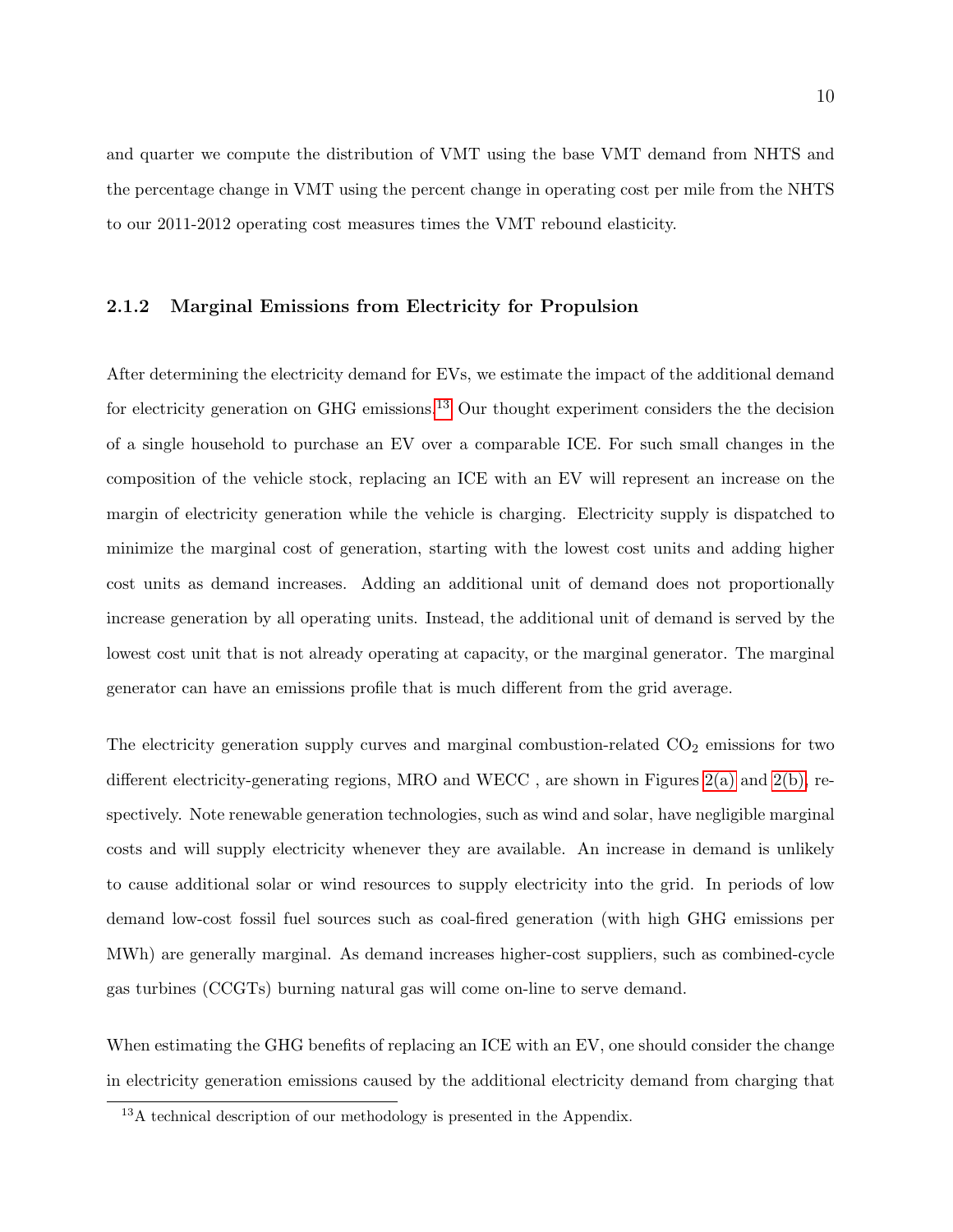EV. Our simulation attributes emissions to the electric vehicle resulting from the marginal change in fuel consumption resulting from charging. We find there is substantial heterogeneity in both marginal  $CO<sub>2</sub>e$  emissions and marginal fuel consumption for electricity generation over space, time of day, and season.

Our estimates of marginal GHG emissions from charging offer a number of unique contributions. First, unlike previous estimates which ignore the non-fossil fuel generation, we compute hourly generation by both fossil fuel and non-fossil fuel sources. We find non-fossil fuel generation can often be the marginal source of generation even in hydro-heavy regions such as the Western and Northeastern US. Second, we decompose marginal  $CO<sub>2</sub>$  emissions into the component fuel source. This allows us to compute the full life cycle emissions, including those from fossil fuel extraction, processing, and transportation, per MW of electricity generation.<sup>14</sup> Third, we account for seasonal heterogeneity in electricity generation by computing separate estimates for each quarter of year.

The electricity generating grid in the continental United States is divided into eight distinct regions by the North American Electric Reliability Corporation (NERC) for the purposes of planning and reliability. These NERC regions form three electrical interconnections. The WECC and TRE region each form their own interconnection and the remaining NERC regions form the Eastern Interconnection. Similar to Holland et al. [2015], we assume electricity can flow freely within a NERC region, so demand anywhere withing a given NERC region will have an identical impact on the generation resources deployed regardless of location within the NERC Region.

Electricity may also flow between NERC regions, however, transmission constraints and losses may prevent the free flow of electricity between NERC regions. We model the electric grid in the continental United States as three electrical interconnections (East, Texas, and West). Demand anywhere on an interconnection has the potential to affect generation at any plant on the same interconnection. However, supply on one interconnection cannot serve demand on a different interconnection.

<sup>14</sup>We also account for the full life cycle emissions of gasoline used to power ICEs.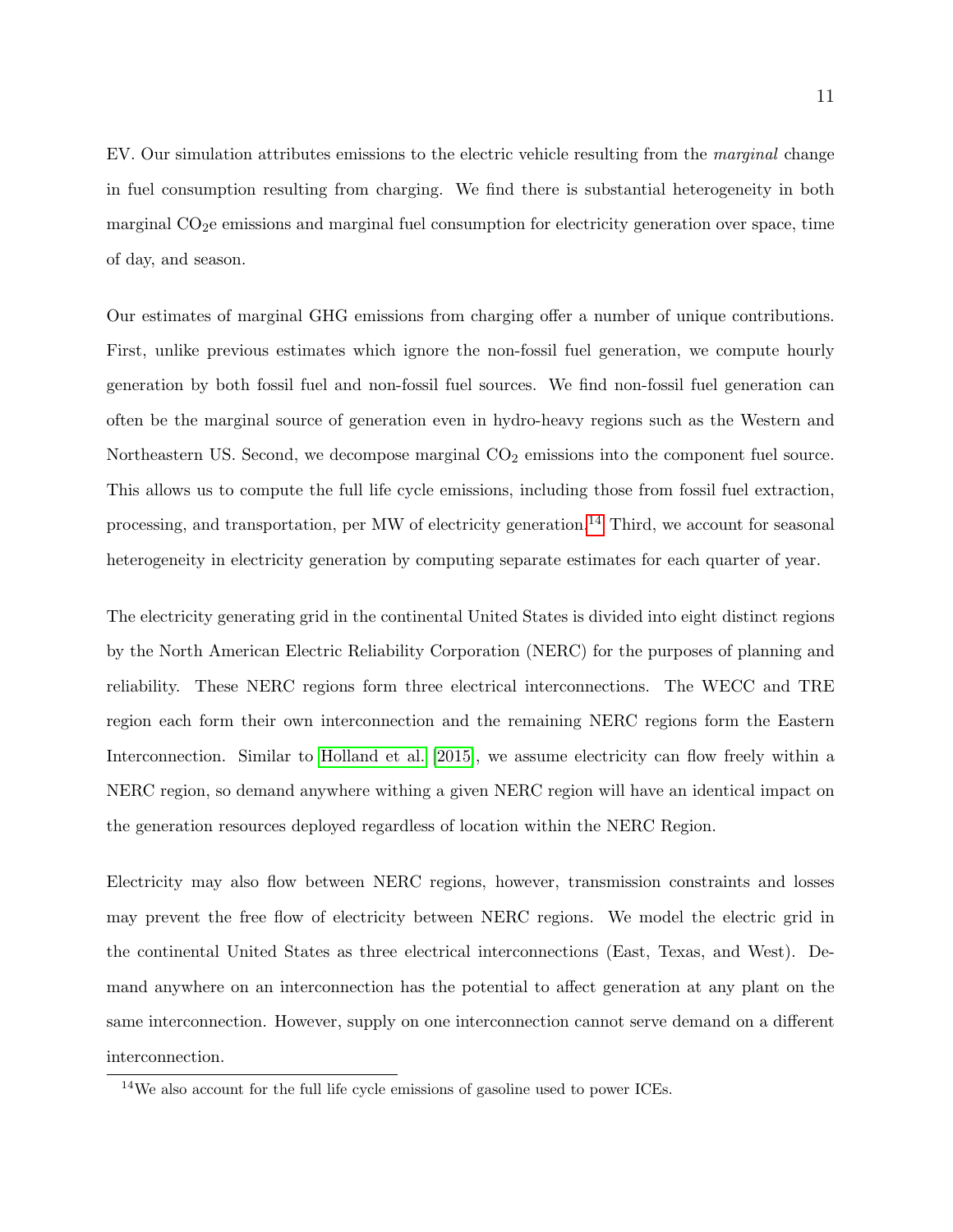We assign each state to one of the eight electricity-consuming NERC regions as defined in the most recent revision, from 2010. These regions are pictured in Figure 3. A single state can span more than one NERC region. In these cases we assign states to the NERC region with the largest land area in that state. Due to the lack of emissions data, we exclude Alaska and Hawaii from our analyses.

Using a panel dataset of electricity demand and supply in the various regions, it is possible to estimate the marginal source of generation at any moment in time. We describe the procedure briefly here and in more depth in the Appendix. The basic premise is that the electricity grid must remain in balance at all times, such that any increase in demand for electricity must be fulfilled by additional supply. Were this not to be true, either demand would exceed supply (the source of blackouts) or supply would exceed demand (inducing costly damage to the grid infrastructure).

We construct this panel dataset of demand and hourly electricity generation by source fuel type for 2011 and 2012 by combining on a number of data sources and replying on the understanding that electricity demand must balance supply at all times. In each Interconnection the following identity must always hold:

| Supply                                        | Demand                                                                    |     |
|-----------------------------------------------|---------------------------------------------------------------------------|-----|
| Gross FF Generation + Gross non-FF Generation | = $\overbrace{\text{Net Load + Transmission Losses}}^{\text{Deneration}}$ | (1) |

Our primary data source for constructing gross fossil fuel generation (1.A) come from the EPA's Continuous Emissions Monitoring Systems (CEMS) dataset. These data provide hourly gross generation load, fuel consumed (in million BTU), and direct combustion  $CO<sub>2</sub>$  emissions for all grid-connected electricity generating units with a nameplate capacity of 50 MW or more in the continental United States from 1997 through the present. The generation mix and dispatch order is constantly evolving, so we limit our estimates to the recent years of 2011 and 2012.15

<sup>&</sup>lt;sup>15</sup>We are unable to use more recent CEMS data as the most recent generation unit data in Form EIA-860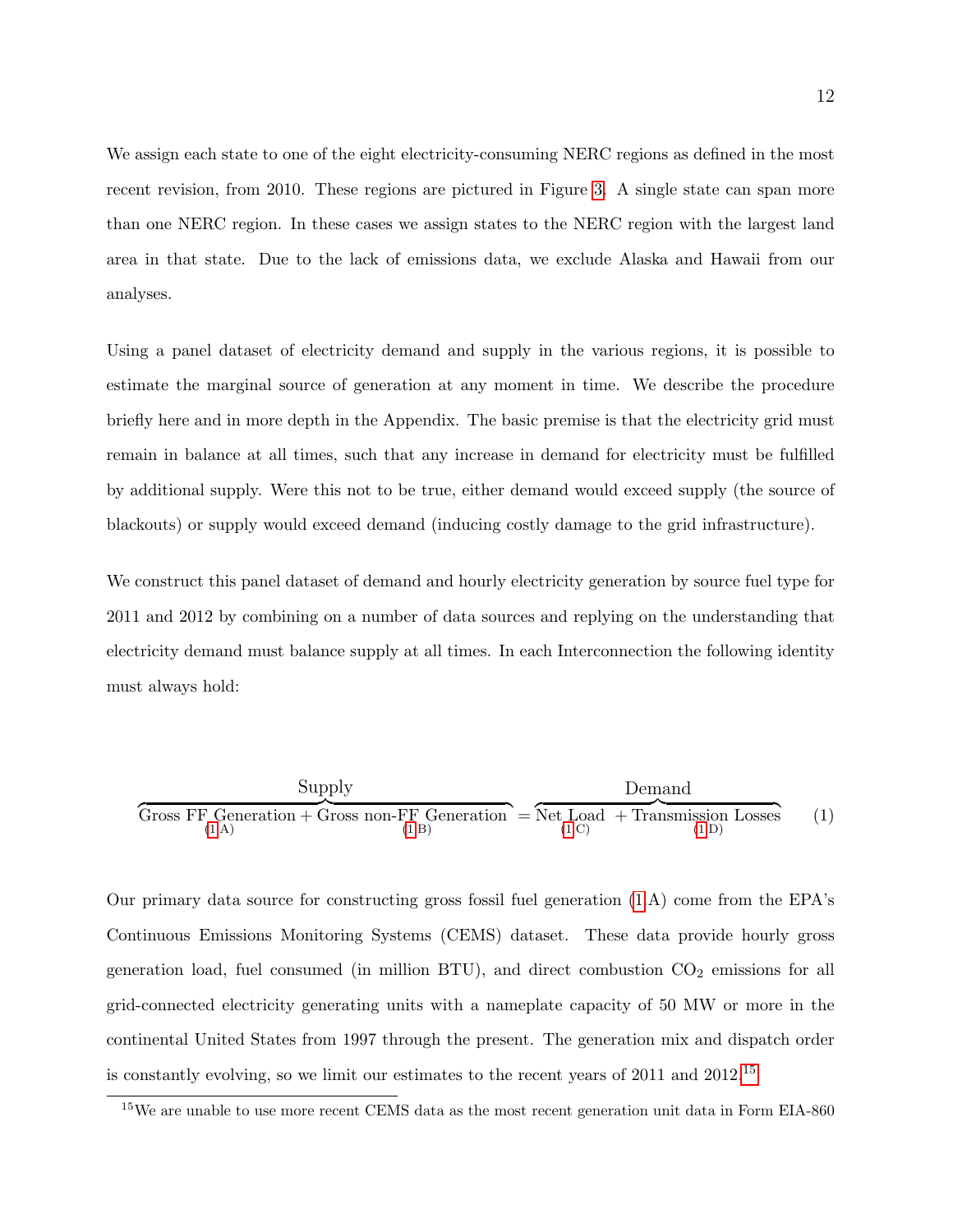CEMS reports only generation by the combustion turbine part of CCGTs.16 We scale up generation for CCGTs using a ratio of monthly net generation reported in EIA's Annual Electric Generator Data (Form EIA-860) to obtain gross generation for both components of each CCGTs. Additionally, we use Form EIA-860 to augment plant details not available in CEMS, compute cannibalism at the plant level.

We compute net load in each NERC region (1.C) using the Federal Energy Regulatory Commission's Annual Electric Balancing Authority Area and Planning Area Report (FERC Form 714). These data include net load for every FERC planning area in the United States during the 2011 and  $2012$  period for which we compute marginal emissions. Some FERC planning areas overlap, <sup>17</sup> We eliminate planning areas that are subsets of other planning areas to create a non-overlapping set of FERC planning areas in each NERC region. We then aggregate up load from each of these planning areas to compute total demand in each NERC region.

As electricity flows within and between NERC regions some energy is lost in the tranmission infrastructure. We compute the transmission losses (1.D) using EIA's Annual Electric Power Industry Report (Form EIA-861). This dataset provides details for every electric utility in the United States including transmission losses from 1990 through the present. We use data from Form EIA-861 from 2011 to 2012 to compute transmission losses for each NERC region.

Finally, we compute gross non-fossil fuel generation (1.B) using the identity in Equation (1) as net load plus transmission losses minus gross fossil fuel generation.

Using these data we estimate a system of equations that yield the marginal contribution of each

<sup>(</sup>described below) cover 2012.

<sup>16</sup>CCGTs are a common electricity generation technology consisting of two components. The combustion turbine portion burns natural gas (or some other fuel) to directly drive a turbine connected to a generator. The steam turbine portion uses waste heat from the combustion turbine to generate steam which then spins a separate turbine, generating additional electricity. Ignoring the steam turbine portion would overestimate the true heat rate of a CCGT.

<sup>&</sup>lt;sup>17</sup>For example Pacific Gas and Electric (PG&E) and the California Independent System Operator (CAISO) are both planning areas and report hourly load in Form 714. However, PG&E participates in the CAISO exchange and including both would double-count demand from PG&E.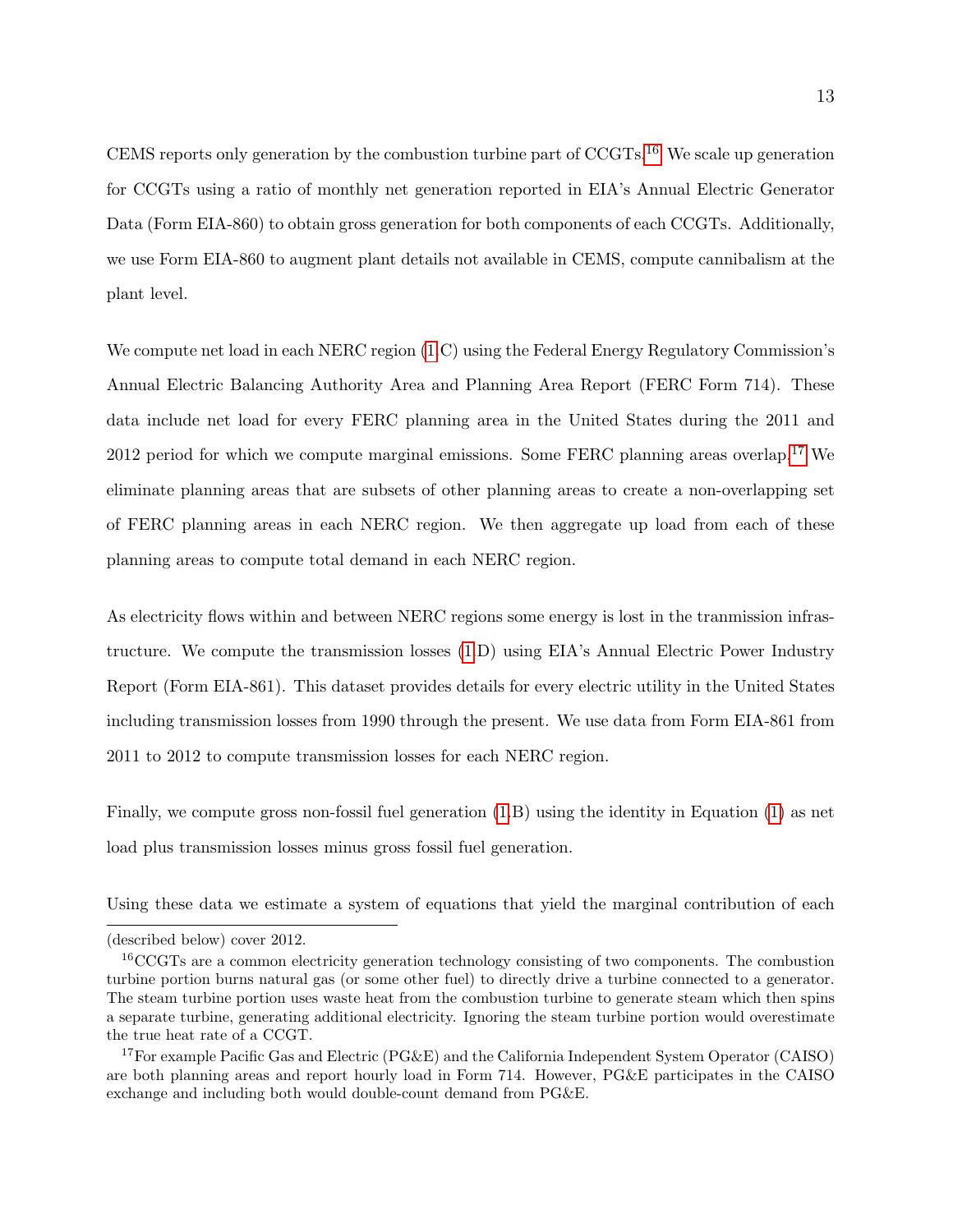generation source to an incremental unit of energy demanded during any given hour in any region of the country.18 Thus, we are able to compute the probability that a given generation type will be the marginal type called upon to meet the demand of an additional EV that plugs into the grid at any hour of the day, for any season of the year anywhere in the country. Importantly, by identifying the marginal generation source, we have determined the corresponding fuel source (coal, gas, petroleum, or non-fossil fuel) as well. The combustion and life cycle GHG footprint can then be calculated.

### 2.2 Life Cycle Fuel Emissions

Operation emissions are divided between fuel production (well-to-pump or well-to-battery), and fuel combustion (pump-to-wheel) or vehicle operation for EVs. GHG emissions are reported in units of CO2e based on the most recent 100-year global warming potentials (without climate-carbon feedbacks) from the Intergovernmental Panel on Climate Change (Myhre et al. [2014]).

Vehicle operation emissions for ICEs come from two sources, gasoline fuel production and fuel combustion. The GREET 1 model provides estimates of emissions from gasoline production and combustion. Total operation emissions sum to 248 g  $CO<sub>2</sub>$ e per km, of which 20 percent is attributable to fuel production.

Operation emissions for electric vehicles are less easily reported, because they depend on the regional electricity grid's marginal combustion emissions and mix of fuels as described in Section 2.1.2. Here we describe life cycle fuel production and delivery emissions only. Electricity fuel production and delivery emissions are taken from GREETnet, a version of GREET 1 which allows a user to more easily extract fuel pathway data (Energy Systems Division of Argonne National Laboratory [2014a]). The pathways extracted include average coal for U.S. electricity, residual oil from petroleum for U.S. electricity, and North American natural gas from shale and regular recovery for U.S. electricity.

<sup>18</sup>Details of the estimation procedure are available in the Appendix.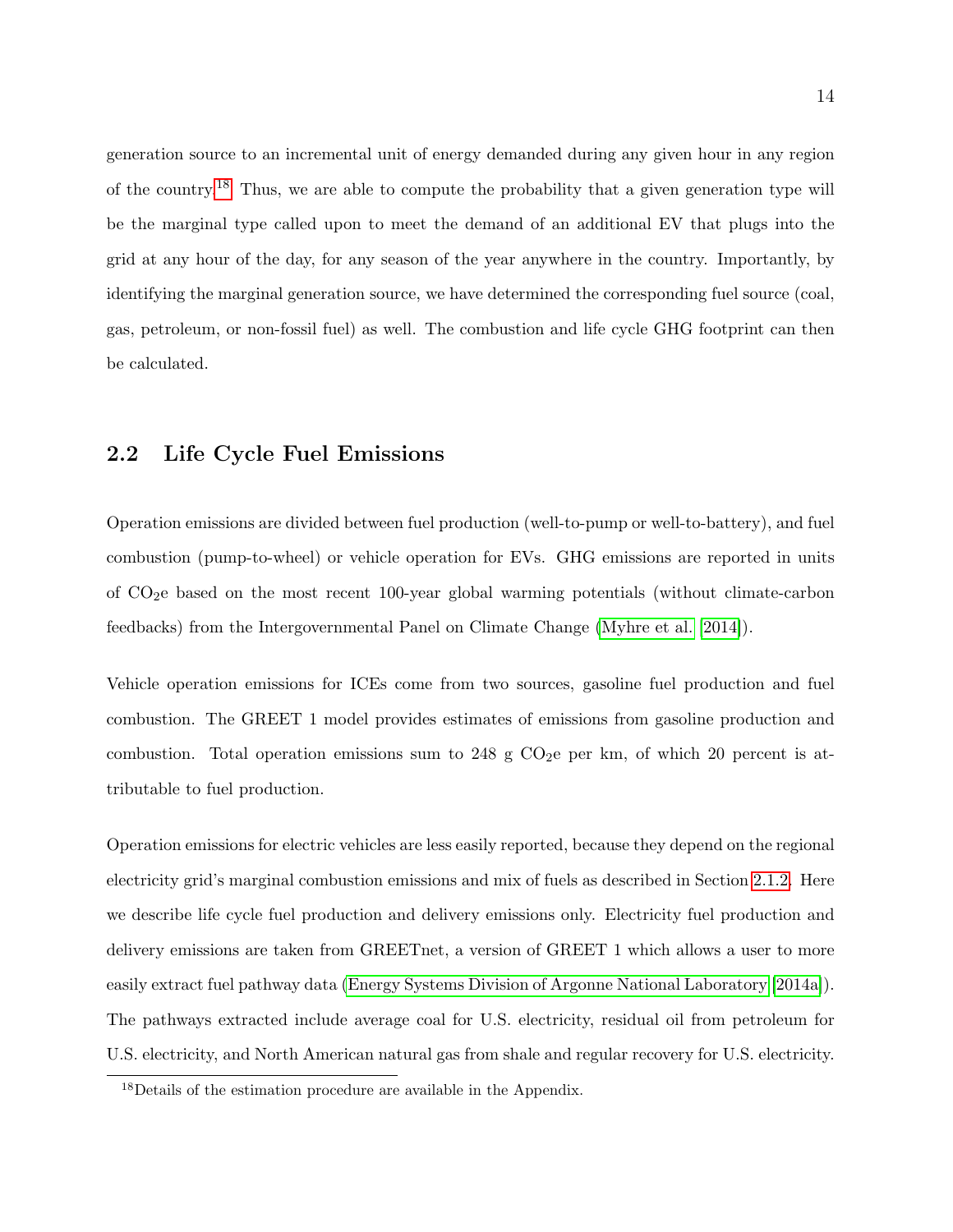The natural gas mix assumes 77 percent from regular recovery and 23 percent from shale gas. Shale gas is modeled to have 26 percent greater methane emissions during production and processing, but total  $CO<sub>2</sub>e$  emissions of only 11 percent greater than regular gas due primarily to lower  $CO<sub>2</sub>$ emissions. The fuel production and delivery emissions for the electricity fuels on a grams of  $CO<sub>2</sub>$ e per MJ basis are 6, 11 and 14 for coal, natural gas, and residual oil, respectively.

### 2.3 Life Cycle Vehicle Emissions

We use Argonne National Laboratory's GREET model series to characterize GHG emissions from the vehicle life cycle. There are two GREET models, GREET 1 which characterizes energy sources for transportation (the GREETnet version was used in this analysis)<sup>19</sup>, and GREET 2 which  $\alpha$  characterizes vehicle production<sup>20</sup> With these two models we are able to attribute life cycle emissions from vehicle production, maintenance and disposal, as well as fuel cycle emissions for gasoline for ICEs, and fuels used in electricity, as decribed above.

GREET 2 includes life cycle GHG analyses for the production of both EVs and ICEs for a number of vehicle classes. GREET 2 model parameters were set so that 2015 model year (MY) midsize vehicles were used. MY selection determines the fuel economy of both vehicle types. Selecting MY 2015 led to the following vehicles; an ICE with a fuel economy of 8.65  $L/100 \text{ km}$  (27.2 mpg), and an electric vehicle with a gasoline fuel economy equivalence of 2.16 L-equivalent (Le)/100 km (108.8 mpge) before accounting for charging efficiency estimated at 85%, making the effective fuel economy 2.54 Le/100 km (92.5 mpge), or 140.7 Wh/km.<sup>21</sup> The GREET 2 model simulates an EV with a battery capacity of 28 kWh. This modeled vehicle is similar to the Nissan Leaf which has a battery capacity of 24 kWh and a fuel economy of 2.06 Le/100 km (114 mpge) before accounting for charging efficiency.22

 $19(a)$  Energy Systems Division of Argonne National Laboratory [2014c] (b) Energy Systems Division of Argonne National Laboratory [2014a].

<sup>20</sup>Energy Systems Division of Argonne National Laboratory [2014b].

<sup>21</sup>Energy Systems Division of Argonne National Laboratory [2014b]

 $^{22}$ <http://www.nissanusa.com/electric-cars/leaf/versions-specs/> (accessed  $1/3/2015$ ).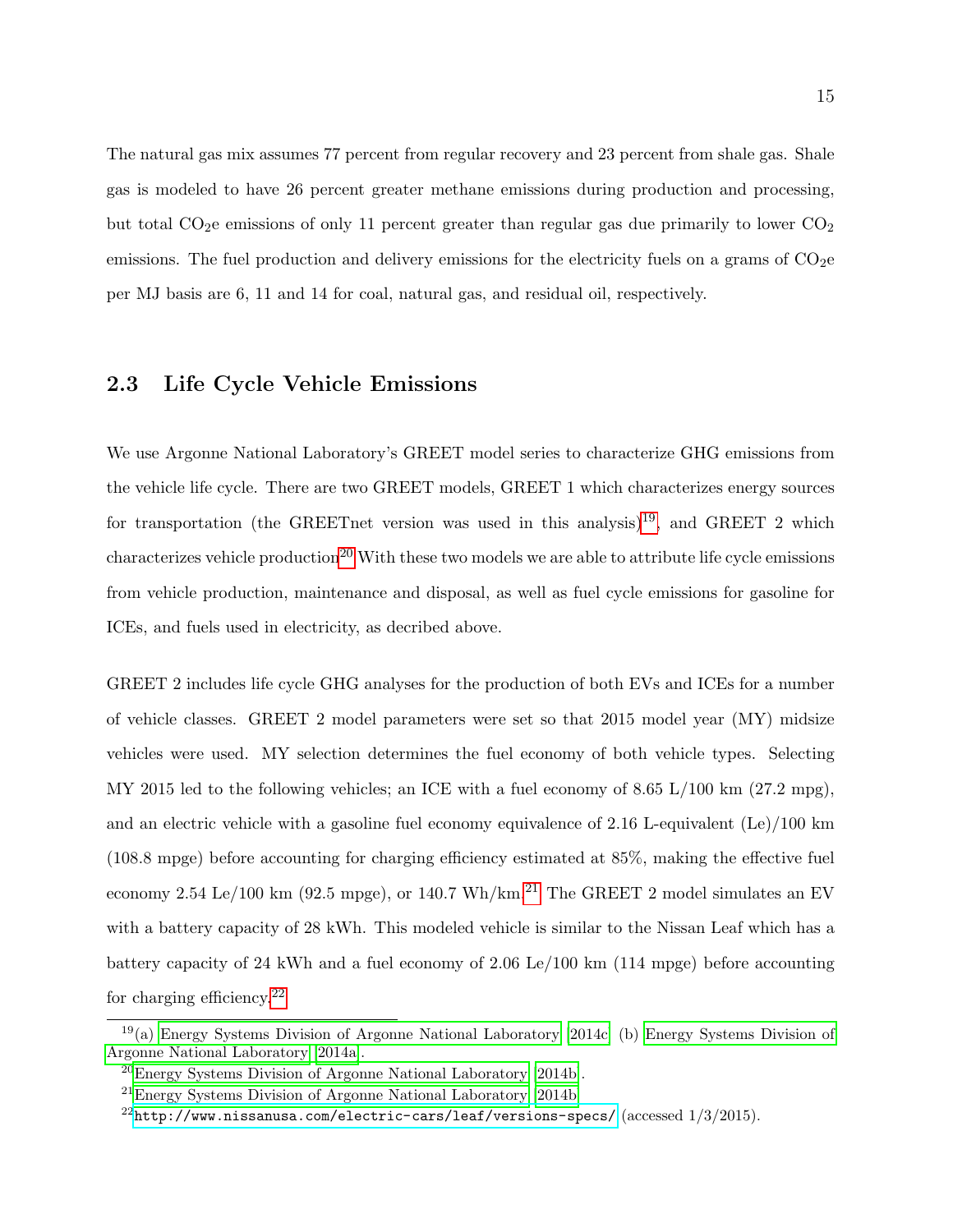The GREET 2 model characterizes the life cycle of vehicles, including production, maintenance, operation (as a link to GREET 1) and disposal. For this study we have grouped together all nonoperation emissions (vehicle production, maintenance including fluid replacement, and disposal). Vehicle production is broken down into the following categories: components; batteries; assembly, disassembly and recycling; and fluids. ICE vehicles are modeled to have non-operation emissions of 28 g  $CO<sub>2</sub>e$  per km of travel assuming a 257,400 km (160,000 mi) lifetime. EVs have higher life cycle vehicle non-operation emissions due to traction batteries (assumed to be Li-ion) and due to different vehicle components. This is because the vehicle mass is larger for EVs, increasing the weight of some components, and because of emissions-intensive materials such as copper used in significantly higher quantities. This leads to non-operation emissions of 36 g  $CO<sub>2</sub>$ e per km assuming a single battery for the entire 257,500 km (160,000 mi) vehicle lifetime. Each battery replacement during that lifetime leads to an increase of approximately  $4 \text{ g } CO_2$ e per km.

## 2.4 Cold and Hot Climate Effects

A number of studies have examined the effects of cold ambient temperatures on EVs, illustrating significant reductions in EV range due to increased energy demand for auxiliary loads (namely cabin heating) and decreased discharge efficiency (Kambly and Bradley [2015]). Recognition of these effects has led to cold weather test cycles by the EPA and Environment Canada. Cold weather testing conducted for urban and highway drive cycles by Environment Canada are used in this study to assess the effect of cold temperatures on energy performance of  $EVs<sup>23</sup>$  Two effects are captured; the first is the loss of efficiency in charging and discharging of the battery, and the second is power demand for cabin heating.

Meyer et al. [2012] tested three EVs under cold conditions over a number of drive cycles. Two of the tested EVs were tested over the U.S. city and highway drive cycles at the full range of temperatures considered (referred to as BEV1 and BEV2 in Meyer et al. and referred to as Case 1 and Case 2

<sup>23</sup>Meyer et al. [2012].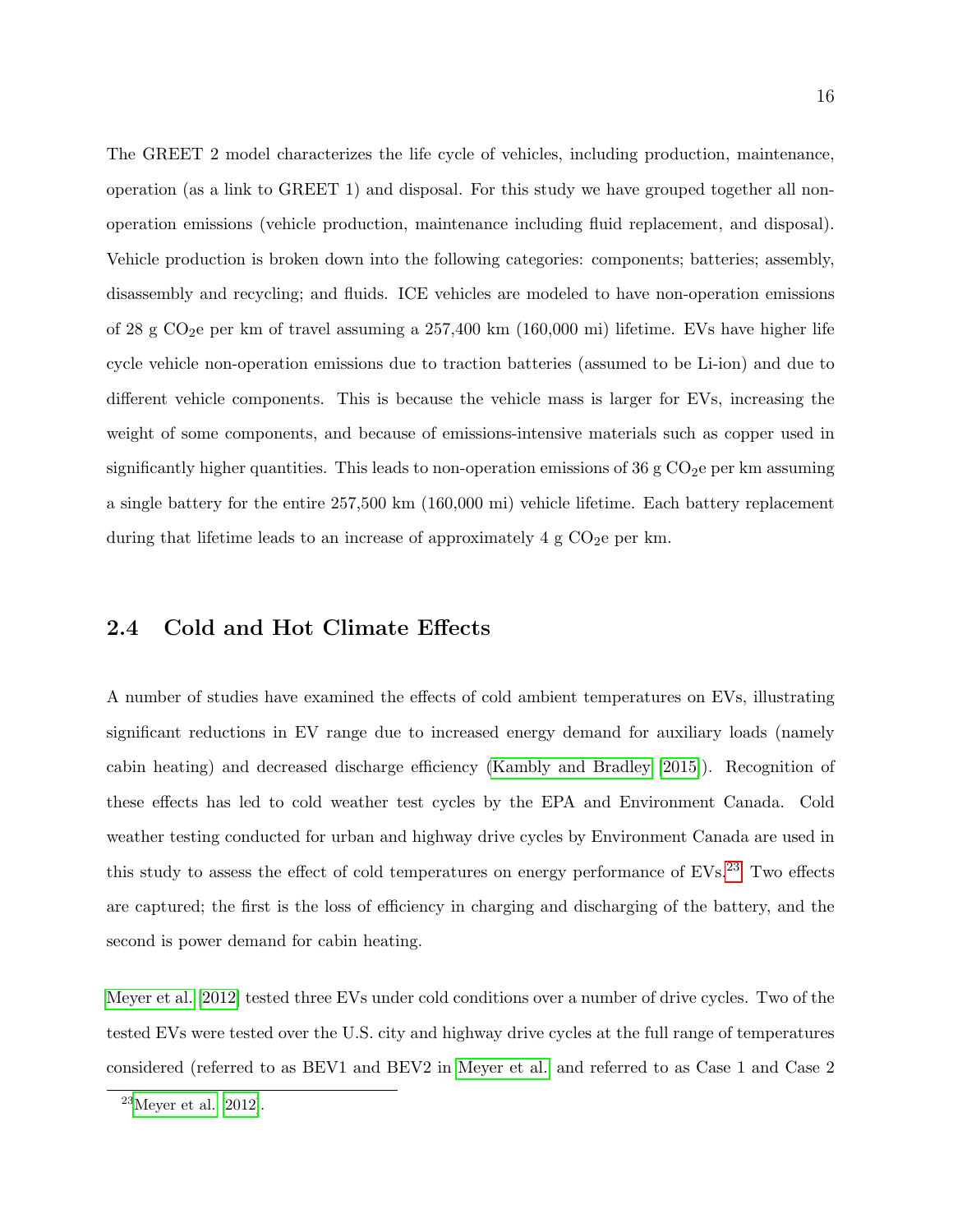here), and those two vehicles' test results are used here.

EV energy efficiency is also affected by hot temperatures, mainly due to air conditioning demands on the battery. Hot weather effects on vehicles were estimated based on Lohse-Busch et al. They tested EVs, plug-in hybrid electric vehicles (PHEVs), HEVs, and ICE vehicles at -6.7  $°C$  (20  $\degree$ F), 22.2 °C (72 °F), 35 °C (95 °F) (Lohse-Busch et al. [2013]). Hot weather test results for the city and highway drive cycles are used here.

The city and highway drive cycle results for cold and hot weather tests were weighted based on U.S. practices for calculating city-highway average fuel economy  $(55\%$  city  $+ 45\%$  highway). Because data were only collected at three cold test temperatures; 20, -7, and -18 or -20 ◦C, and one hot weather temperature, 35 °C, the following logic was used to interpolate between energy use at each test temperatures.

- 1. Between -40 °C and -7 °C a linear relationship defined by the results of the -20 °C or -18 °C and -7  $\mathrm{^{\circ}C}$  tests with heat on was used.
- 2. Between  $-7$  °C and 20 °C a linear relationship is used as defined by the results of testing at -7  $^{\circ}\mathrm{C}$  with heat on and 20  $^{\circ}\mathrm{C}$  with heat off.
- 3. Temperatures above 20 ◦C are based on the linear relationship between temperature and energy efficiency for the tests at 22.2  $\degree$ C and 35  $\degree$ C.
- 4. The tested alternating current (AC) recharge energy was used in all cold weather cases (rather than the discharge energy of the battery) because AC recharge energy includes losses in charging efficiency at colder temperatures. For hot weather charging efficiency is equal to efficiency measured at 20 $°C$ .

Results were then converted to percent of highway-city average recharge energy use at 20 °C, as shown in Figure 4. These results were used to create two cold weather cases for AC recharge energy demand by region based on climate data.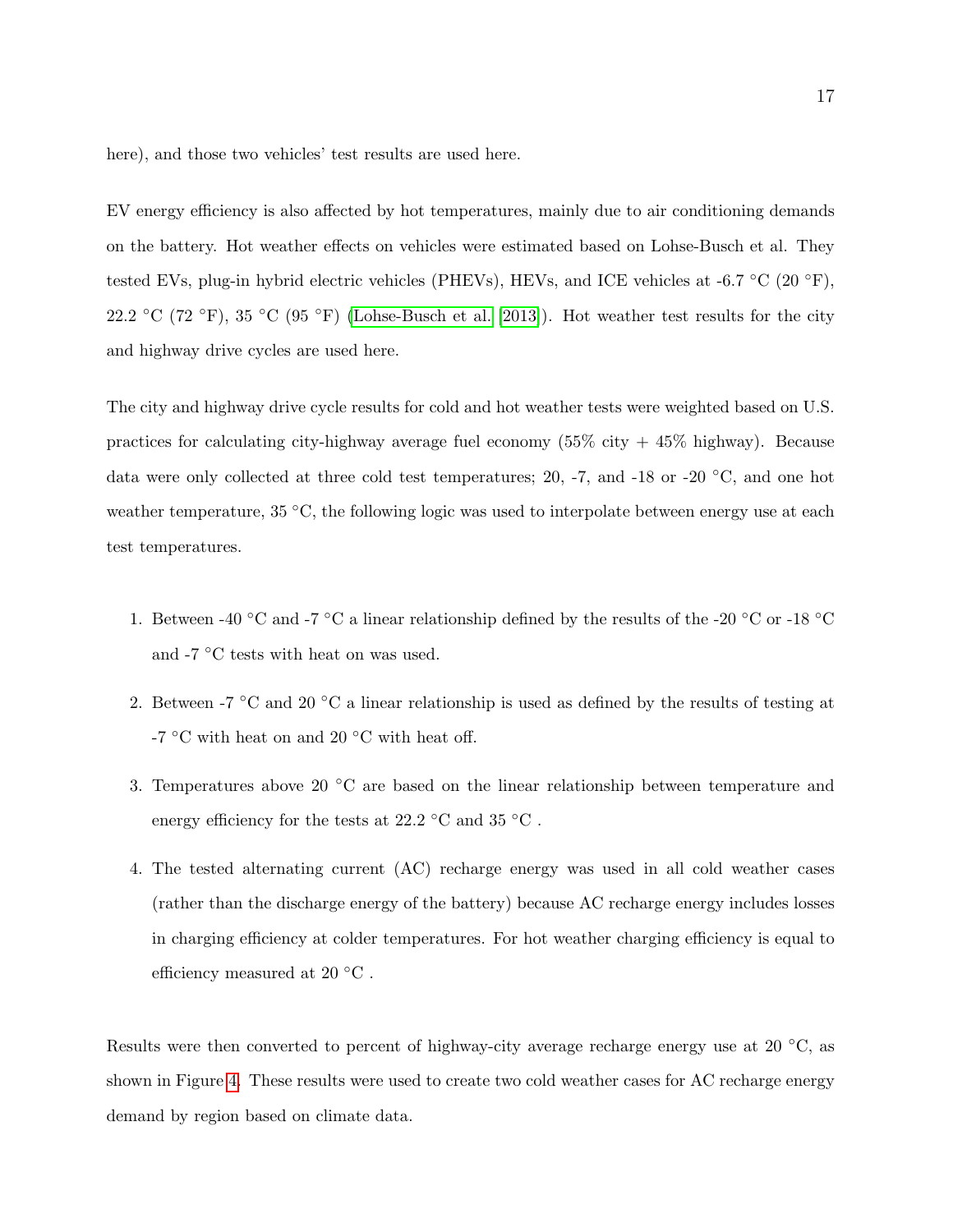The loss of efficiency in cold and hot weather leads to reduced range for EVs. Loss of range estimates are derived from Lohse-Busch et al. based on linear interpolation and extrapolation for the three tested temperatures, assuming the combined city-highway drive cycle. This is shown in Figure 4.

Efficiencies of ICEs are also affected in cold and hot temperatures. However, cold temperature effects are less pronounced because ICE vehicles use waste heat from the engine to assist in cabin heating. ICEs are mostly affected by cold temperatures on short trips when engines are cold, and through the use of defrosters and other auxiliary power loads that may be increased. The U.S. EPA cold weather fuel economy tests show that ICEs operated at ambient temperatures of -7 ◦C leads to approximately 12% less fuel economy, which is most pronounced on short urban trips before the engine is warmed up.24

Two cases are developed for climate effects on ICEs; ICE Case 1 and ICE Case 2. ICE Case 1 derives linear relationships between temperature and fuel use, calculating the outcome on a percent basis relative to vehicle operation with no climate control at 22.2 ◦C for a Ford Focus based on test results from Lohse-Busch et al. [2013].

ICE Case 2 uses the same hot weather effects as ICE Case 1, but uses cold weather test results for Honda as reported in a 2006 EPA report (EPA [2006]). Eight Honda vehicles were tested, all with different fuel economies and different interior cabin space at three temperatures 23.3 °C (75 °F), 10.0 °C (50 °F), and -6.7 °C (20 °F). Results showed a strongly linear relationship between fuel use and temperature for all tested vehicles  $(R^2 \text{ of } 0.85{\text{-}}0.99)$ . Using the vehicle model that most closely resembles the ICE vehicle used for this analysis, the Accord L4, we develop a linear relationship between temperature and energy efficiency to estimate the change in fuel consumption on a percent basis as a function of temperature. The Honda Accord results show a larger effect of cold climate on fuel consumption compared to ICE Case 1. Both of these cases are shown in Figure 4.

To determine the impact of cold weather on real-world EV and ICE energy demand, we determine

 $24$ U.S. Department of Energy [2014].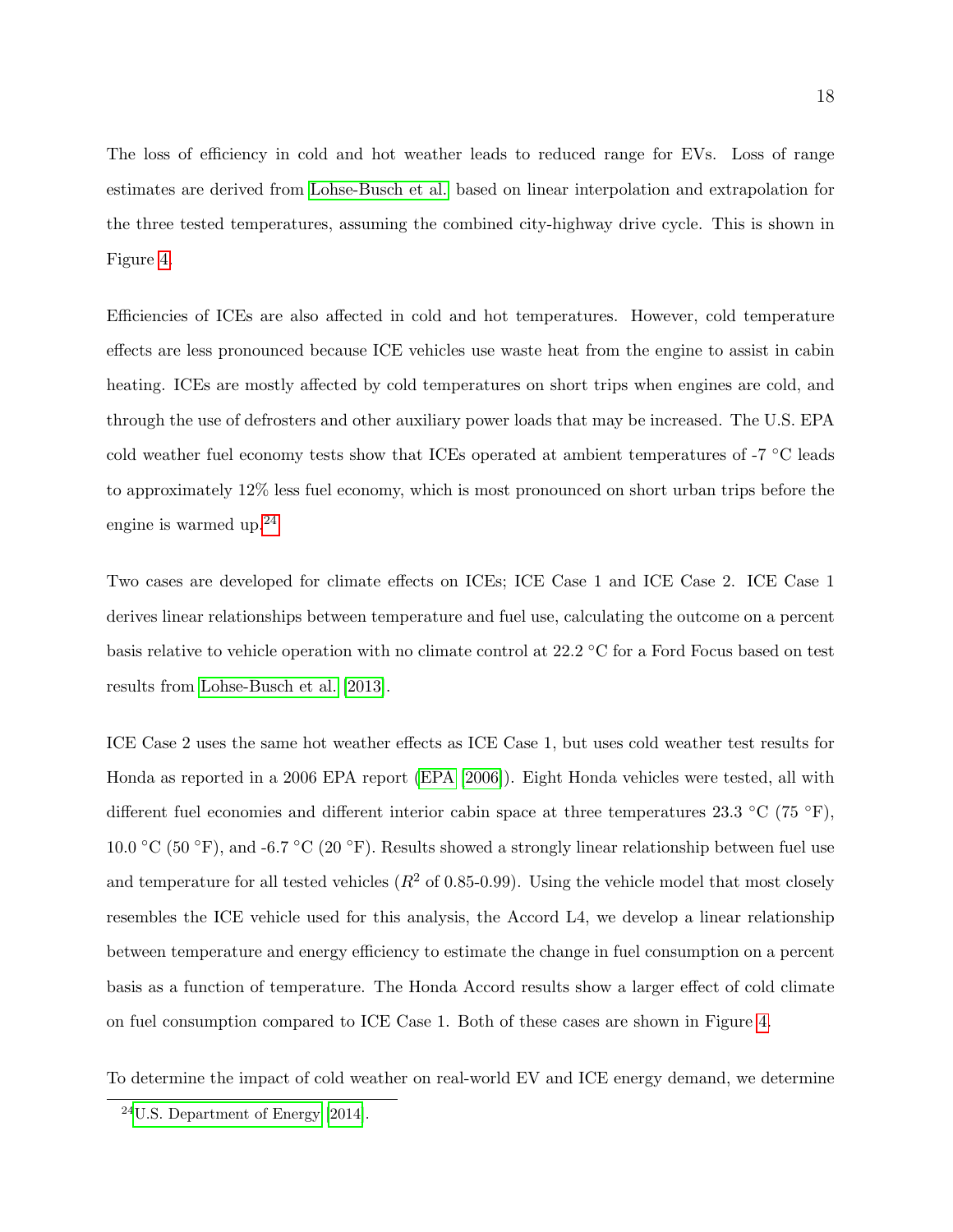the probability in each quarter of the year that the average temperature for a household in each NERC Region will fall within a specified range. We employ climate data from the Quality Controlled Local Climatological Data (NOAA [2015]). These data contain daily measurements of climatological data, including daily average temperature, for over 200 climate stations across the United States. We assign each station a weight using the 2010 US Census population of the incorporated unit (e.g., city or town) nearest to the climate station.

Using observed temperatures from 2004 through 2013 and population weights for each station, we compute the population-weighted probability that the daily average temperature will fall within 5 °C bins for each NERC region in each quarter of the year.<sup>25</sup> Each temperature bin is associated with an energy demand factor, shown in or interpolated from Figure 4. Assuming VMT in each quarter and NERC region are uniformly distributed across the quarter, we compute expected quarter-interconnect level energy demand factors and modify EV energy demand by those factors.

#### 2.5 Forecasting Future Grid Emissions

As technology, regulation, and fuel prices change it is reasonable to think electricity grid emissions will change over time. Forecasting life cycle EVs in the future requires accounting for evolution of the grid. When evaluating emissions of vehicles in the future we consider average, not marginal, emissions from electricity generation. Our reasoning is twofold: first, when evaluating the emissions from EVs produced beyond the near future the relevant thought experiment is of the form "What is the change in emissions if we implement a policy that induces, e.g., 1,000,000 vehicle purchasers to choose an EV instead of an ICE by 2040?". In this case, when considering adding a mass of EVs, vehicle charging is inframarginal and average emissions are relevant. Second, forecasting marginal emissions requires determining the marginal generation unit under each forecast scenario which

<sup>25</sup>Daily average temperature is an imprecise measure of temperature when the vehicle is operating. One would expect morning commute temperatures to be below the average and evening commute temperatures to be above the average. Since the relationship between battery charge/discharge efficiency and temperature appears approximately linear over wide temperature bands, we expect the bias from using average temperature to be minimal.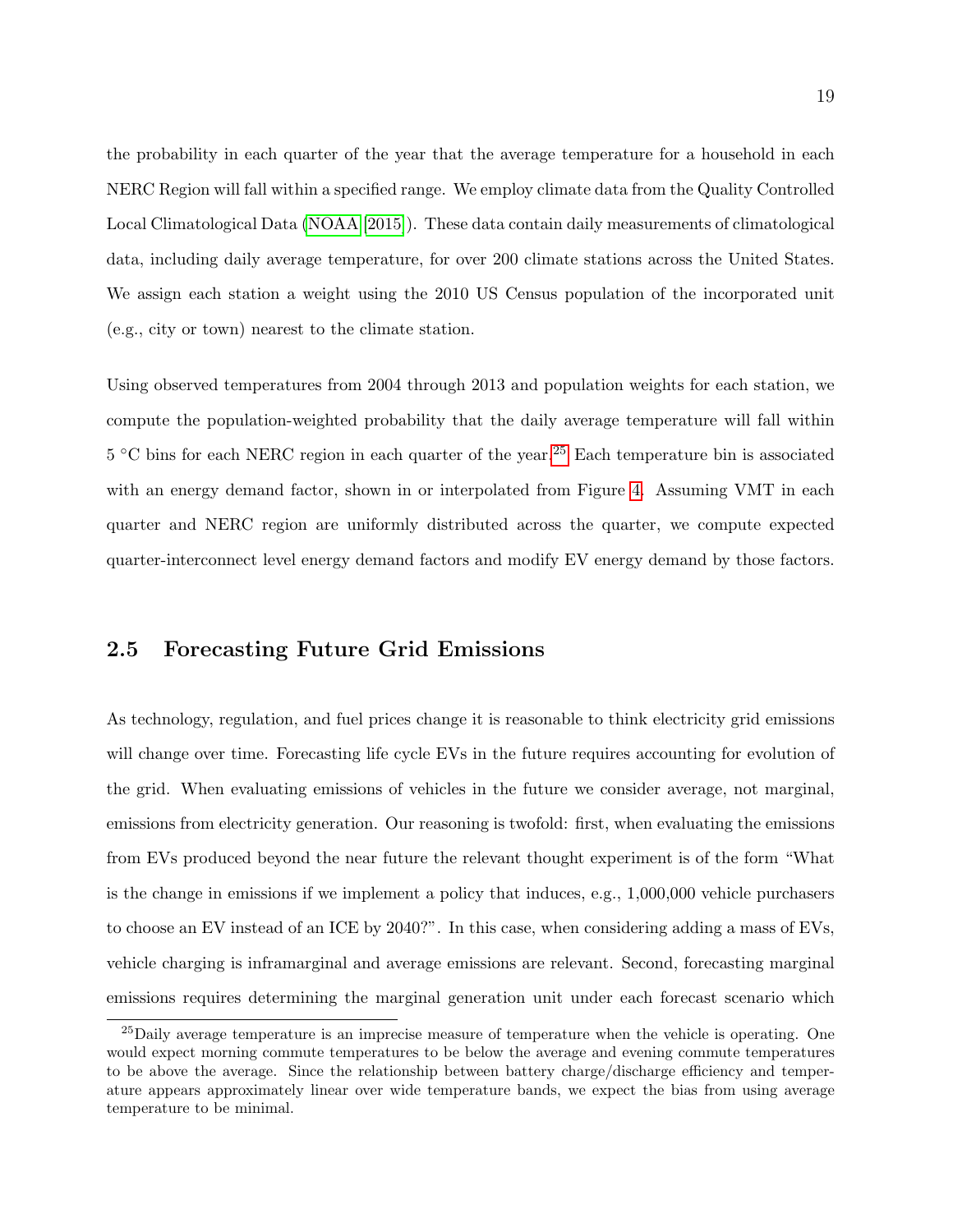is a function of supply and demand. Any future electricity supply curve would depend critically on the marginal cost of each generation unit, which in turn is a function of fuel prices and the regulatory environment. While the marginal generation unit is quite sensitive to marginal costs, average emissions are much less sensitive.26

We compute EV emissions benefits under the following two scenarios.

EIA Electricity Generation Forecast. First, we forecast future average emissions using the Electricity Generation by Electricity Market Module Region and Source from EIA [2015]. It provides forecasts of annual generation by fuel type for each NERC region for each year from the present to 2040. We account for intraday variation in average fuel use by scaling our estimates of hourly average fuel using the change in generation mix from 2012 to the forecast year.

The EIA forecasts small changes in fuel consumption through 2040 relative to 2012. While the penetration of renewables increases over time, nuclear generation is declining over time as nuclear generating stations are decommissioned. This leads to average GHG emissions per MW that are very close to 2012 levels. Forecast generation mix for each NERC region are shown in Figure 5.

It is important to note that the EIA forecasts traditionally underestimate the growth of renewable electricity sources on the grid. This is at least in part because the forecasts do not attempt to incorporate the impact of policies such as the recently-passed Clean Power Plan, which is likely to significantly reduce the GHG footprint of the nation's electricity grid. Our results that rely on the EIA forecasts should be interpreted in light of that drawback. It also motivates our inclusion of a more aggressive grid forecast scenario.

Aggressive Elimination of Coal. As an alternative to EIA's forecast, we model future average emissions assuming the complete replacement of coal-fired electricity generation with less GHGintensive natural gas generation by 2040. Following Holland et al. [2015], we adjust our EIA

<sup>26</sup>For example, an increase in the price of coal may cause natural gas generation units to be dispatched before coal units, changing the marginal source of generation. However, if demand is sufficiently large to require dispatch of both coal and gas generation, then average emissions per MW would not change.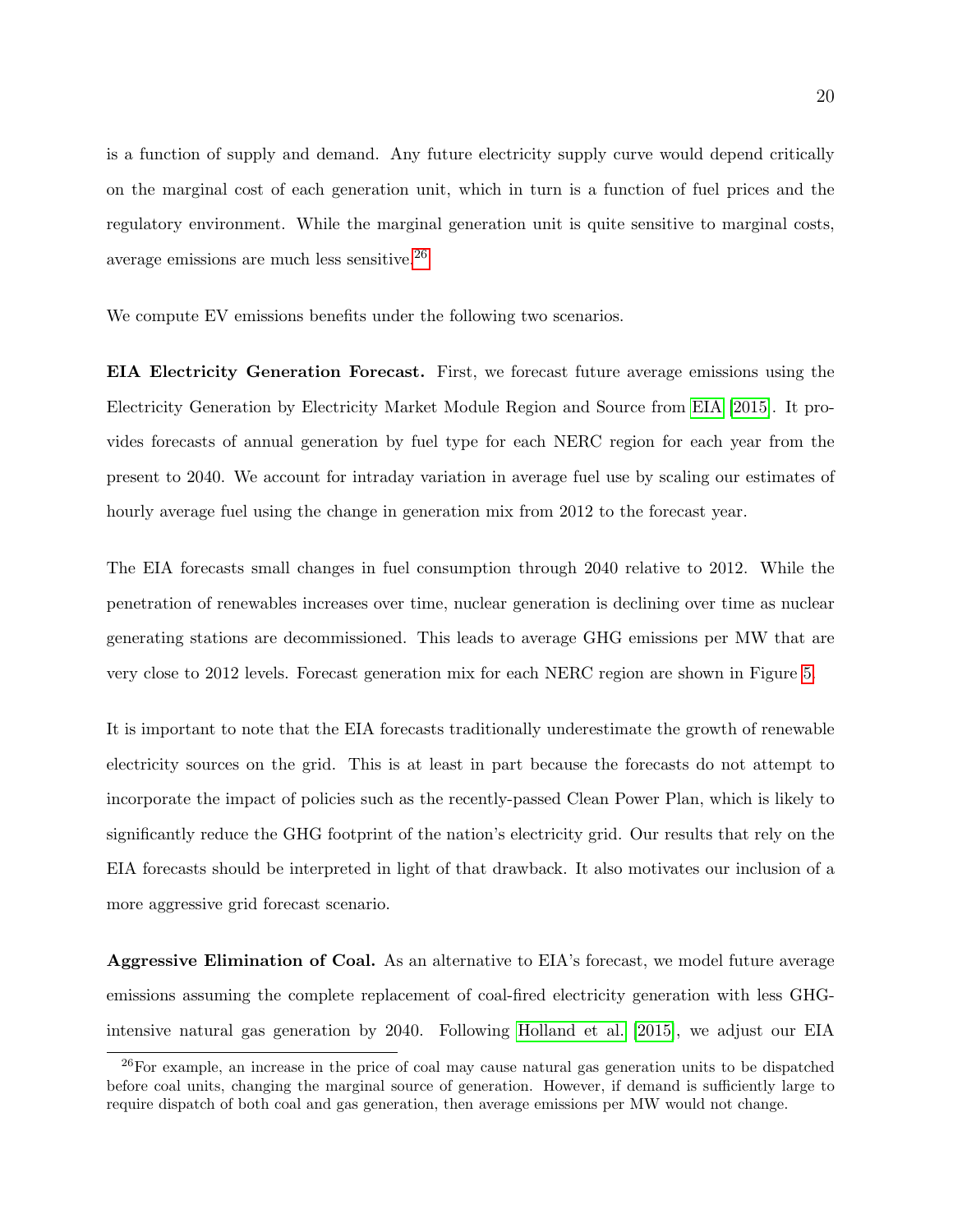Electricity Generation Forecast so all coal generation forecast in 2040 is replaced with combinedcycle natural gas generation. We assume constant annual increases in natural gas generation and constant annual reductions in coal-fired generation between 2012 and 2040. Again, we account for intraday variation is average fuel use by scaling our estimates of hourly average fuel use using the change in generation mix from 2012 to the forecast year. Forecast generation mix for each NERC region under this scenario are shown in Figure 6.

## 3 Results

We model the impact on life cycle emissions of replacing a mid-sized ICE with an EV alternative under a number of assumptions on vehicle performance and driver behavior. The results of these simulations are shown in three different ways. First, Table 4 displays estimates of the net avoided emissions that result from each scenario in each region. Second, Figure 7 display graphically, in maps, the net avoided emissions by state, accounting for variation in vehicle mix and VMT at the state level. Finally, to demonstrate the relative importance of each adjustment factor that we model, Figure 8 is comprised of waterfall charts – one for each NERC region and California – of the net contribution to emissions abatement of each channel. Figure 9 shows the same waterfall charts for the US as a whole. In this section, we describe these results in detail.

As described in Section 2.1.2, the marginal impact of electricity demand on fuel consumption changes throughout the day. We generally consider the average of two charging alternatives: "Day" charging where vehicles charge with uniform probability between 9 AM and 5 PM, consistent with charging while at work, and "Night" charging where vehicles charge with uniform probability from 8 PM to 4 AM, consistent with charing at home after returning from work.27 Table 5 shows the marginal CO<sub>2</sub>e emissions for each NERC region and quarter for both day and night EV charging. These results demonstrate the marginal fuel source (and GHG emissions rate) from electricity

<sup>&</sup>lt;sup>27</sup>Additional details of our analyses by for day-only and night-only charging are available in the Appendix.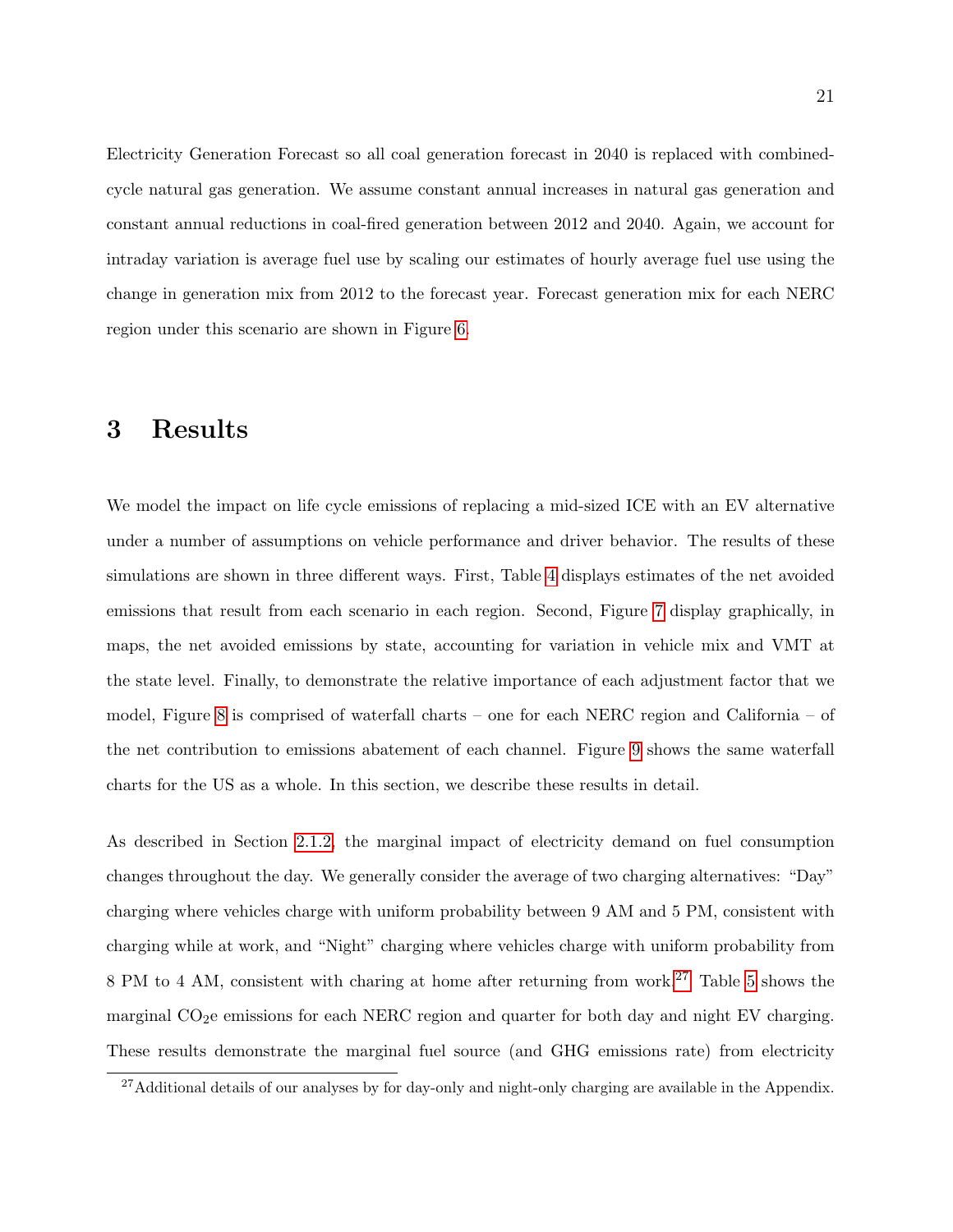generation varies not only by location and time of day, but also substantially varies throughout the course of the year. The GHG intensity of electricity generation is the highest in the places and times when EVs are the least efficient in converting grid electricity into transportation. Ignoring seasonality could potentially lead to incorrect conclusions on not just the magnitude but the sign of GHG benefits of EVs over ICEs.

Limited Effects Scenario: The Limited Effects Scenario considers life cycle emissions from fuels and vehicles, but omits climate effects on vehicles, and rebound effects on VMT. This allows us to highlight the net emissions changes attributable to powertrain efficiency and the life cycle GHG footprint of the energy used to manufacture and propel the vehicles. Table 4 shows the average emissions benefits of replacing a mid-size ICE with a comparable EV in each NERC region.<sup>28</sup> The majority of emissions benefits from EVs come from fuel combustion, particularly in NERC regions where natural gas is frequently the marginal fuel source.

Under this scenario, life cycle  $CO<sub>2</sub>e$  emissions from EVs are lower than ICEs regardless of the geographic region (i.e. fuel mix), season, or time of day. In coal generation-heavy NERC regions, such as MRO, the benefits are substantially smaller than in NERC regions, such as NPCC, where natural gas is more often the marginal fuel. The emissions benefits of replacing and ICE with an EV by state are shown graphically in Figure 7.

Complete Effects Scenario: This scenario is our preferred, due to the inclusion of all relevant effects that we build into the simulation estimates. It includes each of the channels from the Limited Effects Scenario, along with household VMT response to changes in vehicle operating costs and the effect of operating in cold or hot ambient temperatures on the efficiency of ICEs and EVs. Inefficiency in cold weather has a particularly large effect on EV emissions because coal is more often the marginal electricity generation fuel both in the winter and in states with cold climates.

<sup>28</sup>We provide breakdowns of average manufacturing, fuel production, and fuel combustion emissions for EVs and ICEs in each NERC region in the Appendix.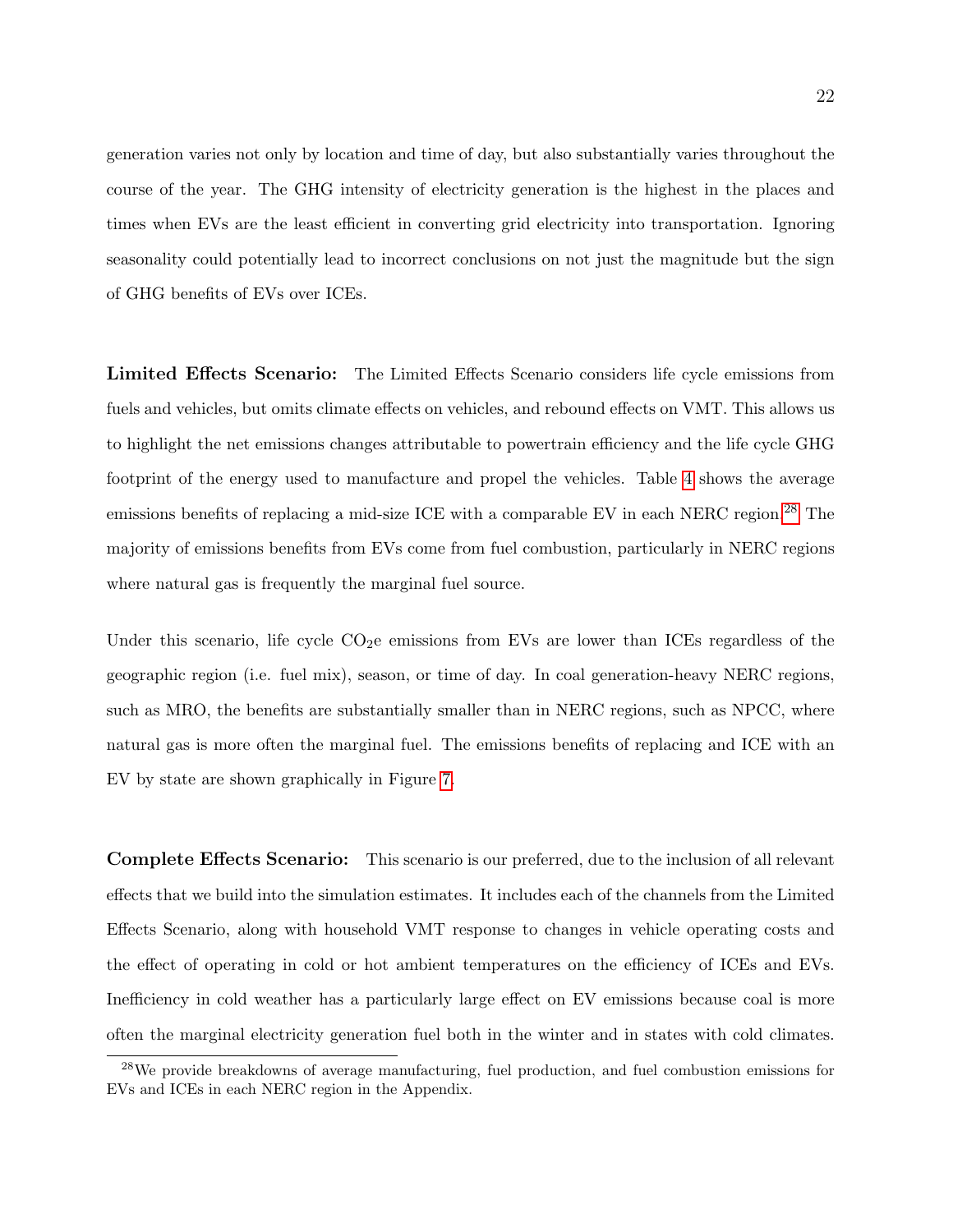Our analysis of marginal fuel use for electricity generation shows that in MRO, which includes Minnesota, Wisconsin, and the Dakotas, coal is the primary marginal fuel in the winter months. Contrast this with WECC, which comprises warmer states in the western US, where coal is much less likely to be the marginal fuel supplying electricity demand.<sup>29</sup>

Additionally, EVs generally have a lower cost of operation per mile traveled than ICEs. In this scenario we also account for the possibility that, in the face of lower operation costs, households will drive more. Gillingham et al. [2014] compiles the most credible estimates of price elasticity of VMT, leading us to choose -0.2 as our preferred measure of rebound.<sup>30</sup>

Figure 10 shows the reduction in  $CO<sub>2</sub>e$  emissions in tons per year from replacing a ICE with an EV in each NERC region accounting for VMT response and the impacts of climate on vehicle performance. These effects (and the seasonal mix of fuels used to supply the marginal megawatt) substantially reduce the emissions benefits of EVs in cold portions of the country, particularly New England (NPCC), the upper midwest (MRO), and the Great Lakes (RFC). For many states in these regions, replacing an ICE with an EV may actually increase  $CO<sub>2</sub>e$  emissions. The impacts of climate in warmer states such as Florida (FRCC) and Texas (TRE) are much smaller. The emissions benefits of replacing an ICE with an EV by state in Complete Effects Scenario are shown graphically in Figure 7.

For each NERC region and California, Figure 8 compares the annualized expected life cycle  $CO<sub>2</sub>$ e emissions from (Column 1) an ICE and (Column 6) an EV. Columns 2 through 5 show the decrease (blue) or increase (red) in each component of expected annualized  $CO<sub>2</sub>e$  emissions from replacing an ICE with an EV. For NERC regions with particularly cold weather (MRO and RFC) fuel combustion emissions are near identical or larger for EVs as opposed to ICEs. Moreover, in these NERC regions, reduced battery performance and energy demand due to climate effects far outweigh any emissions benefits of EVs in fuel production and combustion. A similar graph aggregating over

<sup>29</sup>Detailed marginal fuel use by hour is available in the Appendix.

<sup>30</sup>Our conclusions are robust to larger or zero rebound effects. We describe tests of robustness in Section 3.1.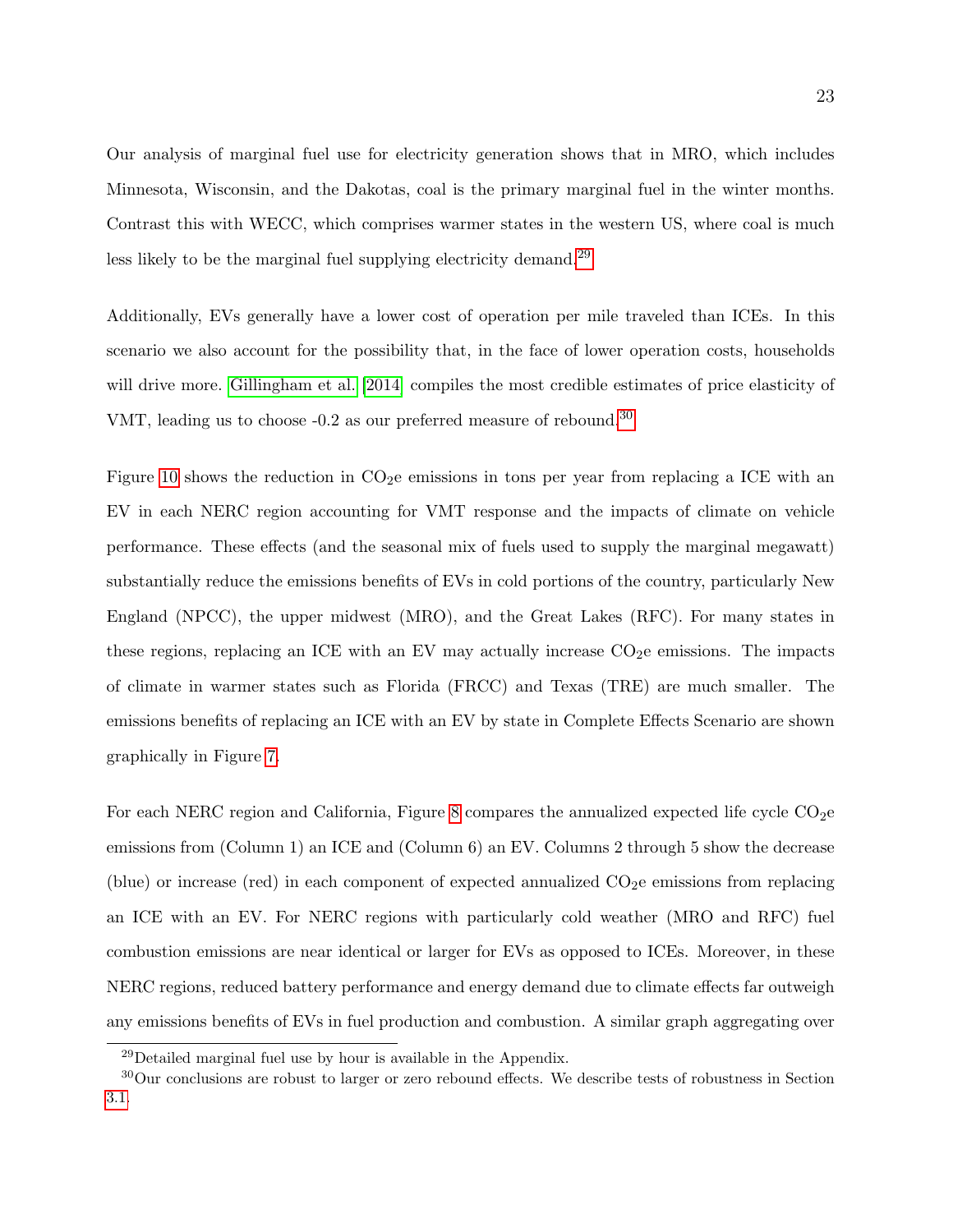the entire US is shown in Figure 9.

## 3.1 Tests of Alternate Assumptions and Robustness

We conduct a number of additional tests of the robustness of our results. Details of the results are available in the Appendix.

Vehicle Life: Our primary specification assumes both ICEs and EVs operate for 257,000 km and are then scrapped. As alternatives, we assume both EVs and ICEs have a fixed life measured in years. We model vehicle scrappage occurring after either 12 or 16 years. EVs tend to have larger manufacturing emissions than ICEs, thus increasing the life of the vehicle spreads those emissions over more VMT, improving EVs relative to ICEs. Direct combustion emissions account for the majority of life cycle emissions and the effect of the lifespan assumption is small.

Accelerated Battery Wear: There is strong evidence that prolonged exposure to high temperatures can substantially shorten the life of EV batteries (e.g., Eddahech et al. [2015], Gu et al. [2014], and Ecker et al. [2014] among others). However, our review of the literature has not found research that estimates the calendar life of batteries under real-world high-heat conditions. As a test of robustness, we compute life cycle  $CO<sub>2</sub>e$  emissions assuming each EV would require three, as opposed to two, battery replacements during its lifetime. This implies an expected 85,000 km life for each battery. Additional battery replacements have small impacts on life cycle  $CO<sub>2</sub>e$  emissions, on the order of 0.08 tons per year which is small relative to the difference between EVs and ICEs in fuel procurement and combustion-related reductions in  $CO<sub>2</sub>e$  emissions.

VMT Response: Our primary specification assumes households have a price elasticity of VMT of -0.2. Electric vehicles have lower marginal costs of operation than gasoline-powered ICEs, so any price response of households in VMT will tend to reduce the GHG benefits of EVs. As a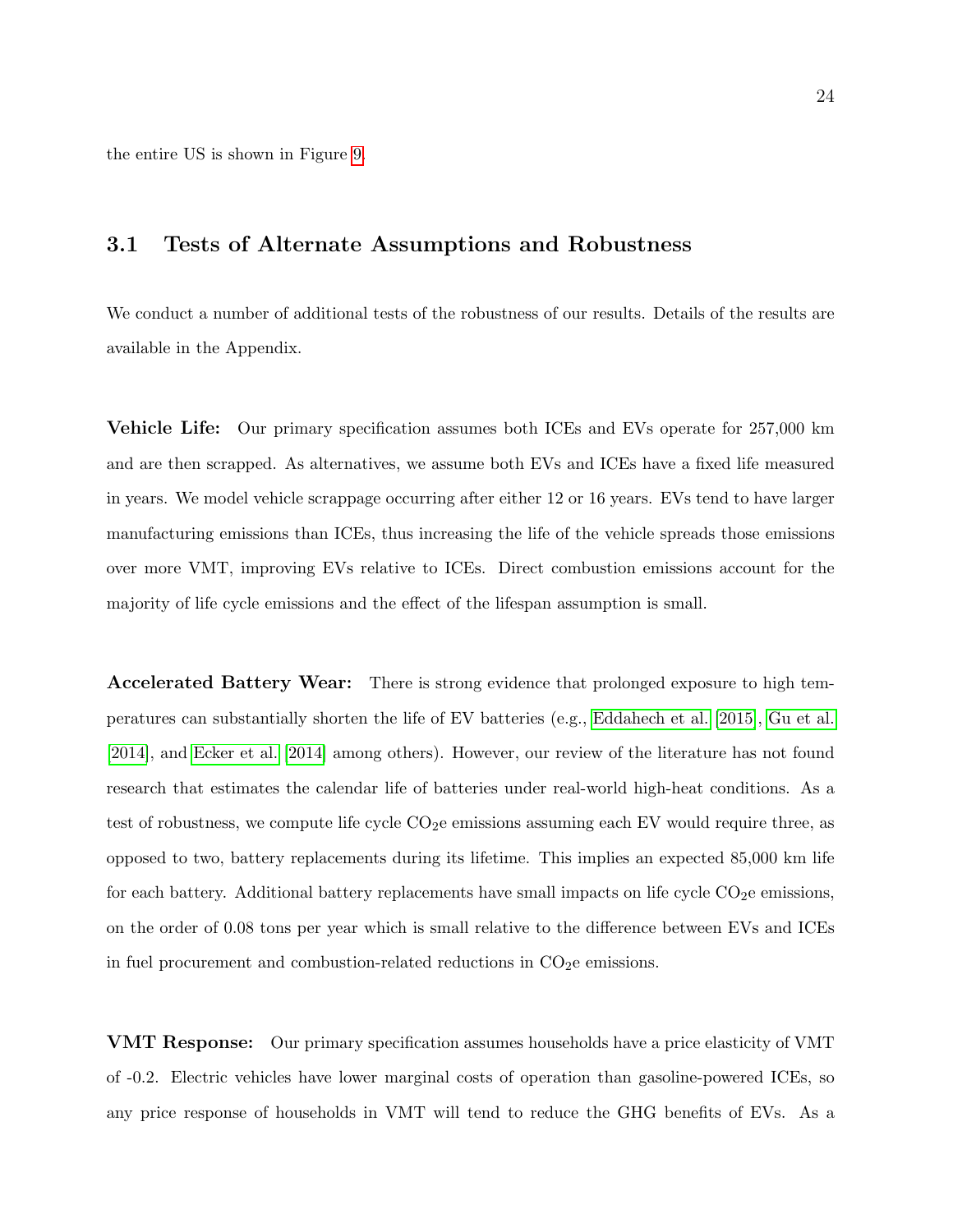test of robustness, we consider alternative VMT response elasticities of zero (no response) and -0.4, consistent with the range of elasticities identified in the literature by Gillingham et al. [2014]. We find these alternative assumptions have the expected effect on the quantitative output of the simulation; EVs, with lower marginal costs of operation tend to increase emissions more than ICEs when the VMT response elasticity is larger. However, under the range of elasticities consistent with the literature our qualitative results are unchanged.

Average Grid Emissions: Other research examining the emissions benefits of EVs (e.g., Hawkins et al. [2013]) have considered average and not marginal emissions from electricity generation. While the relevant metric when considering the benefits of replacing an ICE with an EV is marginal change in GHG emissions from charging, as a test of robustness we compute the GHG reduction using average grid emissions for comparison. Using average instead of marginal emissions tends to make low-GHG grids, such as renewables-heavy WECC, look cleaner but high GHG grids, such as MRO with significant inframarginal coal, look much more GHG-intensive. We reach identical qualitative conclusions – compared to an ICE, an EV would lead to more GHG emissions in cold, coal-heavy regions of the US – as when using marginal emissions, but the differences are much more pronounced.

EV Range Limitations: Not only is the maximum range of an EV on a single charge shorter than the range of a typical ICE on a single tank of gasoline, but the range of an EV depends critically on ambient temperature. As described further in Section 2.4, EVs may expend additional energy for each kilometer driven when operating in cold or hot temperatures, depleting the battery faster, and reducing range. If a potential trip falls outside of the range of an EV a household may chose to make the trip in an ICE, modify the trip route, or to not take the trip at all. As a test of robustness, we compute the probability that any trip in the NHTS would fall within the range of our prototype EV within that NERC Region and quarter given climate conditions in that region. We then reestimate our preferred Complete Effects Scenario, downweighting the probability of any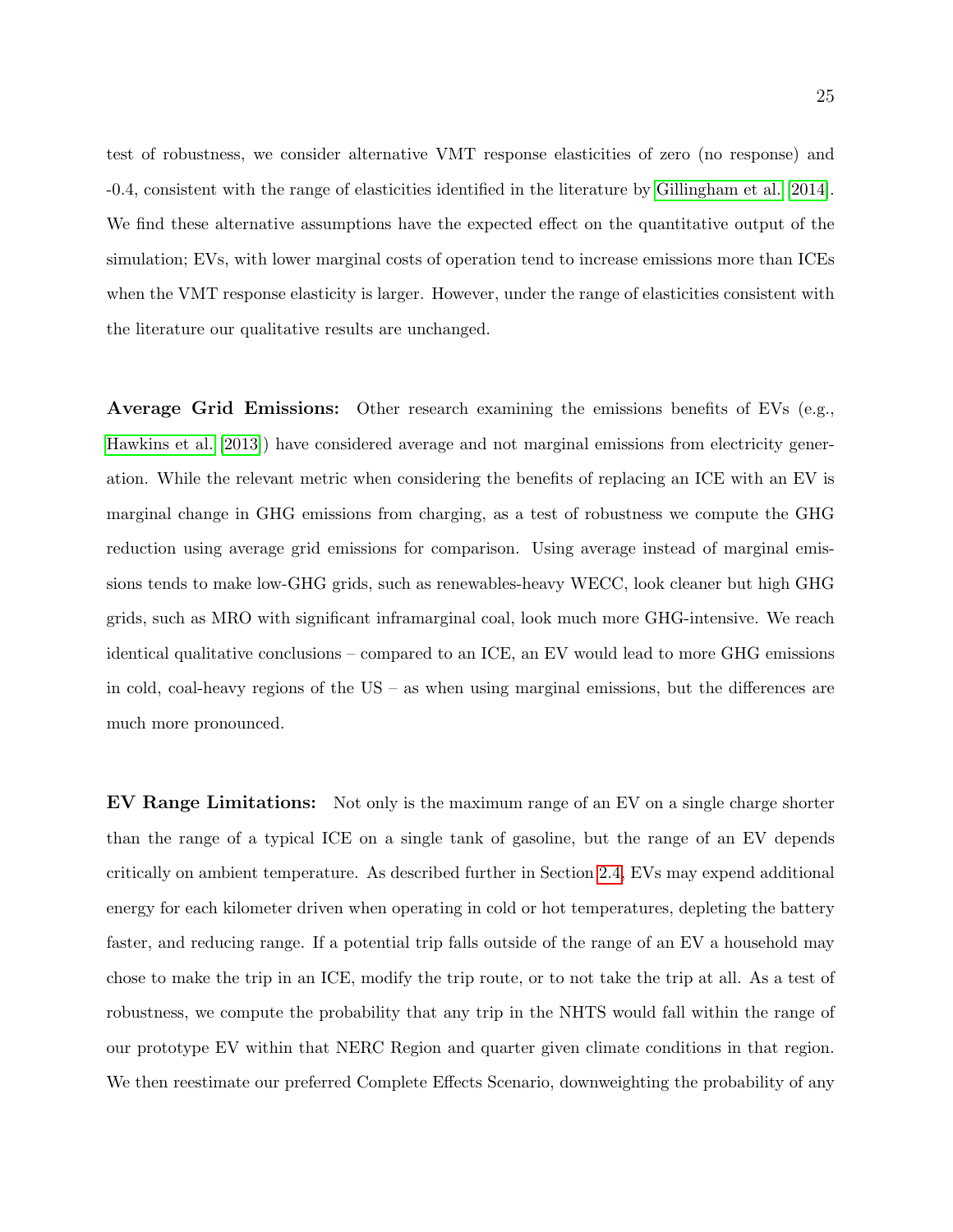trip occurring by the probability it is within the range of the  $EV^{31}$ . We find adjusting for the limited range of EVs does not alter our qualitative conclusions.

### 3.2 Forecasting EV benefits in the future

The analysis presented so far considers the change in GHG benefits from replacing an ICE with an EV at a snapshot in time. Namely, direct and indirect fuel emissions of EVs are tied to the fuel type of the marginal electricity generating unit when and where the EV owner decides to charge. Policy encouraging adoption of EVs should not only consider the present benefits of EVs, but the benefits EVs may provide in the future as well. In this section we forecast the emissions benefits of EVs forward to 2040.

Forecasting into the future is an inherently speculative process. The technological, political, and economic factors underlying any forecast are all changing over time. The analysis presented here holds the policy environment, technology, and economic factors constant. We assume the relative prices of gasoline and residential electricity are unchanged, and the relative prices of electricity fuels do not change over time,<sup>32</sup> the technology for powering both ICEs and EVs remains constant,<sup>33</sup> and the policy environment is unchanged.

Instead, we forecast the emissions benefits of EVs compared to ICEs as the generation mix of the electric grid changes over time. We forecast under two scenarios. First, we model evolution in the composition of the electric grid using forecasts from EIA [2015]. The change in generation mix for each NERC region from 2012 to 2040 are shown in Figure 5. EIA forecasts increases in renewable

 $31$ This assumes households will substitute VMT in an ICE for VMT in an EV when the trip length exceeds the range of the EV. If households instead reduced VMT in response to range restrictions this assumption would understate the emissions benefits of EVs. However, if households responded to reduced range by making more, shorter trips (for example, returning home to charge in what would be the middle of a longer trip absent range restrictions and then resuming the trip later) EV emissions benefits would be overstated.

 $32$ For example, a large increase in the price of coal could make it infeasible as an electricity fuel, changing the calculation of emissions from electricity generation.

<sup>&</sup>lt;sup>33</sup>In reality one expects both EVs and ICEs may become more efficient in converting fuel into transportation as time passes.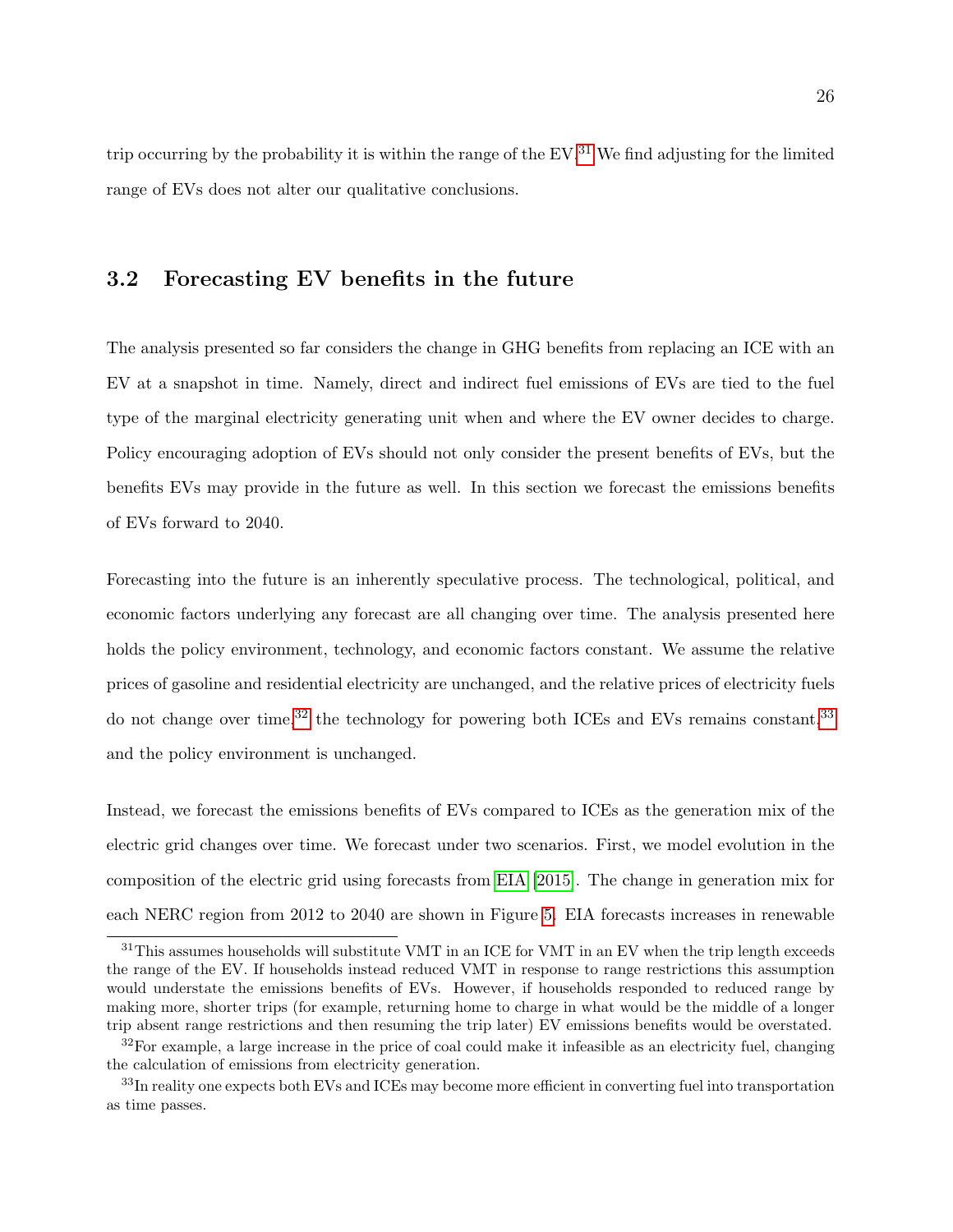and a decline in nuclear generation over the next 25 years, however, there is little overall change in generation mix.

The emissions benefits of replacing an ICE with an EV forecast through 2040 are shown in Table 6. Under this forecast, the emissions benefits of EVs increase steadily across the US through 2040. By 2040, on average, replacing an ICE with an EV in the US would reduce GHG emissions by 1.13 tons CO<sub>2</sub>e/year. However, even in 2040 EVs still have higher emissions than ICEs in the coal-heavy MRO and RFC NERC regions. These results are shown graphically in Figure 12.

#### 3.2.1 An Optimistic Scenario

As an alternative to the EIA forecast, we assume aggressive reduction in coal-fired generation across the US. Specifically, we assume all NERC regions replace all coal-fired generation with combinedcycle natural gas generation by 2040. The change in generation mix from 2012 to 2040 under this aggressive scenario are shown in Figure 5.

In addition to elimination of coal-fired generation, we make additional assumptions favorable to EVs in this forecast. First, we assume households exhibit zero VMT price response and, second, we assume households charge during the daytime (with lower average emissions). The emissions benefits of replacing an ICE with an EV forecast through 2040 are shown in Table 6. Under this scenario, EVs have lower emissions than ICEs in every NERC region by 2030. By 2040, replacing an ICE with an EV would reduce GHG emissions by  $3.32$  tons  $CO<sub>2</sub>e/year$ . These results are shown graphically in Figure 12.

## 3.3 Implications for EV Policy

Our analysis places an upper bound level of EV subsidy that can be rationalized by GHG abatement alone. If that were to be the only objective (which it is not), an efficient policy would require that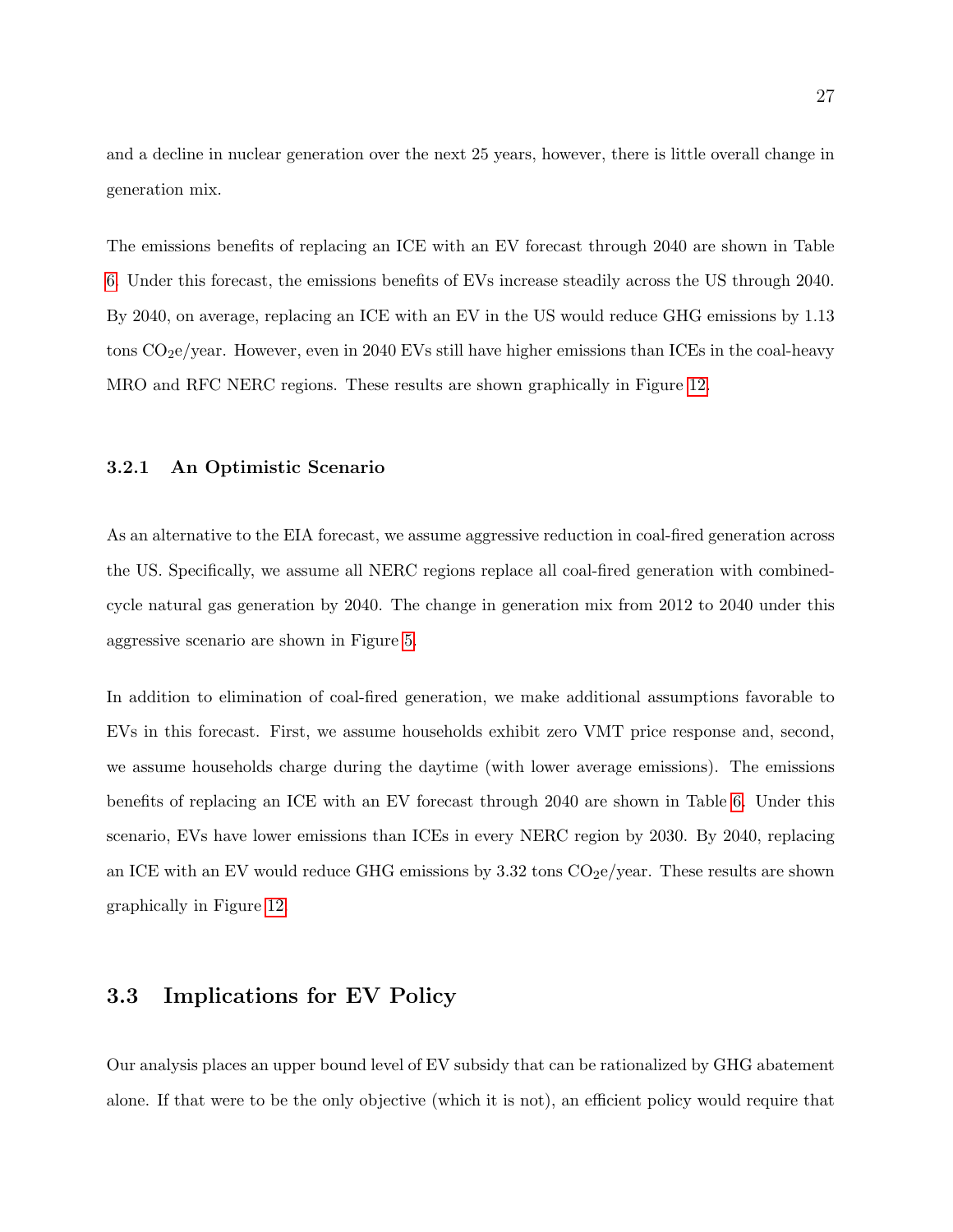the per-unit subsidy be smaller than the present discounted value of damages avoided, or the social cost of GHGs times the emissions avoided over the life of the vehicle.<sup>34</sup> Currently, replacing a midsize ICE with an EV in the WECC reduces GHG emissions by  $0.74$  tons CO<sub>2</sub>e per year. Assuming a vehicle life of 16 years, the present value of avoided damages is \$427. Even if EVs resulted in zero life cycle emissions, the damages avoided by replacing an ICE with an EV in the WECC region are \$3182.35

Looking to the future, using forecasts of electricity generation from EIA [2015], replacing an ICE with an EV in the WECC NERC region will reduce GHG emissions by 2.7 tons per year in 2040.<sup>36</sup> In 2040, replacing an ICE with an EV in will avoid \$2380 of damages in 2040 dollars. Alternatively, supposing life cycle emissions of an EV are zero, replacing an ICE with an EV in the WECC NERC region in 2040 will avoid \$4866 of damages in 2040 dollars.

## 4 Conclusions and Implications

The impressive efficiency of the EV powertrain led many to hope that EVs would provide a path to transportation sector GHG emissions reductions. However, powertrain efficiency alone does not guarantee GHG emissions reductions. Electricity fuel source and performance under real-world conditions are the determinants of life cycle GHG emissions. This study is the first comparative analysis that presents an integrated model of life cycle emissions for both the manufacture and use of ICEs and EVs that also considers the effects of climate conditions on vehicle efficiency and non-fossil power sources used for marginal electricity. This contribution builds on work from several other scientists who have examined these factors mostly in isolation. There are two benefits

<sup>&</sup>lt;sup>34</sup>In the calculations that follow we discount avoided damages at  $3\%$  and assume a \$38/ton CO<sub>2</sub>e social cost of carbon in 2015 which grows linearly over time, following Interagency Working Group on Social Cost of Carbon, United States Government [2013].

<sup>&</sup>lt;sup>35</sup>This would require not only that the EV be powered entirely by non-fossil fuel generation but that no GHGs are emitted during the manufacturing, maintenance, and scrapping of the vehicle.

<sup>36</sup>Again, we follow Interagency Working Group on Social Cost of Carbon, United States Government [2013] and assume the social cost of carbon is  $$62/t$ on CO<sub>2</sub>e in 2040 which grows over time.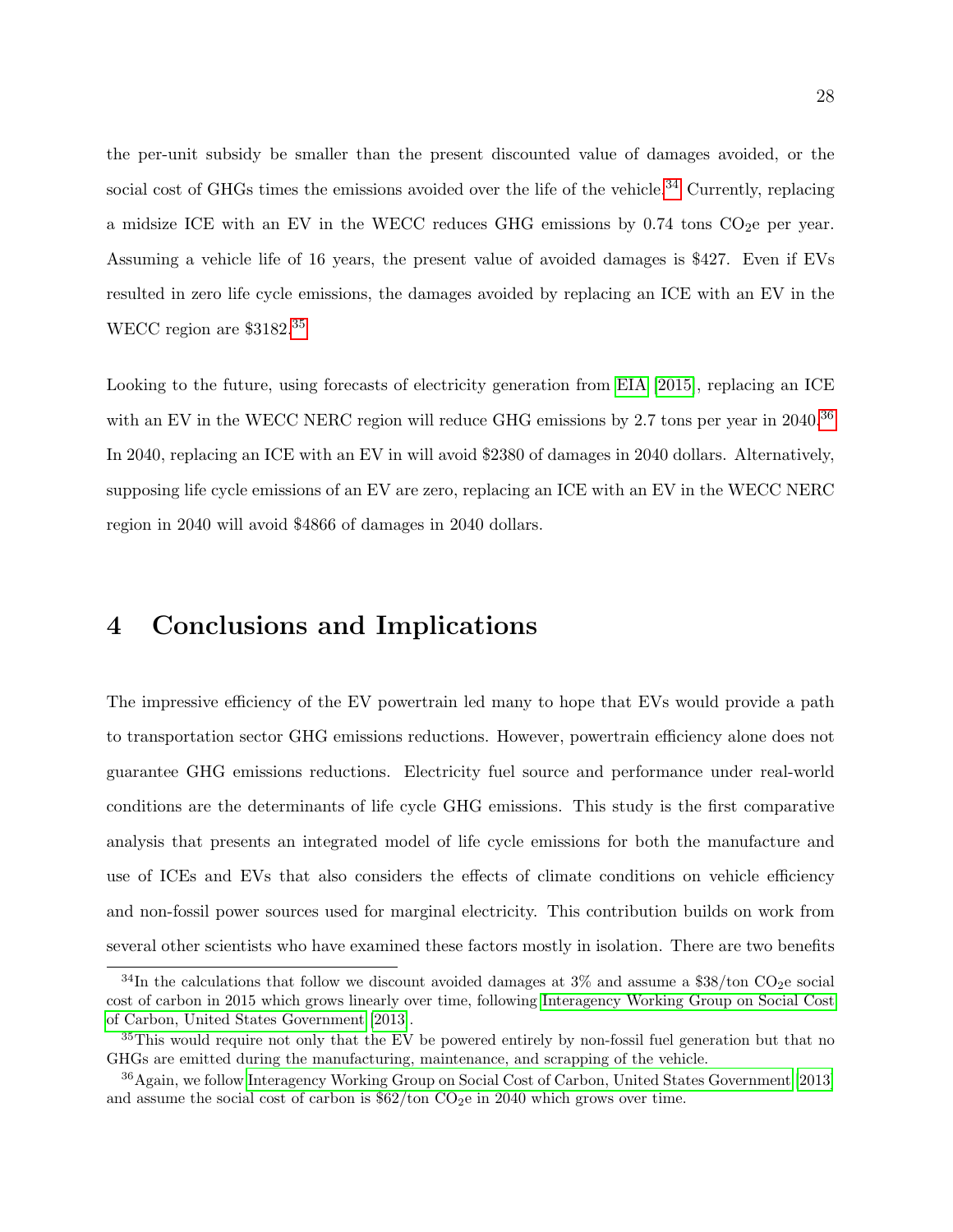of taking the integrated approach. First, we are able to estimate the cumulative net effect, and, second, our approach reveals the relative magnitude of the different sources and causes of emissions.

Our results show that net abatement benefits from EVs depend primarily on two key factors: 1) the marginal source of electricity generation, which depends on the composition of the electricity grid; and 2) the effect of ambient temperatures have on the efficiency of charging and discharging batteries. In areas with warm temperatures and a relatively clean electricity grid, like California and Florida, EVs provide substantial GHG abatement gains relative to a comparable ICE. But in regions with cold temperatures and dirty marginal electricity generation technology, EVs will provide little GHG abatement gains, and can even cause emissions to increase. Other factors also contribute to the emissions balance of EVs, such as battery life (which shortens in hot temperatures) and differences in the manufacturing footprint of EVs vs ICEs. However, these effects are smaller and relatively similar across regions.

These results help to inform policymakers about whether and where to promote EVs for the goal of abating GHG emissions. Much is already known about optimal policy in the presence of externalities such as the damage arising from GHGs. The so-called "first best" approach is to increase the price of emissions, which can be accomplished either by imposing a tax equal to the marginal damages associated with them, or by creating a tradable permit system. The inability or unwillingness of the political system to implement these optimal policies has left governments with more problematic alternatives. One such alternative is to subsidize "clean" technologies. In the US, a federal electric vehicle credit reduces the price of EVs by up to \$7500, irrespective of location of purchase. Some states add incentives of their own. Figure 13 displays a map of states that offer some sort of EV subsidy program. Were we to assume that the goal of these EV incentive policies is to reduce GHG emissions, a measure of the effectiveness of the policies is gained by seeing whether EVs should be expected to produce such benefits. A simple comparison of Figure 7(b) with Figure 13 reveals that there is a misalignment, and implies that some states that subsidize EVs should not do so on the basis of GHG abatement (e.g. states in the Midwest). Further, our analysis is able to place bound on the welfare-improving subsidy intended to reduce GHG emissions.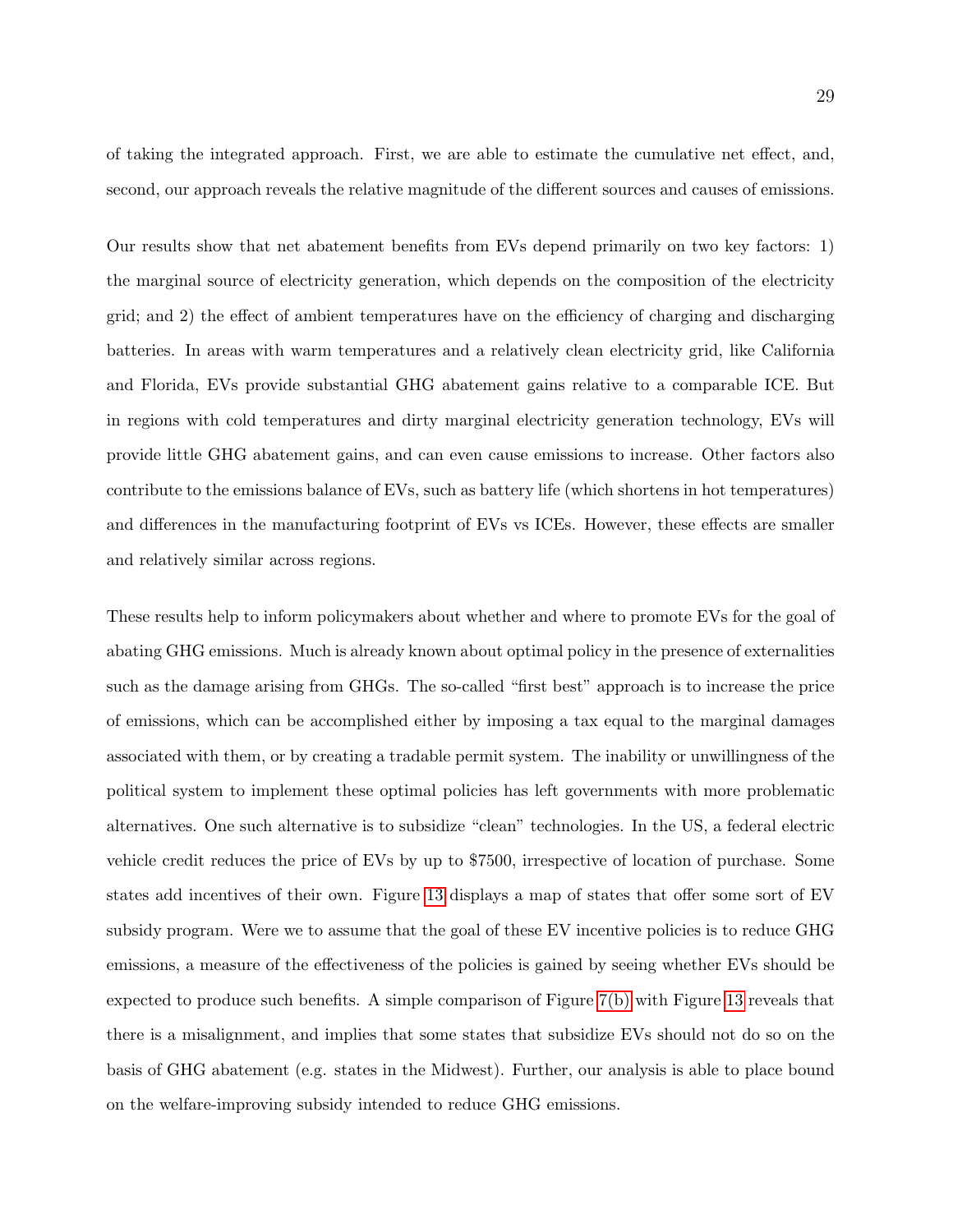Future research is required to build upon key aspects of the setting that we did not build into our model and analysis. There are three, in particular, that we expect may alter the qualitative and/or quantitative results. First, EVs provide a potentially large benefit in the form of shifting the location of criteria pollutant emissions from the tailpipe to the electricity generating facility. To the extent that the former is in a dense urban area and the latter is more rural, health benefits will accrue to society at large (although this will likely not be Pareto improving, since people living near the electricity generating facilities may still be worse off). Recent work by Holland et al. [2015] focus on quantifying these benefits.

The second major caveat relates to the thought exercise that underpins our modeling of the vehicle choice decision. We are essentially asking the question "what would happen to  $CO<sub>2</sub>e$  emissions if the average US household were to scrap their existing vehicle and choose instead to purchase either a mid-size EV or an equivalent ICE vehicle?". Our model does not account for HEVs and PHEVs, which inherently offer margins of adjustment that may be  $CO<sub>2</sub>e$ -advantageous (such as running on gasoline in low temperatures).

Finally, policies to promote EVs are not motivated exclusively by environmental improvement from todays fleet. They are also intended to give a boost to a nascent technology, which may presently be hindered by low scale economies, appropriable learning-by-doing, network effect obstacles, and potentially other market inefficiencies. There would be great value to identifying and quantifying the magnitude of these effects so that policymakers are equipped with full information as they determine how much to promote the EV technology.

## Acknowledgments

This material is based upon work supported in part by the National Science Foundation Grant No. 133705. We thank several people for their helpful comments and insights, including Jim Bushnell, Erich Muehlegger, Jeremy Michalek, Dan Sperling, Tom Turrentine, participants at the 2015 UC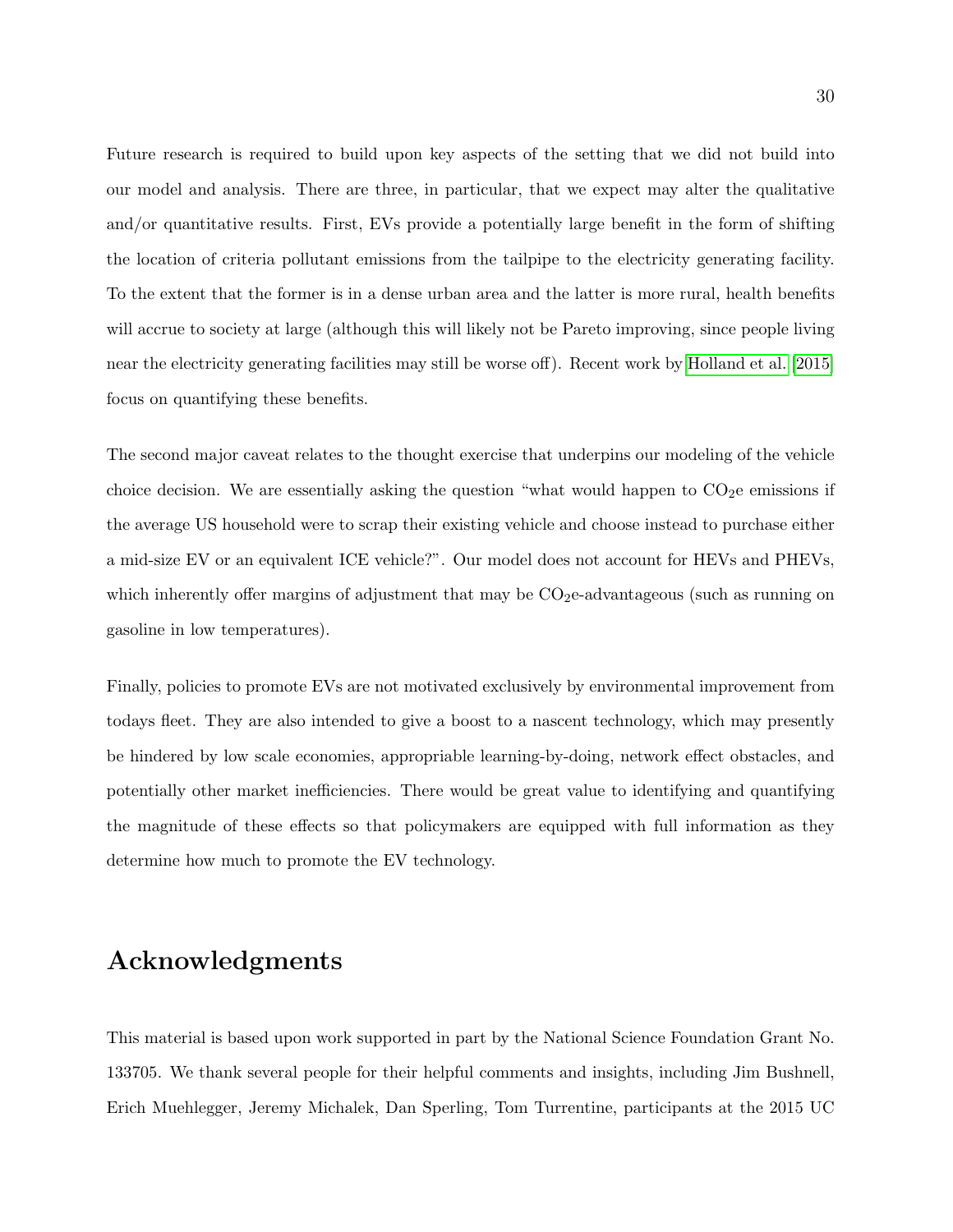Davis ZEV Science & Policy Roundtable, and two anonymous referees. All errors are our own.

## References

- Final technical support document: Fuel economy labeling of motor vehicle revisions to improve calculation of fuel economy estimates. Technical report, Environmental Protection Agency, Office of Transportation and Air Quality, 2006.
- Annual energy outlook 2015 with projections to 2040. Technical report, Energy Information Administration, April 2015.
- S. Borenstein. A microeconomic framework for evaluating energy efficiency rebound and some implications. Technical report, National Bureau of Economic Research, 2013.
- M. Ecker, N. Nieto, S. Käbitz, J. Schmalstieg, H. Blanke, A. Warnecke, and D. U. Sauer. Calendar and cycle life study of li (nimnco) o 2-based 18650 lithium-ion batteries. Journal of Power Sources, 248:839–851, 2014.
- A. Eddahech, O. Briat, and J.-M. Vinassa. Performance comparison of four lithium–ion battery technologies under calendar aging. Energy, 84:542–550, 2015.
- Energy Systems Division of Argonne National Laboratory. GREET1 2014. UChicago Argonne LLC, 2014a.
- Energy Systems Division of Argonne National Laboratory. GREET2 2014. UChicago Argonne LLC, 2014b.
- Energy Systems Division of Argonne National Laboratory. GREETnet 2014. UChicago Argonne LLC, 2014c.
- K. Gillingham, D. Rapson, and G. Wagner. The rebound effect and energy efficiency policy. Resources for the Future Discussion Paper, November 2014.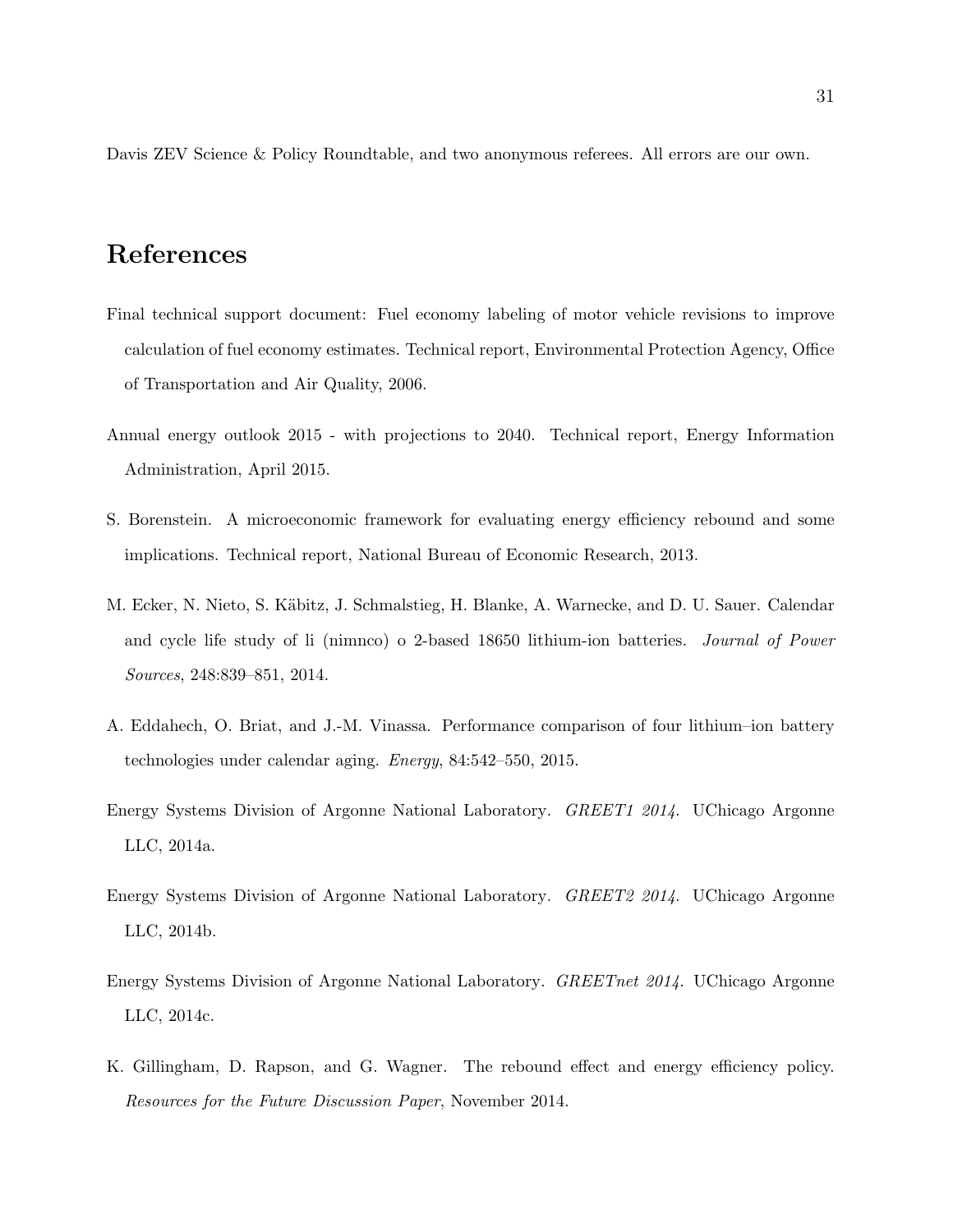- J. S. Graff-Zivin, M. Kotchen, and E. T. Mansur. Spatial and temporal heterogeneity of marginal emissions: Implications for electric cars and other electricity-shifting policies. Journal of Economic Behavior and Organization, 107(A):248–268, 2014.
- W. Gu, Z. Sun, X. Wei, and H. Dai. A new method of accelerated life testing based on the grey system theory for a model-based lithium-ion battery life evaluation system. Journal of Power Sources, 267:366–379, 2014.
- T. R. Hawkins, O. M. Gausen, and A. H. Strømman. Environmental impacts of hybrid and electric vehiclesa review. The International Journal of Life Cycle Assessment, 17(8):997–1014, 2012.
- T. R. Hawkins, B. Singh, G. Majeau-Bettez, and A. H. Strømman. Comparative environmental life cycle assessment of conventional and electric vehicles. Journal of Industrial Ecology, 17(1): 53–64, 2013.
- S. P. Holland, E. T. Mansur, N. Z. Muller, and A. J. Yates. Environmental benefits from driving electric vehicles? Technical report, National Bureau of Economic Research, 2015.
- Interagency Working Group on Social Cost of Carbon, United States Government. Tehcnical support document: Technical update of the socal cost of carbon for regulatory impact analysis. Technical report, May 2013.
- K. Ito. Do consumers respond to marginal or average price? Evidence from nonlinear electricity pricing. American Economic Review, 104(2):537–63, 2014.
- K. Kambly and T. H. Bradley. Geographical and temporal differences in electric vehicle range due to cabin conditioning energy consumption. Journal of Power Sources, 275:468–475, 2015.
- H. Lohse-Busch, M. Duoba, E. Rask, K. Stutenberg, V. Gowri, L. Slezak, and D. Anderson. Ambient temperature (20 F, 72 F and 95 F) impact on fuel and energy consumption for several conventional vehicles, hybrid and plug-in hybrid electric vehicles and battery electric vehicle. Technical report, SAE Technical Paper, 2013.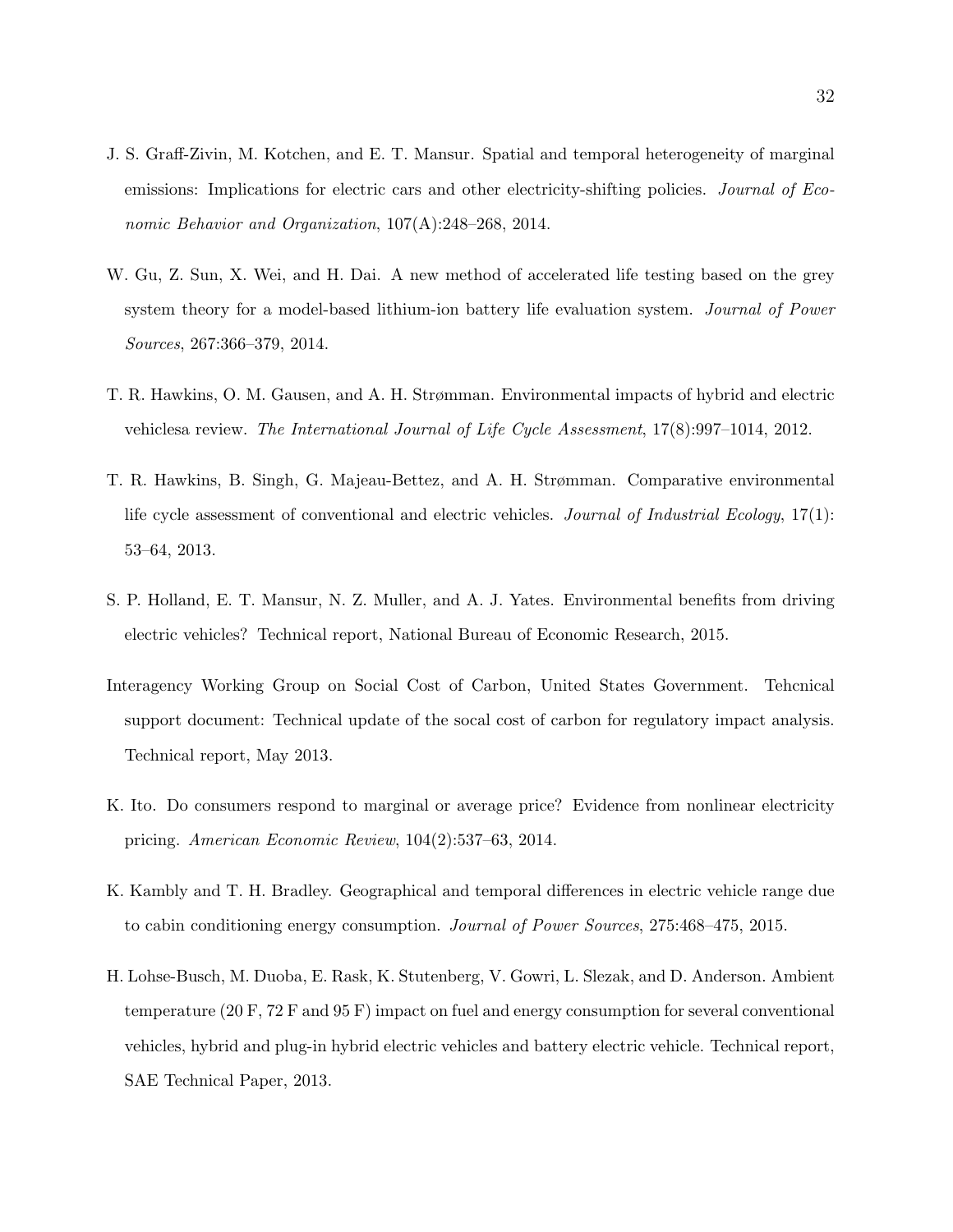- N. Meyer, I. Whittal, M. Christenson, and A. Loiselle-Lapointe. The impact of driving cycle and climate on electrical consumption and range of fully electric passenger vehicles. WVS26 International Battery, Hybrid, and Fuel Cell Electric Vehicle Symposium, Electric Drive Transportation Association: Las Angeles, California, 2012.
- J. J. Michalek, M. Chester, P. Jaramillo, C. Samaras, C.-S. N. Shiau, and L. B. Lave. Valuation of plug-in vehicle life-cycle air emissions and oil displacement benefits. Proceedings of the National Academy of Sciences, 108(40):16554–16555, 2011.
- G. Myhre, D. Shindell, F.-M. Bron, W. Collins, J. Fuglestvedt, J. Huang, D. Koch, J.-F. Lamarque, D. Lee, B. Mendoza, T. Nakajima, A. Robock, G. Stephens, T. Takemura, and H. Zhang. Contribution of Working Group I to the Fifth Assessment Report of the Intergovernmental Panel on Climate Change. New York, NY, Cambridge University Press, 2014.
- NOAA. Quality Controlled Local Climatological Data. National Centers for Environmental information, gov.noaa.ncdc:C00679, 2015.
- D. A. Notter, M. Gauch, R. Widmer, P. Wager, A. Stamp, R. Zah, and H.-J. r. Althaus. Contribution of Li-ion batteries to the environmental impact of electric vehicles. Environmental Science  $\&\text{ Technology},\,44(17):6550-6556,\,2010.$
- M. M. Rogers, Y. Wang, C. Wang, S. P. McElmurry, and C. J. Miller. Evaluation of a rapid lmp-based approach for calculating marginal unit emissions. Applied Energy, 111:812–820, 2013.
- C. Samaras and K. Meisterling. Life cycle assessment of greenhouse gas emissions from plug-in hybrid vehicles: Implications for policy. *Environmental Science & Technology*,  $42(9)$ :3170–3176, 2008.
- K. Siler-Evans, I. L. Azevedo, and M. G. Morgan. Marginal emissions factors for the us electricity system. Environmental science  $\mathcal{B}$  technology, 46(9):4742-4748, 2012.
- M.-A. M. Tamayao, J. J. Michalek, C. Hendrickson, and I. M. Azevedo. Regional variability and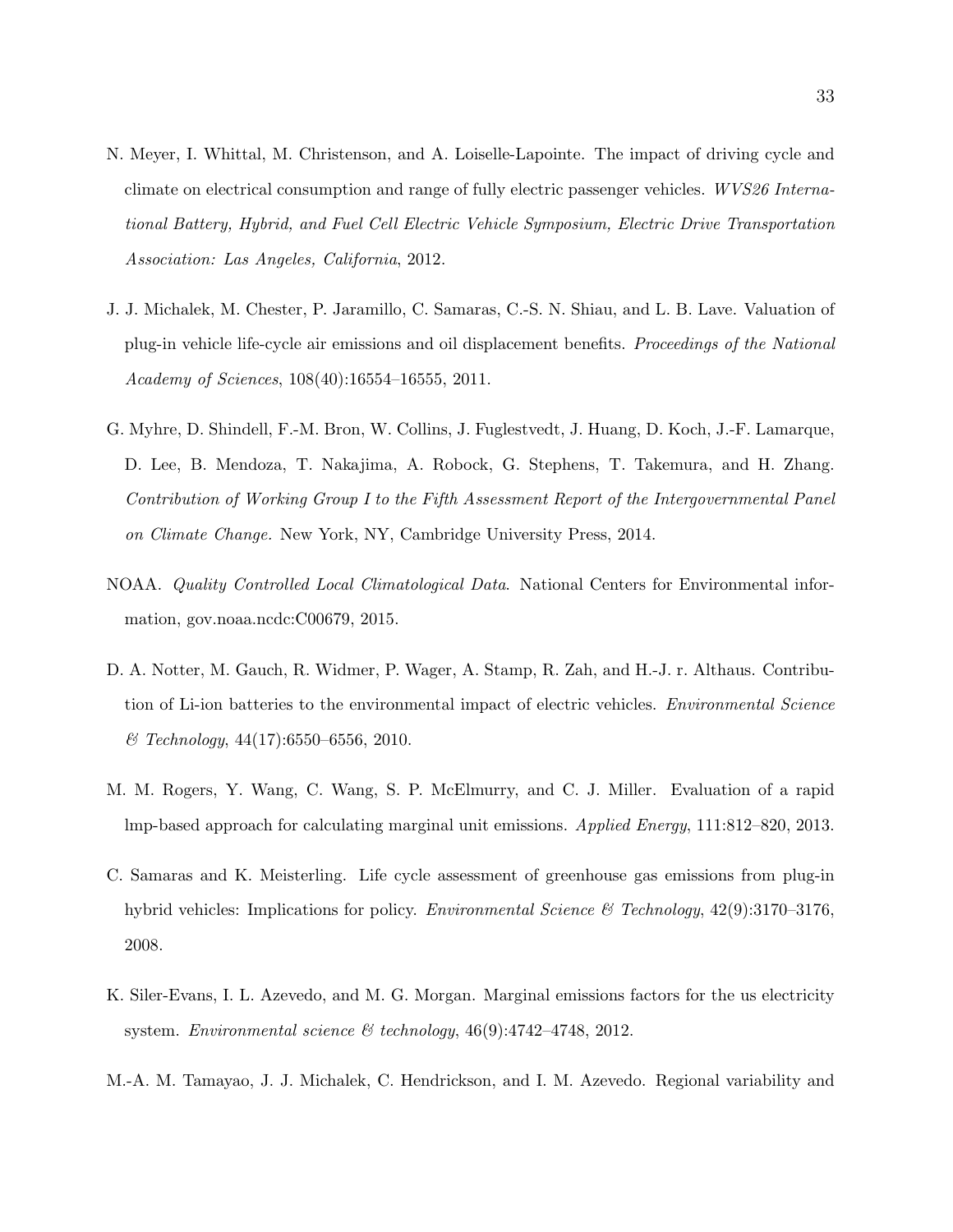uncertainty of electric vehicle life cycle CO2 emissions across the united states. Environmental Science & Technology, 2015.

- C. W. Tessum, J. D. Hill, and J. D. Marshall. Life cycle air quality impacts of conventional and alternative light-duty transportation in the united states. Proceedings of the National Academy of Sciences, 111(52):18490–18495, 2014. doi: 10.1073/pnas.1406853111.
- U.S. Department of Energy. Fuel economy in cold weather. U.S. Department of Energy Energy Efficiency and Renewable Energy: Washington, D.C. <http://www.fueleconomy.gov>, 2014.
- T. Yuksel and J. J. Michalek. Effects of regional temperature on electric vehicle efficiency, range, and emissions in the united states. Environmental Science & Technology,  $49(6):3974-3980$ ,  $2015$ .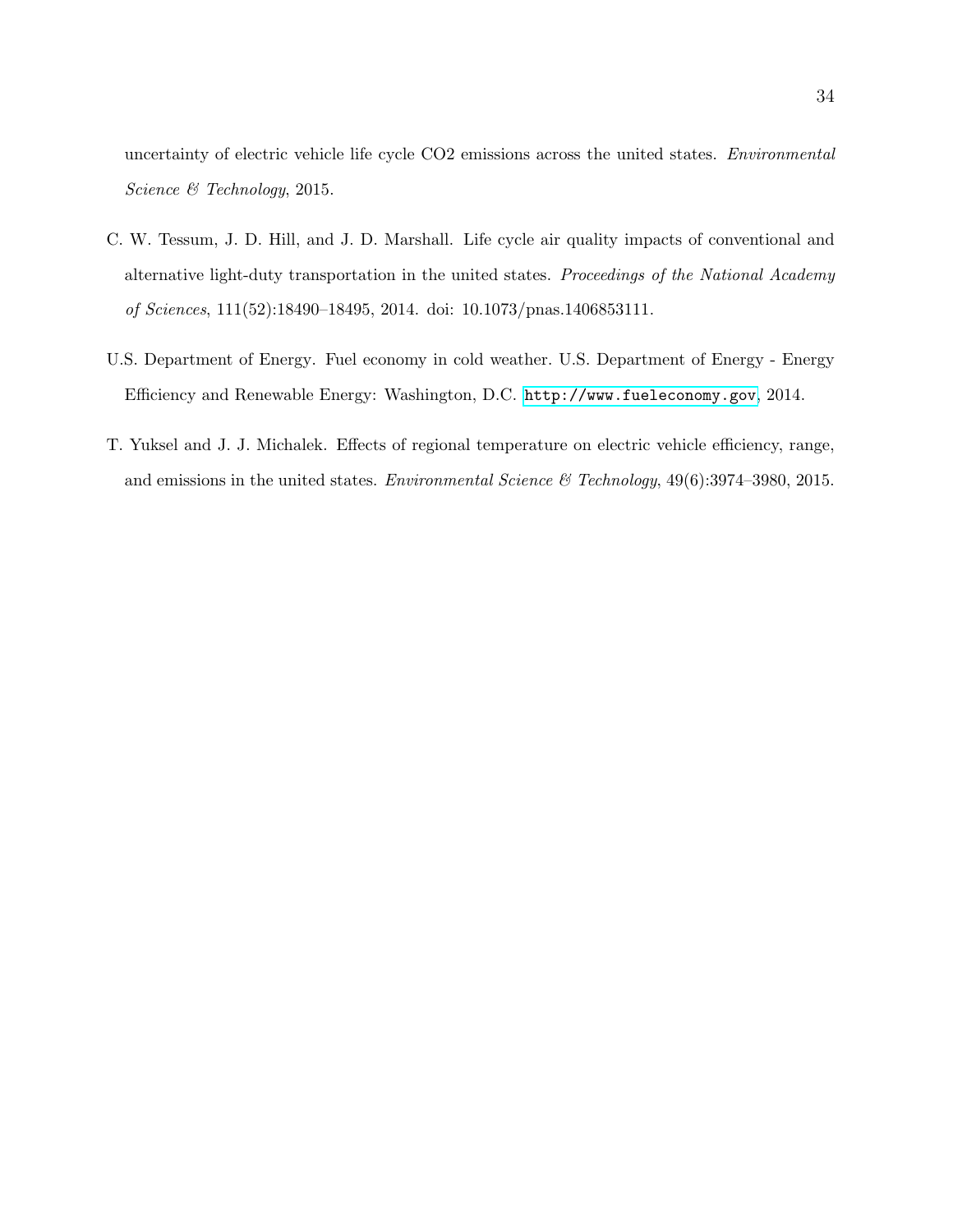## Tables and Figures

| Grid<br>Interconnection | Annual Miles | EPA-Estimated<br>Miles Per Gallon | Gasoline Price<br>$\frac{1}{2}$ | $#$ Households |
|-------------------------|--------------|-----------------------------------|---------------------------------|----------------|
| CA                      | 10,732       | 33.04                             | 3.31                            | 3,670          |
|                         | (171)        | (0.20)                            | (0.00)                          |                |
| <b>FRCC</b>             | 10,143       | 30.50                             | 3.06                            | 2,511          |
|                         | (220)        | (0.16)                            | (0.00)                          |                |
| <b>MRO</b>              | 10,104       | 29.63                             | 2.94                            | 1,519          |
|                         | (265)        | (0.19)                            | (0.00)                          |                |
| <b>NPCC</b>             | 10,765       | 30.98                             | 3.17                            | 3,345          |
|                         | (139)        | (0.16)                            | (0.00)                          |                |
| RFC                     | 10,898       | 29.96                             | 2.98                            | 1,143          |
|                         | (314)        | (0.23)                            | (0.00)                          |                |
| <b>SERC</b>             | 11,474       | 30.11                             | 3.02                            | 7,329          |
|                         | (132)        | (0.09)                            | (0.00)                          |                |
| <b>SPP</b>              | 9,649        | 31.64                             | 2.96                            | 74             |
|                         | (833)        | (1.25)                            | (0.00)                          |                |
| TRE                     | 11,663       | 30.47                             | 2.90                            | 3,083          |
|                         | (177)        | (0.13)                            | (0.00)                          |                |
| <b>WECC</b>             | 10,343       | 31.17                             | 3.12                            | 1,533          |
|                         | (212)        | (0.24)                            | (0.00)                          |                |
| US                      | 10,959       | 30.80                             | 3.07                            | 24,207         |
|                         | (66)         | (0.06)                            | (0.00)                          |                |

Table 1: Summary statistics for 2009 National Household Travel Survey (NHTS)

Summary statistics from the NHTS limited to drivers of EPA midsized cars making trips on weekdays. Standard errors shown in parentheses. Means and standard errors computed using NHTS sampling weights.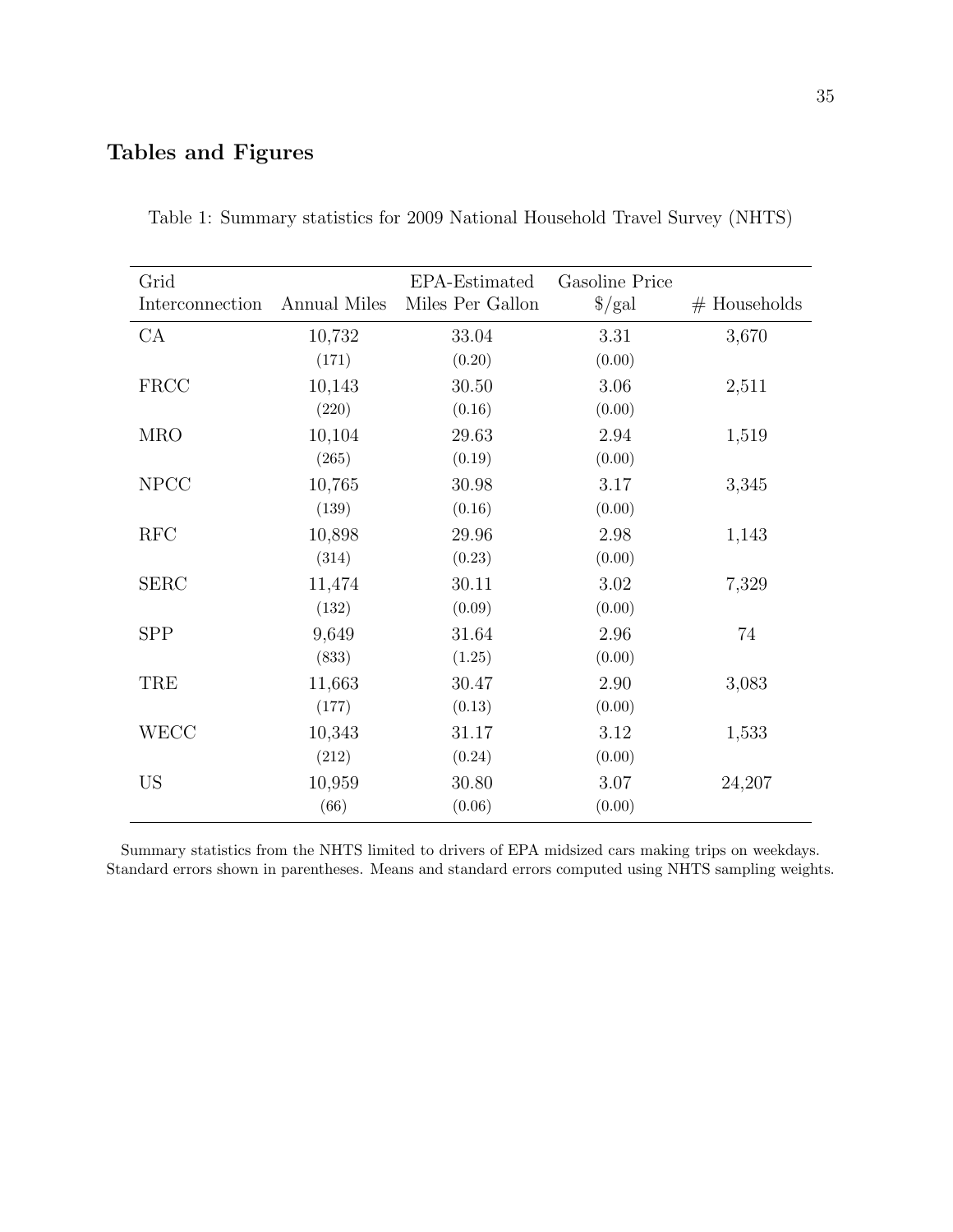| Total Day<br>Distance (km) | Proportion<br>of Observations | Cumulative<br>Proportion |
|----------------------------|-------------------------------|--------------------------|
| $0 - 10$                   | 0.140                         | 0.140                    |
| $10 - 20$                  | 0.134                         | 0.273                    |
| $20 - 30$                  | 0.120                         | 0.393                    |
| $30 - 40$                  | 0.087                         | 0.481                    |
| $40 - 50$                  | 0.079                         | 0.560                    |
| $50 - 60$                  | 0.055                         | 0.615                    |
| 60-70                      | 0.043                         | 0.658                    |
| 70-80                      | 0.043                         | 0.701                    |
| 80-90                      | 0.033                         | 0.733                    |
| 90-100                     | 0.024                         | 0.757                    |
| 100-110                    | 0.021                         | 0.778                    |
| 110-120                    | 0.021                         | 0.800                    |
| 120-130                    | 0.016                         | 0.816                    |
| 130-140                    | 0.013                         | 0.829                    |
| 140-150                    | 0.023                         | 0.851                    |
| 150-160                    | 0.008                         | 0.860                    |
| 160-170                    | 0.011                         | 0.871                    |
| 170-180                    | 0.012                         | 0.882                    |
| 180-190                    | 0.008                         | 0.891                    |
| $190+$                     | 0.109                         | 1.000                    |

Table 2: Total distance per day by household

Total distance driven in km on weekdays by NHTS households with EPA midsize vehicles. Proportions computed using NHTS sampling weights.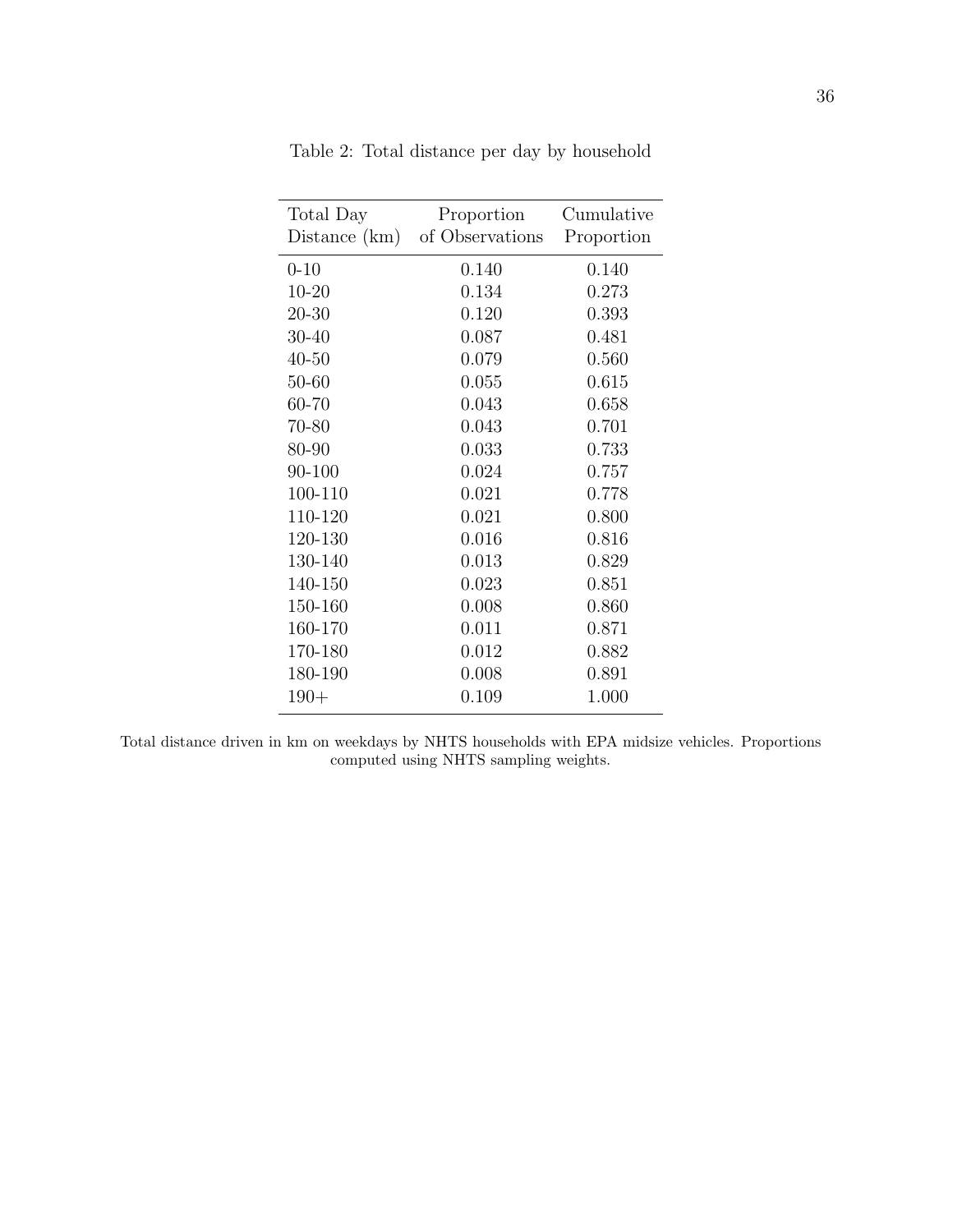| Longest Trip<br>Distance $(km)$ | Proportion<br>of Observations | Cumulative<br>Proportion |
|---------------------------------|-------------------------------|--------------------------|
| $0 - 20$                        | 0.648                         | 0.648                    |
| 20-40                           | 0.194                         | 0.842                    |
| 40-60                           | 0.086                         | 0.928                    |
| 60-80                           | 0.029                         | 0.957                    |
| 80-100                          | 0.014                         | 0.971                    |
| 100-120                         | 0.005                         | 0.976                    |
| 120-140                         | 0.005                         | 0.981                    |
| 140-160                         | 0.003                         | 0.983                    |
| 160-180                         | 0.003                         | 0.987                    |
| $180+$                          | 0.013                         | 1.000                    |

Table 3: Longest trip distance by household

Longest trip distance in km on weekdays by EPA midsize vehicles in the NHTS. Proportions computed using NHTS sampling weights.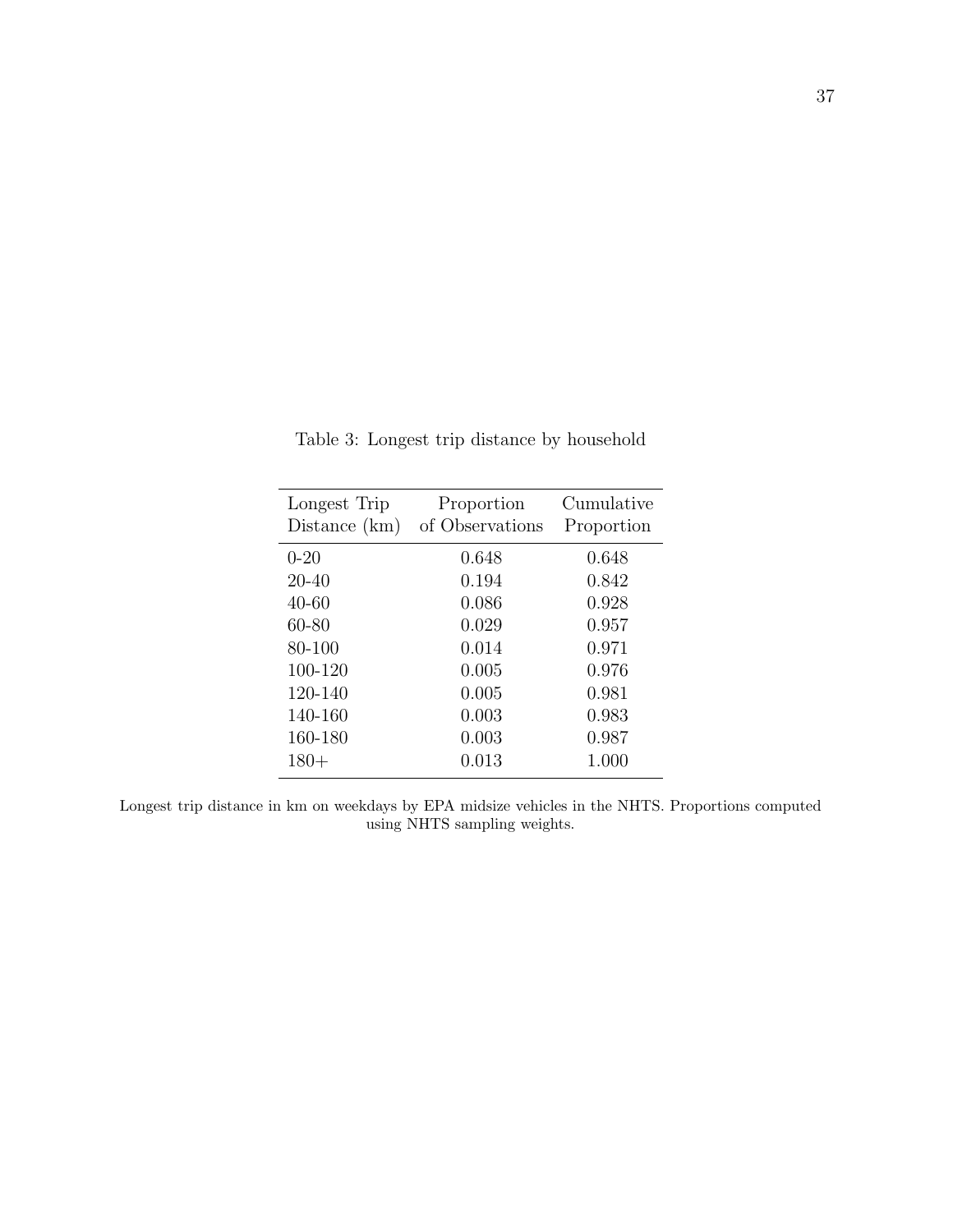| Region                         | Limited Scope<br>Day Charging | Limited Scope<br>Night Charging | Complete Scope<br>Day Charging | Complete Scope<br>Night Charging | Complete Scope<br>Avgerage |
|--------------------------------|-------------------------------|---------------------------------|--------------------------------|----------------------------------|----------------------------|
| <b>FRCC</b>                    | 1.86                          | 1.69                            | 1.20                           | 0.99                             | 1.09                       |
|                                | $[0.85 - 2.33]$               | $[0.79 - 2.23]$                 | $[0.27 - 1.64]$                | $[0.32 - 1.35]$                  | $[0.31 - 1.53]$            |
| <b>MRO</b>                     | 1.33                          | 0.44                            | 0.01                           | $-1.27$                          | $-0.63$                    |
|                                | $[0.39 - 1.81]$               | $[0.08 - 0.78]$                 | $[0.01 - 0.67]$                | $[-1.56 - 0.11]$                 | $[-0.66 - 0.10]$           |
| <b>NPCC</b>                    | 1.29                          | 1.66                            | 0.20                           | 0.70                             | 0.45                       |
|                                | $[0.64 - 1.66]$               | $[0.85 - 2.11]$                 | $[-0.18 - 0.58]$               | $[0.04 - 1.23]$                  | $[-0.04 - 0.91]$           |
| RFC                            | 1.05                          | 1.01                            | $-0.18$                        | $-0.23$                          | $-0.21$                    |
|                                | $[0.48 - 1.43]$               | $[0.46 - 1.32]$                 | $[-0.45 - 0.09]$               | $[-0.50 - 0.08]$                 | $[-0.48 - 0.08]$           |
| <b>SERC</b>                    | 1.46                          | 1.28                            | 0.32                           | 0.11                             | 0.22                       |
|                                | $[0.64 - 1.90]$               | $[0.51 - 1.63]$                 | $[0.03 - 0.50]$                | $[-0.03 - 0.18]$                 | $[0.04 - 0.28]$            |
| <b>SPP</b>                     | 1.26                          | 0.62                            | 0.29                           | $-0.54$                          | $-0.12$                    |
|                                | $[0.44 - 1.78]$               | $[0.25 - 0.89]$                 | $[-0.07 - 0.80]$               | $[-0.71 - -0.14]$                | $[-0.09 - 0.11]$           |
| TRE                            | 1.99                          | 1.86                            | 1.19                           | 1.03                             | 1.11                       |
|                                | $[0.97 - 2.57]$               | $[0.90 - 2.39]$                 | $[0.57 - 1.53]$                | $[0.49 - 1.33]$                  | $[0.53 - 1.43]$            |
| WECC $w/o$ CA                  | 1.86                          | 1.59                            | 0.93                           | $0.56\,$                         | 0.74                       |
|                                | $[0.92 - 2.27]$               | $[0.83 - 1.99]$                 | $[0.37 - 1.22]$                | $[0.20 - 0.69]$                  | $[0.29 - 1.01]$            |
| CA                             | 1.94                          | 1.67                            | 1.18                           | 0.84                             | 1.01                       |
|                                | $[0.91 - 2.36]$               | $[0.80 - 2.08]$                 | $[0.54 - 1.47]$                | $[0.34 - 1.04]$                  | $[0.45 - 1.26]$            |
| $\mathbf{US}$                  | 1.47                          | 1.30                            | 0.41                           | 0.18                             | 0.29                       |
|                                | $[0.62 - 1.91]$               | $[0.51 - 1.70]$                 | $[0.01 - 0.76]$                | $[-0.09 - 0.48]$                 | $[0.00 - 0.60]$            |
| Charge Time                    | Day                           | Night                           | Day                            | Night                            | Avg                        |
| Climate Effects                | N <sub>o</sub>                | No                              | Yes                            | Yes                              | Yes                        |
| Battery Replacements           | $\overline{2}$                | $\overline{2}$                  | $\overline{2}$                 | $\overline{2}$                   | $\overline{2}$             |
| Rebound Elasticity             | $\overline{0}$                | $\Omega$                        | $-.2$                          | $-.2$                            | $-.2$                      |
| Emissions Calculation          | Marginal                      | Marginal                        | Marginal                       | Marginal                         | Marginal                   |
| Assumed Vehicle Life           | $257k$ km $\,$                | $257k$ km                       | $257k$ km                      | $257k$ km                        | $257k$ km                  |
| Forecast Model<br>Foreast Year | N/A                           | N/A                             | N/A                            | N/A                              | N/A                        |

Table 4: GHG emissions benefits of replacing <sup>a</sup> midsize ICE with an EV

Expected life cycle tons of  $CO_2$ e avoided per year by replacing a midsized ICE with an EV. Day charging assumes EV charging is uniformly distributed from 9 AM to 5 PM. Night Charging assumes EV charging is uniformly distributed from 8 PM to 4 AM. Effects for the 25th and 75th percentile of the VMT distribution from NHTS shown in square brackets. Limited Scope assumes <sup>a</sup> midsize ICE is replaced with an EVwith identical driver behavior. Complete Scope also accounts for the impact of ambient temperature on vehicle efficiency and assumeshouseholds alter demand for VMT in response to changes in vehicle operating costs.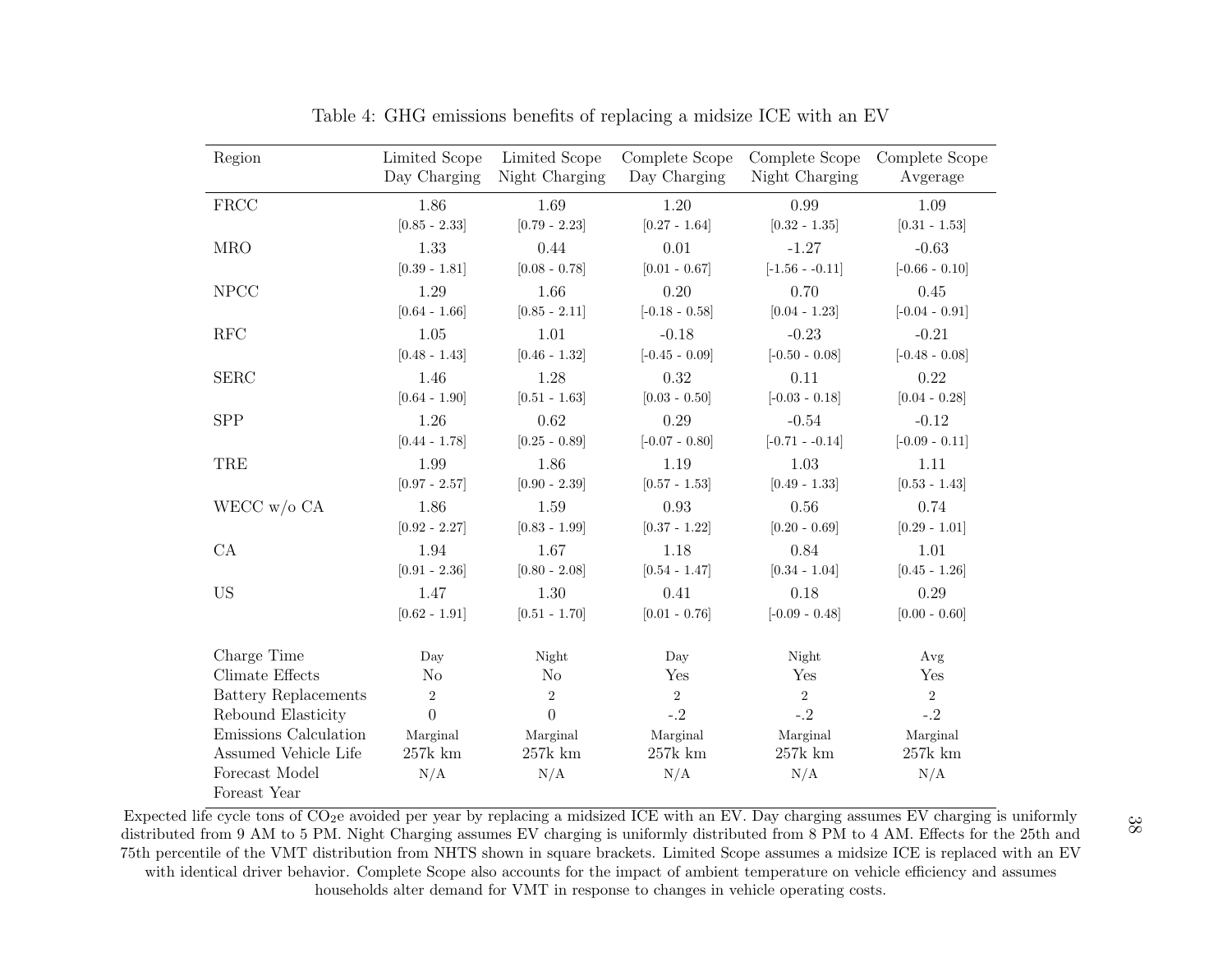| <b>NERC</b> | Emissions            | Day Charging |       |       |                | Night Charging |       |       |       |
|-------------|----------------------|--------------|-------|-------|----------------|----------------|-------|-------|-------|
| Region      | Source               | Q1           | Q2    | Q3    | Q <sub>4</sub> | Q1             | Q2    | Q3    | Q4    |
|             | Combustion           | 0.732        | 0.435 | 0.605 | 0.590          | 0.730          | 0.553 | 0.770 | 0.538 |
| FRCC        | Procurement          | 0.110        | 0.078 | 0.105 | 0.088          | 0.078          | 0.089 | 0.087 | 0.073 |
|             | Total                | 0.843        | 0.513 | 0.710 | 0.677          | 0.808          | 0.643 | 0.857 | 0.611 |
|             | Combustion           | 0.594        | 0.762 | 0.603 | 0.998          | 0.856          | 0.987 | 0.845 | 1.157 |
| <b>MRO</b>  | Procurement          | 0.063        | 0.081 | 0.109 | 0.081          | 0.084          | 0.075 | 0.078 | 0.101 |
|             | Total                | 0.656        | 0.843 | 0.712 | 1.079          | 0.940          | 1.062 | 0.923 | 1.258 |
|             | Combustion           | 0.779        | 0.771 | 0.691 | 0.579          | 0.748          | 0.748 | 0.575 | 0.473 |
| <b>NPCC</b> |                      |              |       |       |                |                |       |       |       |
|             | Procurement<br>Total | 0.080        | 0.128 | 0.150 | 0.069          | 0.075          | 0.104 | 0.114 | 0.045 |
|             |                      | 0.859        | 0.899 | 0.840 | 0.648          | 0.823          | 0.852 | 0.689 | 0.517 |
|             | Combustion           | 0.812        | 0.820 | 0.744 | 0.716          | 0.843          | 0.860 | 0.791 | 0.717 |
| <b>RFC</b>  | Procurement          | 0.079        | 0.123 | 0.143 | 0.078          | 0.079          | 0.094 | 0.104 | 0.074 |
|             | Total                | 0.891        | 0.943 | 0.887 | 0.794          | 0.922          | 0.953 | 0.895 | 0.791 |
|             | Combustion           | 0.749        | 0.713 | 0.749 | 0.772          | 0.721          | 0.846 | 0.876 | 0.740 |
| <b>SERC</b> | Procurement          | 0.064        | 0.083 | 0.070 | 0.053          | 0.061          | 0.066 | 0.062 | 0.062 |
|             | Total                | 0.813        | 0.797 | 0.819 | 0.825          | 0.782          | 0.912 | 0.938 | 0.802 |
|             | Combustion           | 0.649        | 0.732 | 0.706 | 0.877          | 0.828          | 0.978 | 0.936 | 0.954 |
| <b>SPP</b>  | Procurement          | 0.060        | 0.035 | 0.057 | 0.076          | 0.080          | 0.013 | 0.046 | 0.077 |
|             | Total                | 0.709        | 0.767 | 0.763 | 0.954          | 0.908          | 0.991 | 0.982 | 1.031 |
|             |                      |              |       |       |                |                |       |       |       |
|             | Combustion           | 0.578        | 0.612 | 0.611 | 0.619          | 0.607          | 0.679 | 0.664 | 0.647 |
| TRE         | Procurement          | 0.096        | 0.097 | 0.110 | 0.083          | 0.100          | 0.065 | 0.079 | 0.086 |
|             | Total                | 0.675        | 0.709 | 0.721 | 0.702          | 0.707          | 0.743 | 0.743 | 0.733 |
|             | Combustion           | 0.665        | 0.615 | 0.580 | 0.596          | 0.685          | 0.707 | 0.644 | 0.693 |
| WECC        | Procurement          | 0.065        | 0.077 | 0.084 | 0.078          | 0.080          | 0.057 | 0.074 | 0.080 |
|             | Total                | 0.731        | 0.691 | 0.664 | 0.674          | 0.765          | 0.763 | 0.717 | 0.773 |
|             |                      |              |       |       |                |                |       |       |       |

Table 5: Marginal  $CO<sub>2</sub>e$  emissions from EV charging

Marginal tons of CO<sub>2</sub>e emissions from fuel combustion per MWh of electricity generated. Day charging assumes eight hours of charging from 9 AM until 5 PM. Night charging assumes eight hours of charging from 8 PM until 4 AM.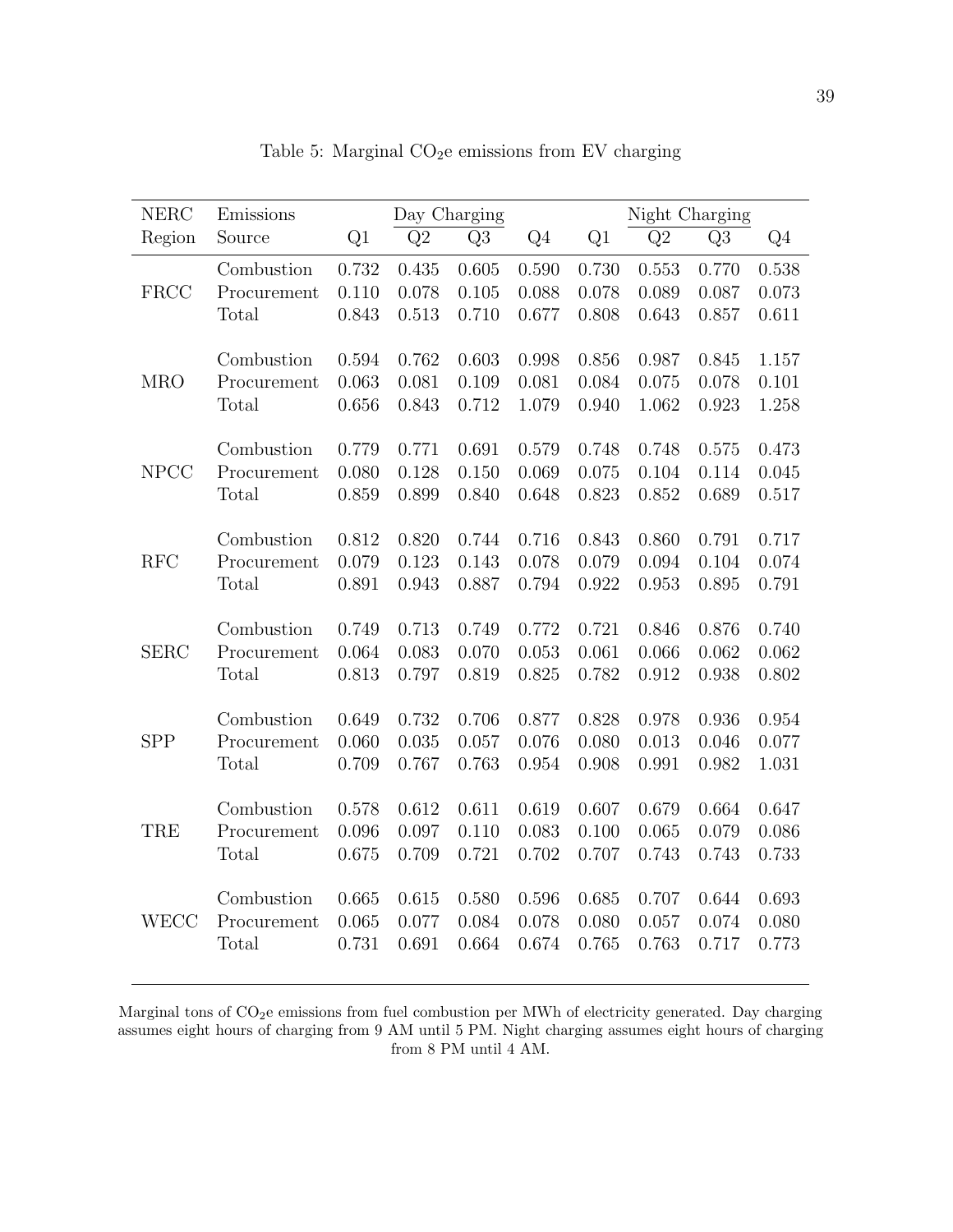| Region                      | Current<br>Average Emissions | 2030 Forecast<br>EIA | $2040$ Forecast<br>EIA | 2030 Forecast<br>Optimistic | 2040 Forecast<br>Optimistic |
|-----------------------------|------------------------------|----------------------|------------------------|-----------------------------|-----------------------------|
| <b>FRCC</b>                 | 2.63                         | 2.76                 | 2.95                   | 3.40                        | 3.70                        |
|                             | $[1.25 - 3.37]$              | $[1.32 - 3.55]$      | $[1.40 - 3.78]$        | $[1.64 - 4.33]$             | $[1.78 - 4.66]$             |
| <b>MRO</b>                  | $-1.85$                      | $-1.63$              | $-1.34$                | 1.62                        | 3.37                        |
|                             | $[-2.25 - 0.64]$             | $[-2.00 - 0.54]$     | $[-1.64 - 0.42]$       | $[0.65 - 1.96]$             | $[1.32 - 3.88]$             |
| <b>NPCC</b>                 | 2.97                         | $3.05\,$             | 3.05                   | 3.59                        | 3.70                        |
|                             | $[1.57 - 3.71]$              | $[1.62 - 3.82]$      | $[1.63 - 3.82]$        | $[1.95 - 4.52]$             | $[2.01 - 4.61]$             |
| RFC                         | $-0.67$                      | $-0.87$              | $-0.74$                | 1.62                        | 2.88                        |
|                             | $[-0.91 - 0.26]$             | $[-1.17 - 0.38]$     | $[-0.99 - 0.30]$       | $[0.75 - 2.10]$             | $[1.33 - 3.83]$             |
| <b>SERC</b>                 | 1.11                         | 1.10                 | 1.18                   | 2.48                        | 2.97                        |
|                             | $[0.46 - 1.50]$              | $[0.46 - 1.50]$      | $[0.49 - 1.60]$        | $[1.06 - 3.19]$             | $[1.26 - 3.80]$             |
| SPP                         | 0.88                         | 1.35                 | 1.56                   | 2.42                        | 2.95                        |
|                             | $[0.35 - 1.22]$              | $[0.53 - 1.99]$      | $[0.66 - 2.35]$        | $[0.98 - 3.55]$             | $[1.12 - 4.12]$             |
| TRE                         | 1.00                         | 1.01                 | 1.13                   | 2.60                        | 3.26                        |
|                             | $[0.47 - 1.32]$              | $[0.48 - 1.33]$      | $[0.54 - 1.50]$        | $[1.29 - 3.22]$             | $[1.58 - 4.15]$             |
| WECC $w/o$ CA               | 2.28                         | 2.55                 | 2.70                   | 3.54                        | 3.97                        |
|                             | $[1.17 - 2.89]$              | $[1.30 - 3.15]$      | $[1.35 - 3.30]$        | $[1.84 - 4.41]$             | $[2.12 - 4.85]$             |
| CA                          | 2.48                         | 2.72                 | 2.87                   | 3.62                        | 4.03                        |
|                             | $[1.19 - 3.10]$              | $[1.28 - 3.38]$      | $[1.34 - 3.56]$        | $[1.73 - 4.57]$             | $[1.93 - 5.04]$             |
| <b>US</b>                   | 0.96                         | 1.00                 | 1.13                   | 2.60                        | 3.32                        |
|                             | $[-0.29 - 1.90]$             | $[-0.38 - 2.02]$     | $[-0.31 - 2.15]$       | $[1.10 - 3.35]$             | $[1.54 - 4.27]$             |
| Charge Time                 | Avg                          | Avg                  | Avg                    | Avg                         | Avg                         |
| Climate Effects             | Yes                          | Yes                  | Yes                    | Yes                         | Yes                         |
| <b>Battery Replacements</b> | 2                            | $\overline{2}$       | $\overline{2}$         | $\,2$                       | $\sqrt{2}$                  |
| Rebound Elasticity          | $-.2$                        | $-.2$                | $-2$                   | $\theta$                    | $\overline{0}$              |
| Emissions Calculation       | Average                      | Average              | Average                | Average                     | Average                     |
| Assumed Vehicle Life        | $257k$ km                    | $257k$ km            | $257k$ km              | $257k$ km                   | $257k$ km                   |
| Forecast Model              | N/A                          | EIA                  | <b>EIA</b>             | Optimistic                  | Optimistic                  |
| Foreast Year                |                              | 2030                 | 2040                   | 2030                        | 2040                        |

Table 6: Forecast GHG emissions benefits of replacing <sup>a</sup> midsize ICE with an EV through 2040

Expected life cycle tons of CO<sub>2</sub>e avoided per year by replacing a midsized ICE with an EV. Effects for the 25th and 75th percentile of the VMT distribution from NHTS shown in square brackets. EIA forecast emissions forecast using the 2015 EIA Annual Energy Outlook. Optimistic forecast emissions forecast assuming generation mix in each NERC region evolves at <sup>a</sup> constant rate from 2012 to 2040 to replace all coal-fired generation with CCGTs in 2040. The optimistic forecast also assumes zero VMTrebound. Accounts for the impact of ambient temperature on vehicle efficiency.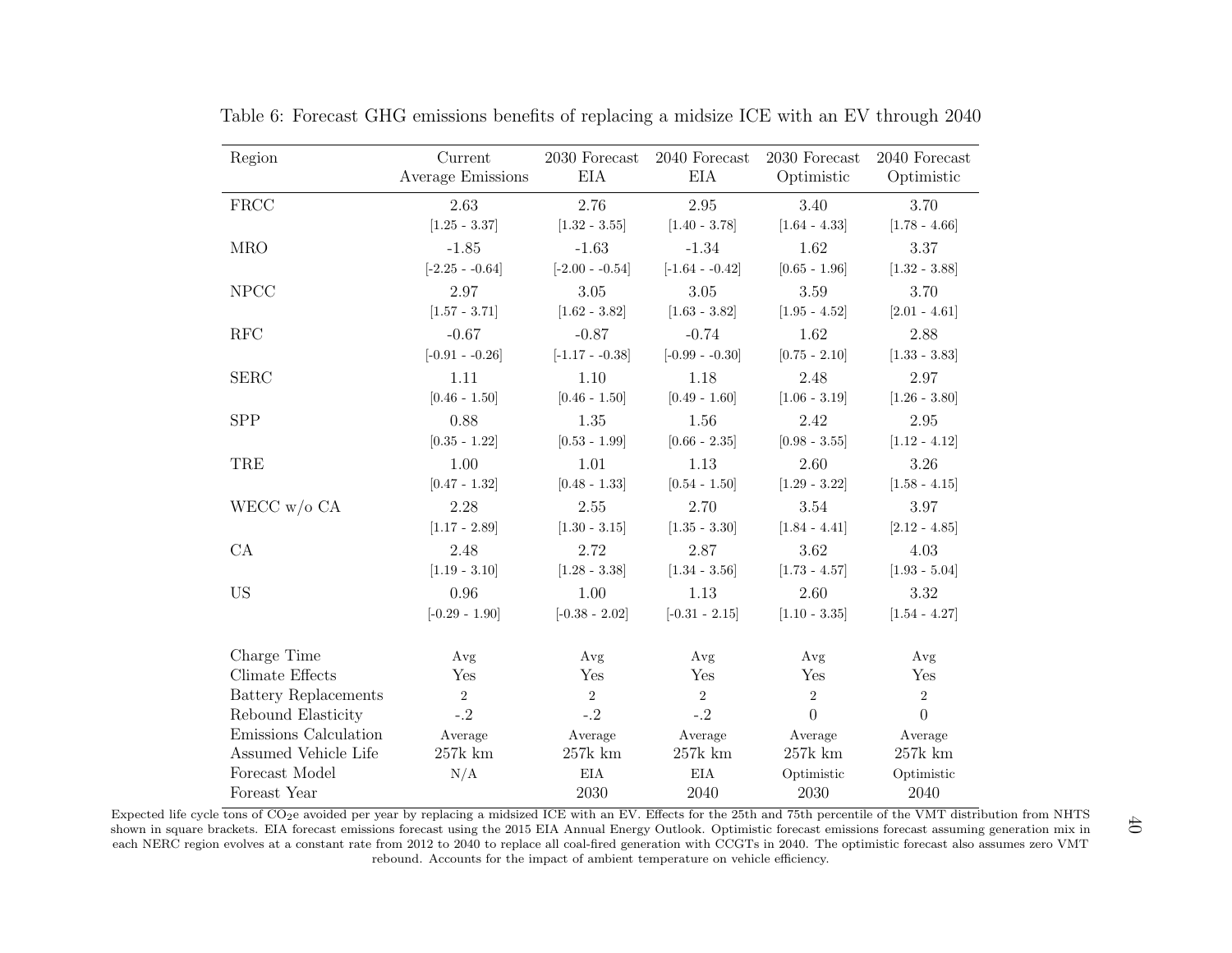

Figure 1: Vehicle life cycle emissions simulation model outline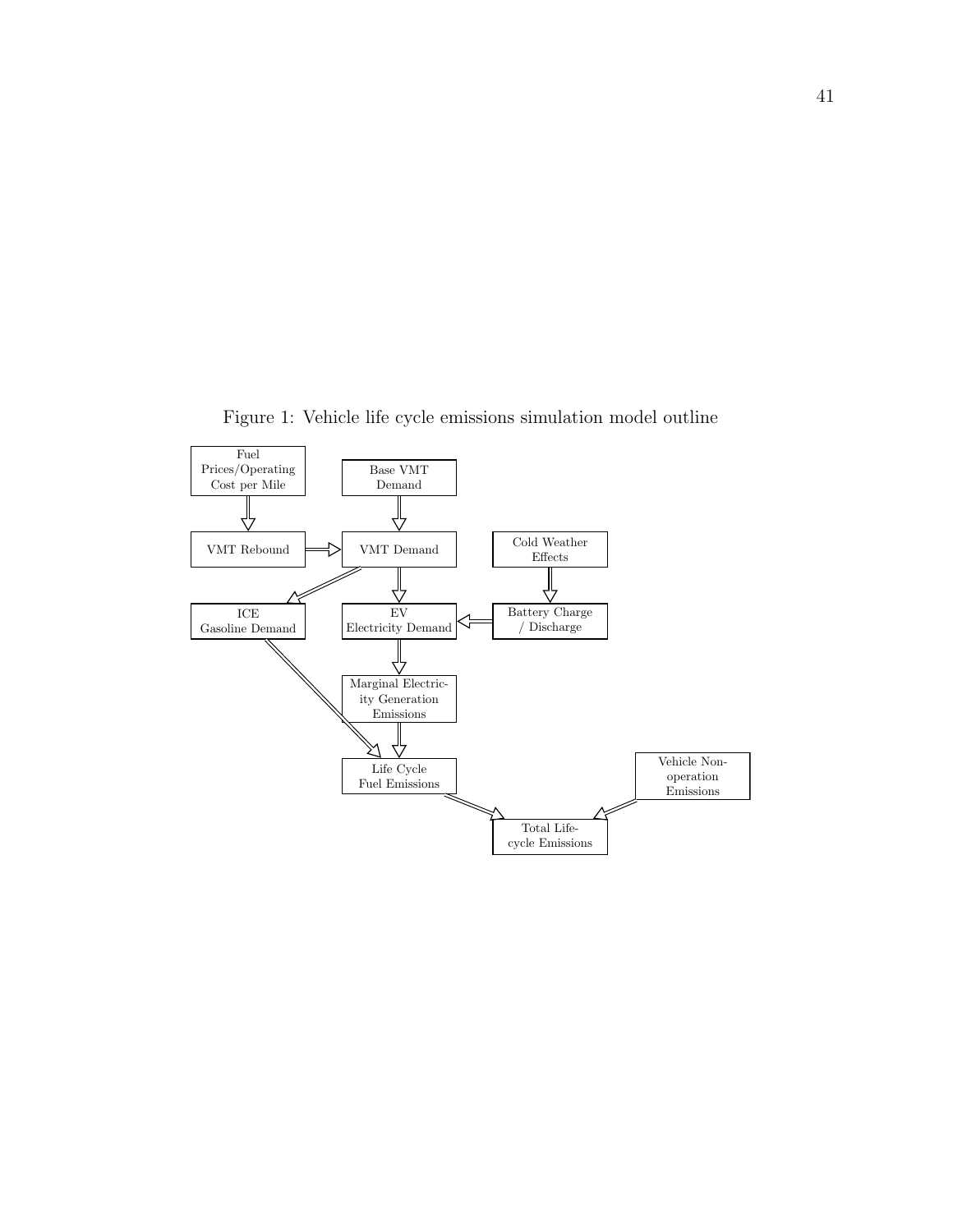

Figure 2: Electricity generation supply curves

Supply curves generated by rank-ordering generating units in each NERC region by average variable input costs as reported in EIA Form 860. Generating unit capacities represent summer nameplate capacity adjusted by the capacity factor computed from Summer 2012 net generation.  $CO<sub>2</sub>/MWh$  represent direct combustion emissions estimated using locally-weighted linear regression and the Epanechnikov kernel and bandwidths 500 MW for MRO and 1800 MW for WECC.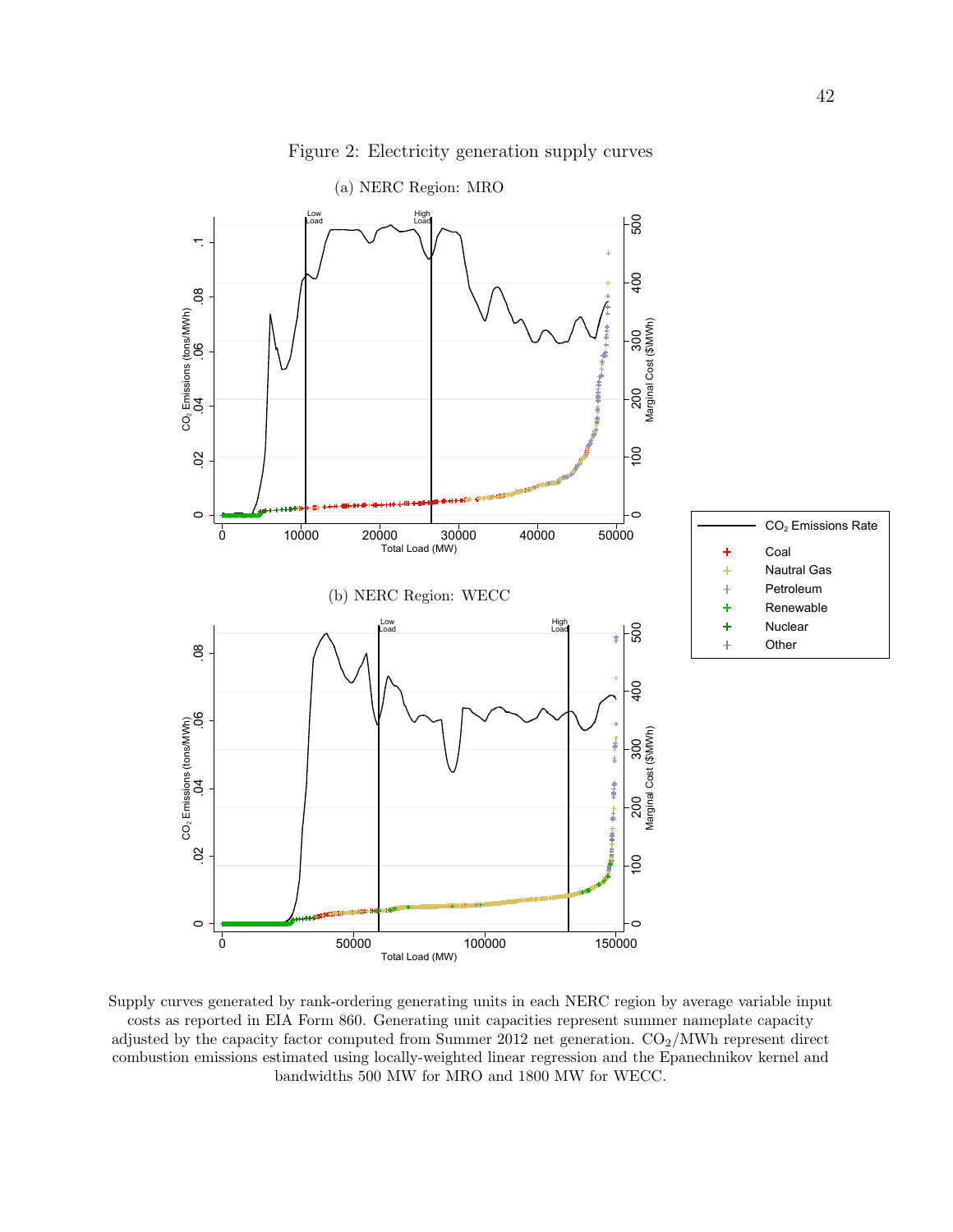

Figure 3: Map of 2010 eGRID NERC regions

Figure 4: Relative vehicle energy and range



Energy consumption of EVs and ICEs per km relative to operation at 20 ◦C. EV Case 1 and Case 2 use cold-weather performance data from Meyer et al. [2012] cases BEV1 and BEV2, respectively. ICE energy consumption and hot weather effects derived using Lohse-Busch et al. [2013].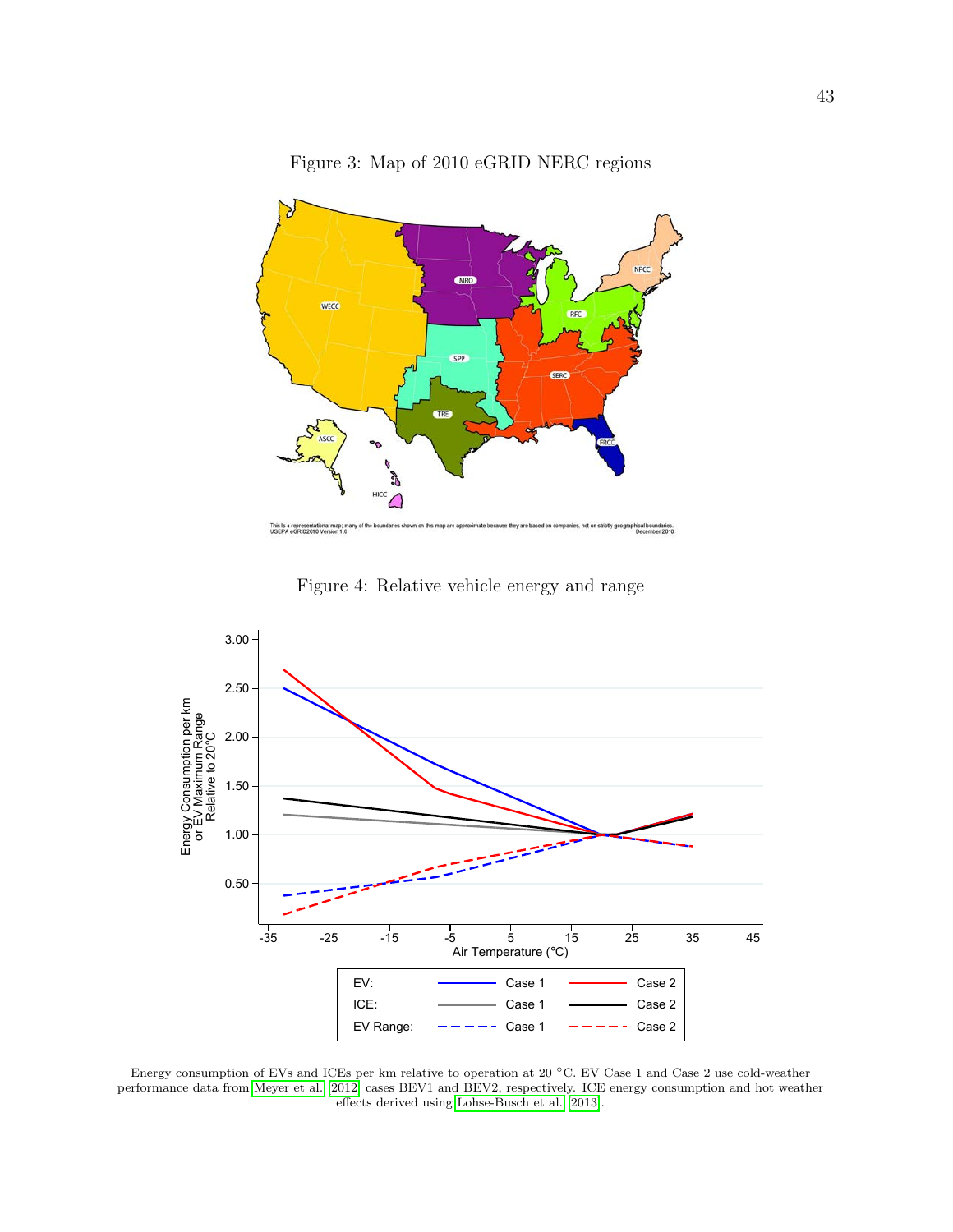

## Figure 5: Forecast electricity generation mix from <sup>2012</sup> to 2040, EIA forecast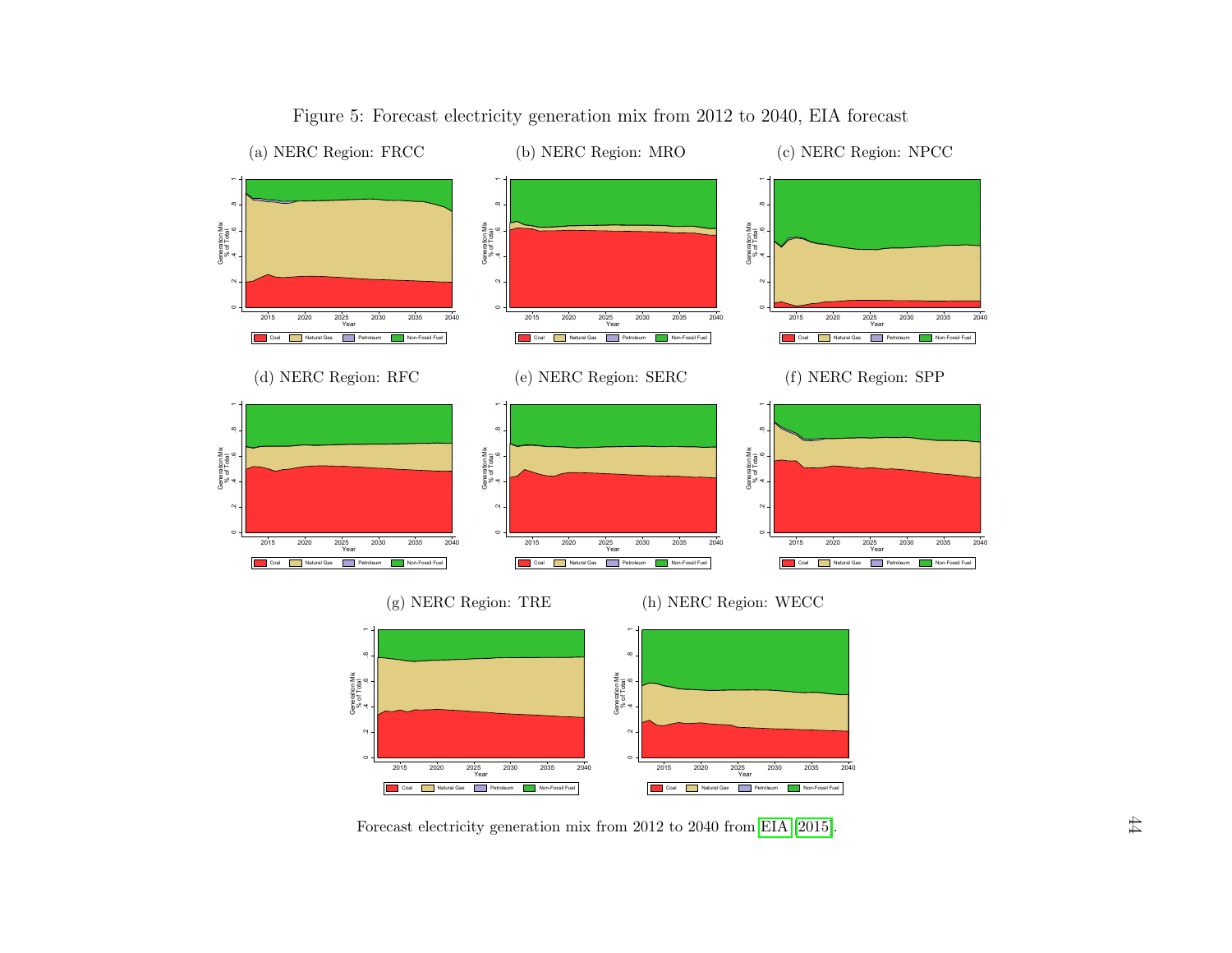

Figure 6: Forecast electricity generation mix from <sup>2012</sup> to 2040, aggressive elimination of coal

<sup>2020</sup> <sup>2020</sup> <sup>2035</sup> <sup>2030</sup> <sup>2035</sup> <sup>2040</sup><br><sup>2031</sup> **E** <sup>Natural Gas **E** Petrokum **E** Non-Fossi Fuel<br>
2010<br>
2020 **2035** <br>
2040<br>
2035 <br>
2040<br>
2035 <br>
2040<br>
2035 <br>
2040<br>
2035 <br>
2040<br>
2035 <br>
2040<br>
2035 <br>
2040<br>
2040<br>
2040<br>
2040<br>
</sup> Natural Gas<br>
ning agg<br>
cle natur **Petroleum**<br>gressive<br>ral gas  $\frac{2020}{\text{Year}}$   $\frac{2030}{\text{Year}}$   $\frac{2035}{\text{Year}}$   $\frac{2040}{\text{Year}}$   $\frac{2040}{\text{other}}$   $\frac{2040}{\text{other}}$ <br>  $\frac{2040}{\text{other}}$   $\frac{2040}{\text{other}}$   $\frac{2040}{\text{other}}$   $\frac{2040}{\text{other}}$ Natural Gas<br>Coal-fire<br>ural gas Petroleum<br>ed gene<br>and co Forecast electricity generation fuel mix assuming aggressive elimination of coal. All coal-fired generation from fuel mix forecasts in EIA [2015] is assumed to be replaced with combined-cycle natural gas generation in 204 assumed to be replaced with combined-cycle natural gas generation in 2040. Natural gas and coal generation change at <sup>a</sup> constant rate overtime.

 $45$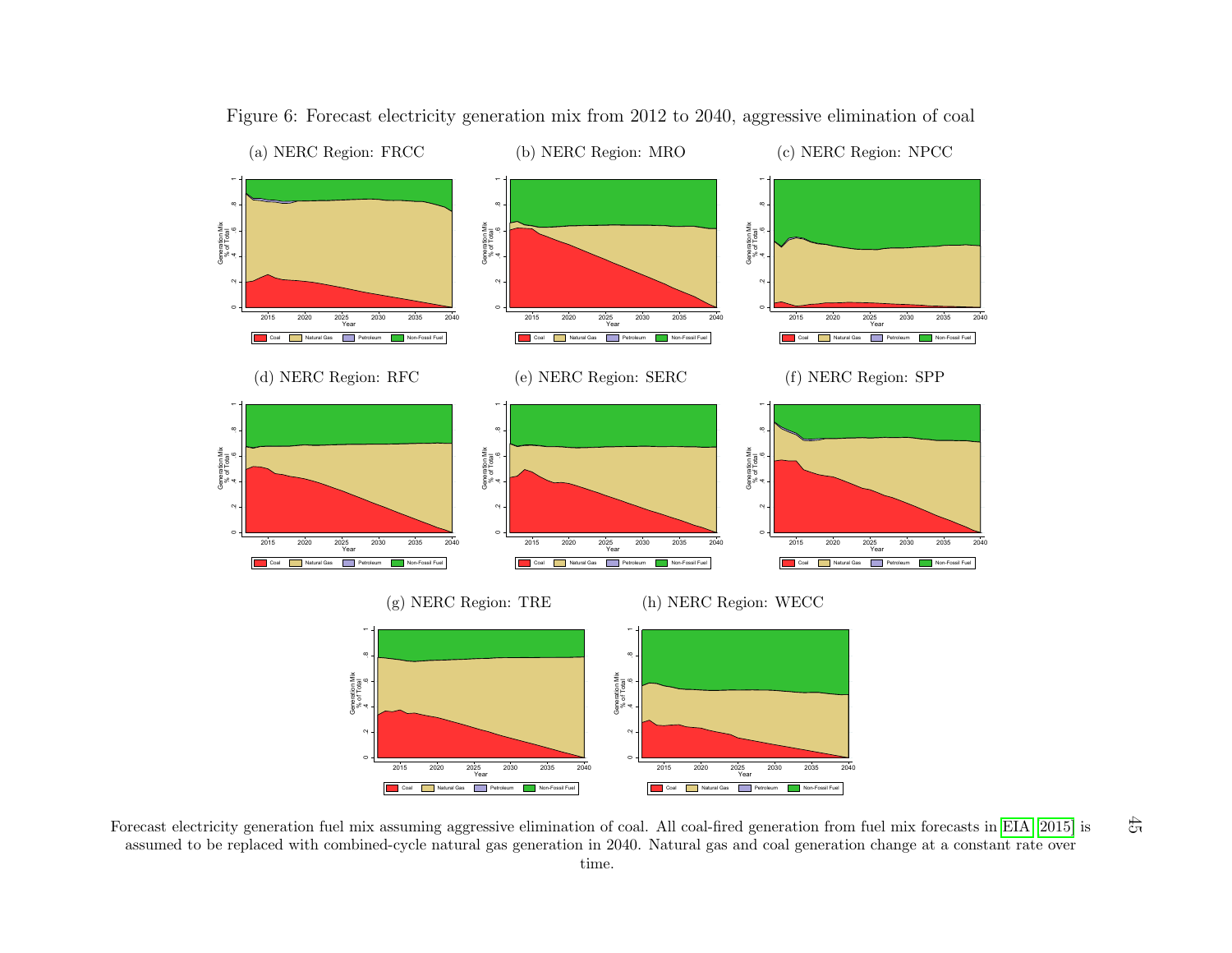

### Figure 7: Expected annual  $CO<sub>2</sub>e$  emissions from replacing an ICE with an EV

(a) Limited Scope

Expected emissions reduction in tons of  $CO<sub>2</sub>e$  per year from replacing a midsized ICE with an EV. Color scales are identical across maps. Limited Scope assumes a midsize ICE is replaced with an EV with identical driver behavior. Complete Scope also accounts for the impact of ambient temperature on vehicle efficiency and assumes households alter demand for VMT in response to changes in vehicle operating costs. EV charging emissions are the average of day and night charing emissions.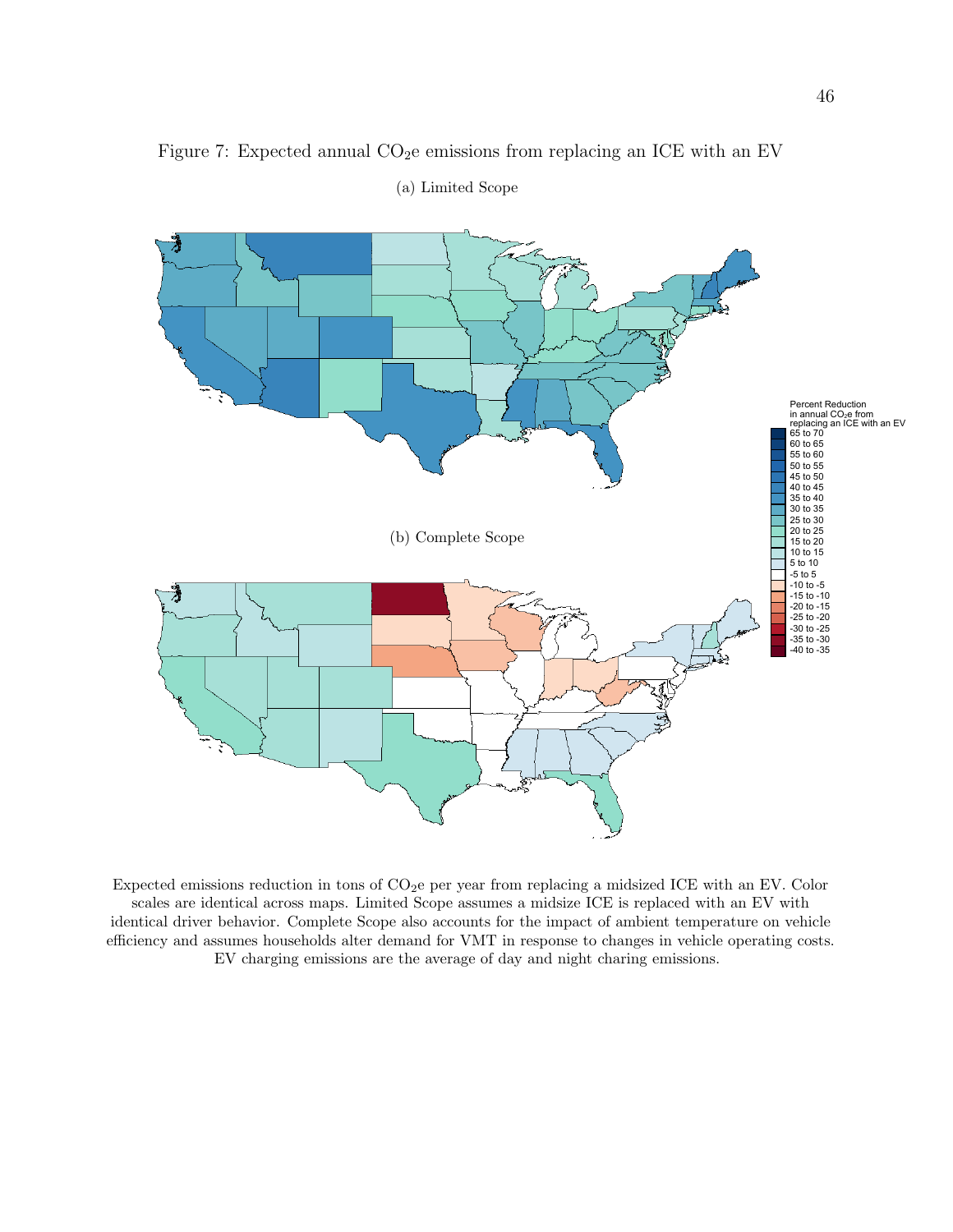

Figure 8: Net impact on  $CO<sub>2</sub>e$  emissions by source

 (2) (3) (4) (5) (6) Blue (red) bars represent net CO2<sup>e</sup> emissions reduction (increase) in tons per year by replacing (1) <sup>a</sup> midsize ICE with (6) an EV. Assumes <sup>a</sup> VMT rebound elasticity of -0.2. EV batteries are assumed to be replaced twice during the life of the vehicle, after about 80,000 miles. Emissions sources are categorized as follows: (2) Fuel Combustion - direct emissions from combustion of fuel to power ICEs or electricity generation; (3) Fuel Production - other emissions associated with the extraction, processing, transport, and storage of fossil fuels for combustion; (4) Manufacturing Emissions - emissions associated with manufacturing and maintenance of the vehicleover its lifetime; (5) Climate - emissions attributable to the impact of climate on the efficient operation of EVs and ICEs.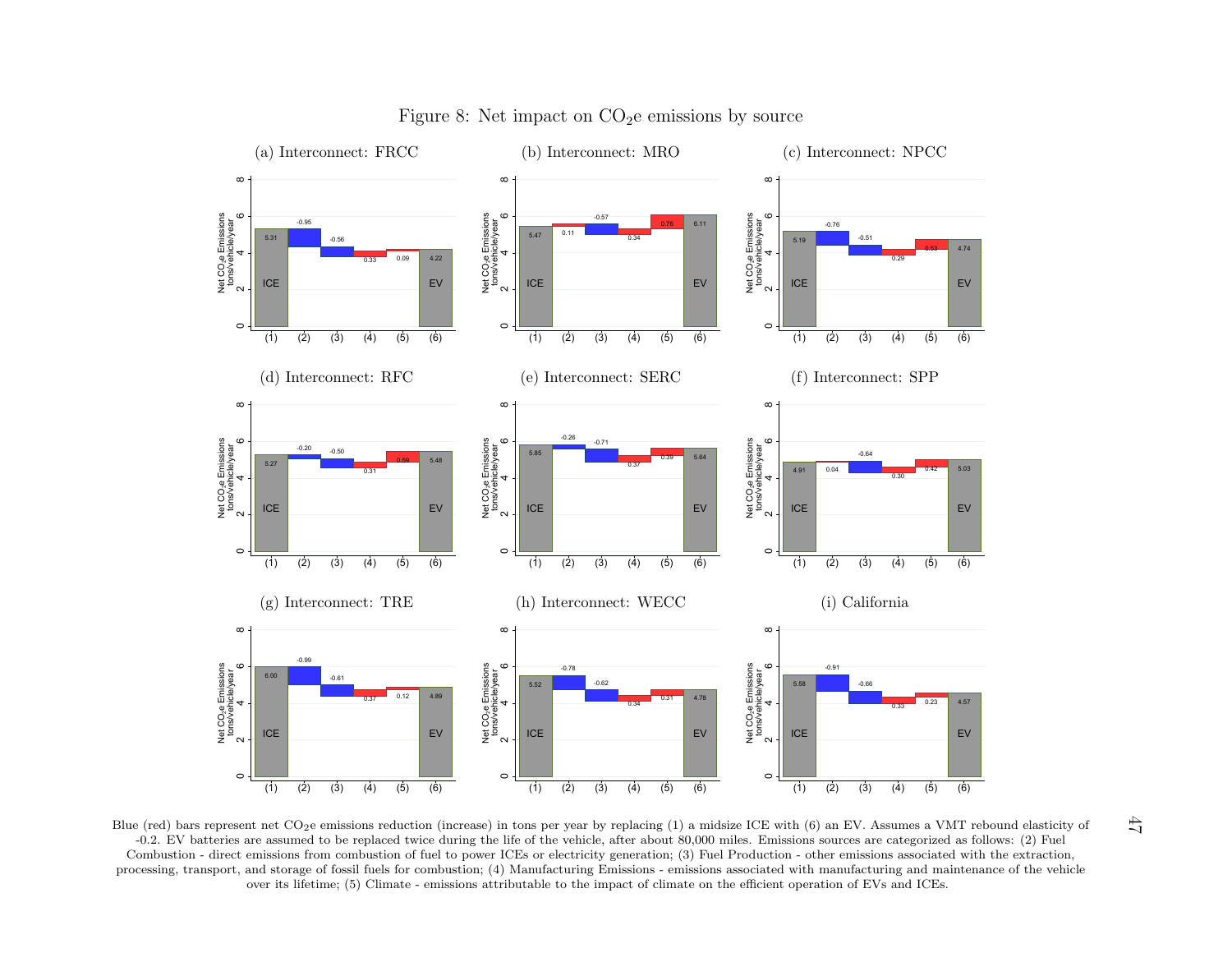



(1) (2) (3) (4) (5) (6)<br>Blue (red) bars represent net CO<sub>2</sub>e emissions reduction (increase) in tons per year by replacing (1) a midsize ICE with (6) an EV. Assumes a<br>MT rebound elasticity of -0.2. EV batteries are assumed VMT rebound elasticity of -0.2. EV batteries are assumed to be replaced twice during the life of the vehicle, after about 80,000 miles. Emissionssources are categorized as follows: (2) Fuel Combustion - direct emissions from combustion of fuel to power ICEs or electricity generation; (3)Fuel Production - other emissions associated with the extraction, processing, transport, and storage of fossil fuels for combustion; (4) Manufacturing Emissions - emissions associated with manufacturing and maintenance of the vehicle over its lifetime; (5) Climate - emissionsattributable to the impact of climate on the efficient operation of EVs and ICEs.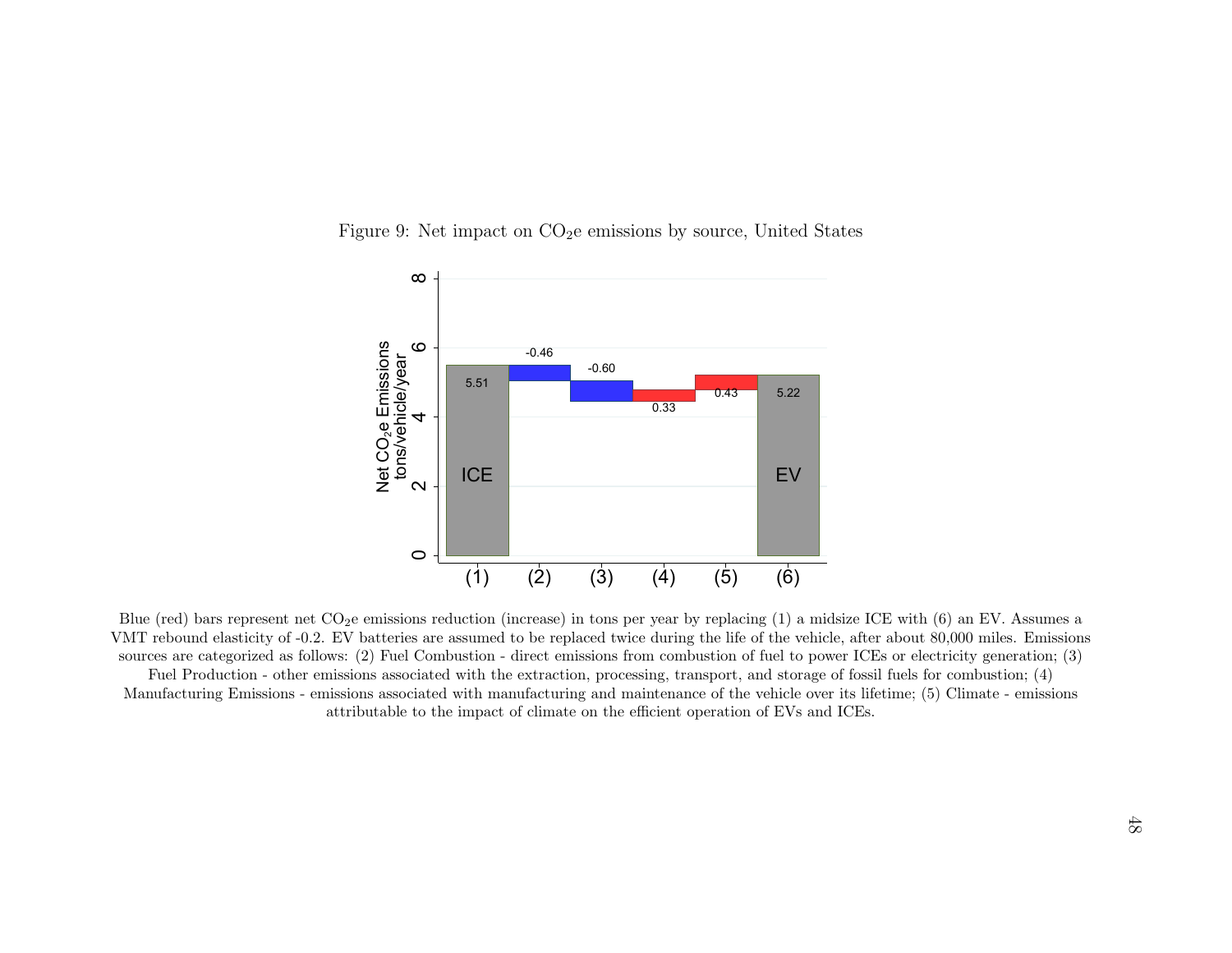

Figure 10: Overall  $CO<sub>2</sub>e$  emissions reduction from replacing an ICE with an EV

Mean (bars) and  $25th/75th$  percentile (ranges) emissions reduction in tons of  $CO<sub>2</sub>e$  per year from replacing a midsized ICE with an EV. EV Charging emissions are the average of day and night charging emissions. Accounts for the impact of ambient temperature on vehicle efficiency and assumes a VMT rebound elasticity of -0.2.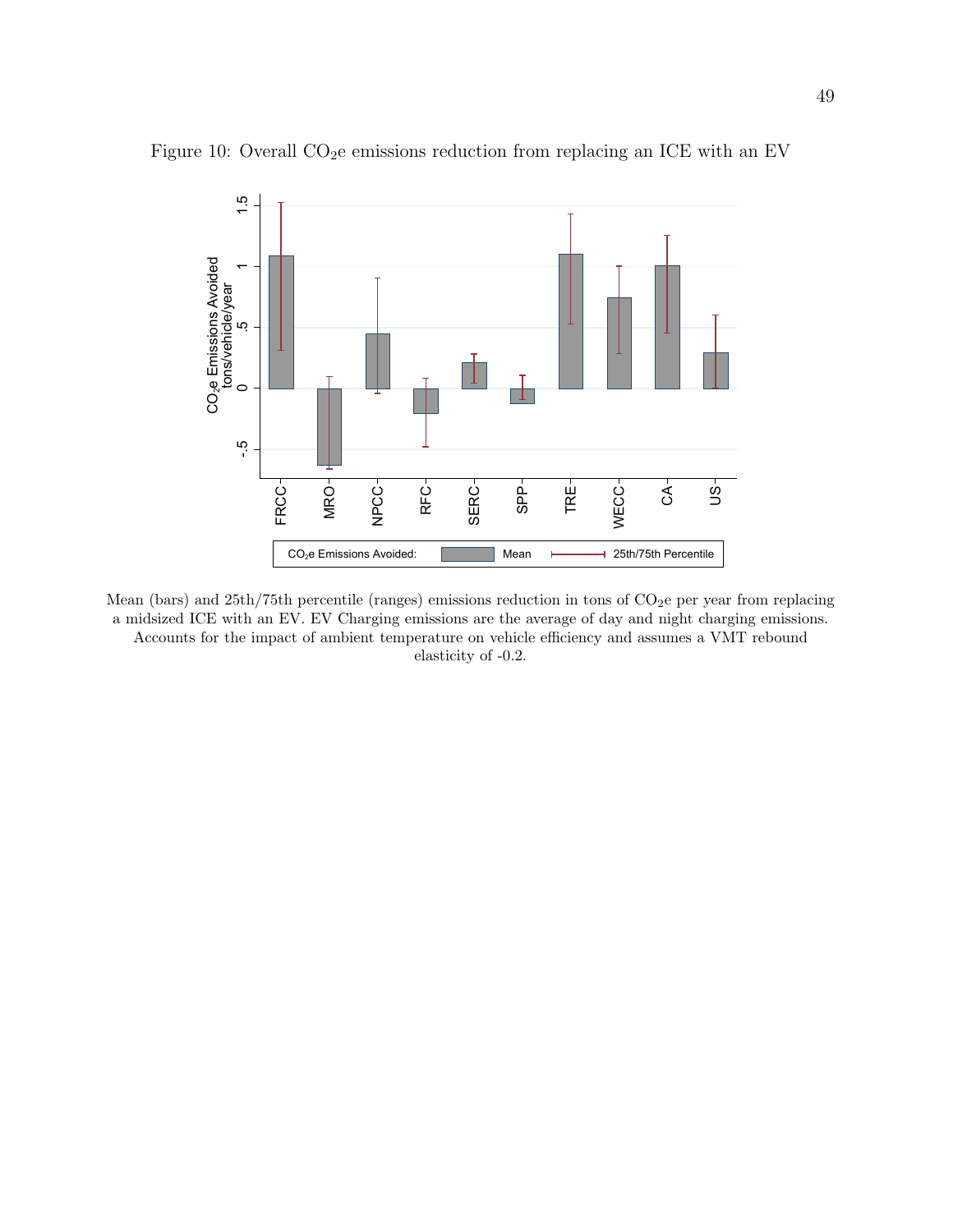

## Figure 11: Marginal emissions from EV charging

Ĺ Expected marginal emissions in tons of  $CO_2e$  by grid NERC region from direct fuel combustion and indirect GHG emissions per MWh of EV charging. Estimated using CEMS and FERC Form 714 data from 2011 and 2012. Color scales charging. Estimated using CEMS and FERC Form 714 data from 2011 and 2012. Color scales are identical across quarters and darker colorsindicate higher emissions. Average of day and night charging emissions.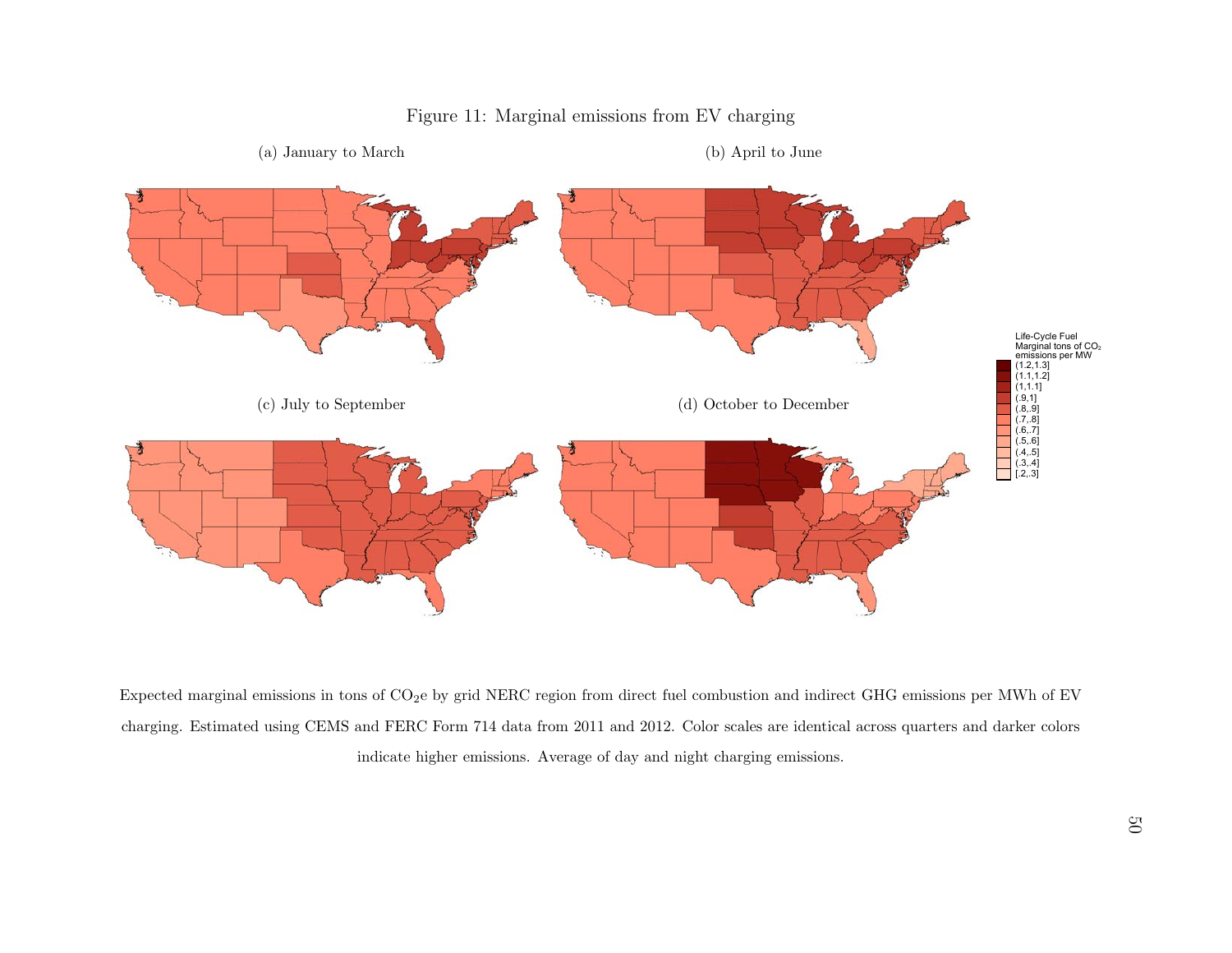

Figure 12: Forecast annual GHG emissions benefits of replacing an ICE with an EV

Forecast expected percentage reduction in CO<sub>2</sub>e emissions from replacing a midsize ICE with a comparable EV. Color scales are identical across<br>maps. Accounts for impact of climate on vehicle operating efficiency. Forecast maps. Accounts for impact of climate on vehicle operating efficiency. Forecasts assume EVs are inframarginal load and use average emissions ineach NERC Region. EIA forecast computes grid emissions in each NERC region using EIA [2015]. Optimistic forecast assumes VMT reboundelasticity of zero and generation mix in each NERC region changes at <sup>a</sup> constant rate from 2012 to 2015 to meet California's goal of 50%

non-fossil fuel generation in 2030.